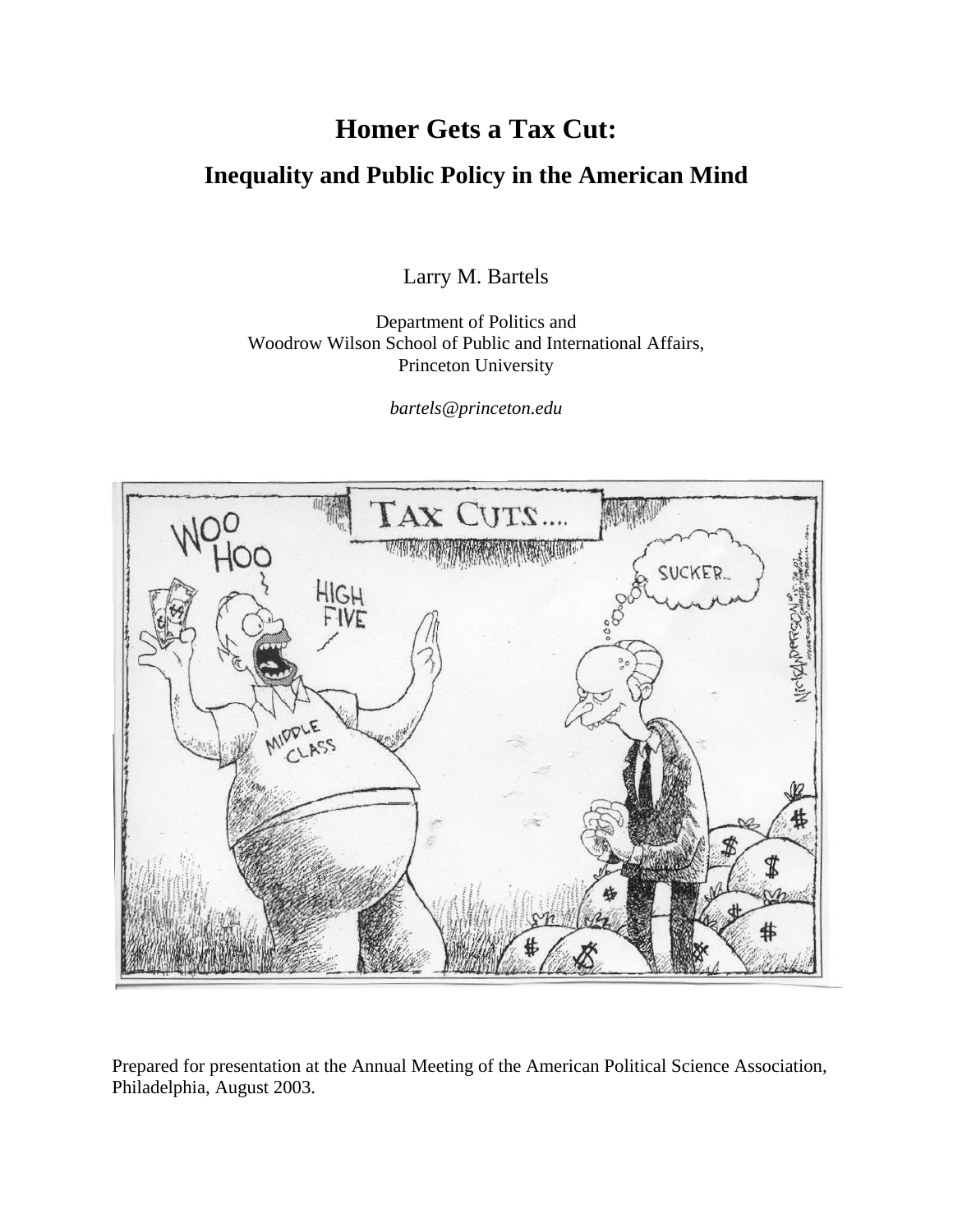# **Homer Gets a Tax Cut: Inequality and Public Policy in the American Mind** [1](#page-1-0)

For the past thirty years, the United States has been conducting what one observer (Samuelson 2001) has called "a massive social experiment" regarding the political and social consequences of increasing economic inequality. The share of national income going to families in the bottom 40 percent of the income distribution declined by about one-fifth, from 17.4% in 1973 to 13.9% in 2001, while the share going to families in the top 5 percent increased by more than one-third, from 15.5% to 21.0% (Mishel, Bernstein, and Boushey 2003). Meanwhile, the share of income going to the top one-tenth of one percent quadrupled between 1970 and 1998, leaving the 13,000 richest families in America with almost as much income as the 20 million poorest families (Krugman 2002). The economic causes of these trends—technological change? demography? global competition?—are a matter of some scholarly controversy. But the important political point is that, whereas most rich democracies have significantly mitigated increasing economic inequality through government action, the United States has mostly been content to let economic trends take their course, doing "less than almost any other rich democracy to limit economic inequality" through employment and wage policies, taxes, and transfers (Jencks 2002, 64).

In light of these developments, business writer Robert Samuelson (2001) argued that "If

<span id="page-1-0"></span><sup>1</sup> The research reported here was supported by a grant from the Russell Sage Foundation to the Princeton Working Group on Inequality. The inequality module in the 2002 National Election Study survey was supported by a separate grant from the Russell Sage Foundation to Larry M. Bartels, Nancy Burns, and Donald R. Kinder, and was designed by Bartels, Burns, and Kinder in collaboration with the NES Board of Overseers, with helpful advice from participants in the Russell Sage Foundation Social Inequality Summer Workshop, Madison, Wisconsin, June 2002.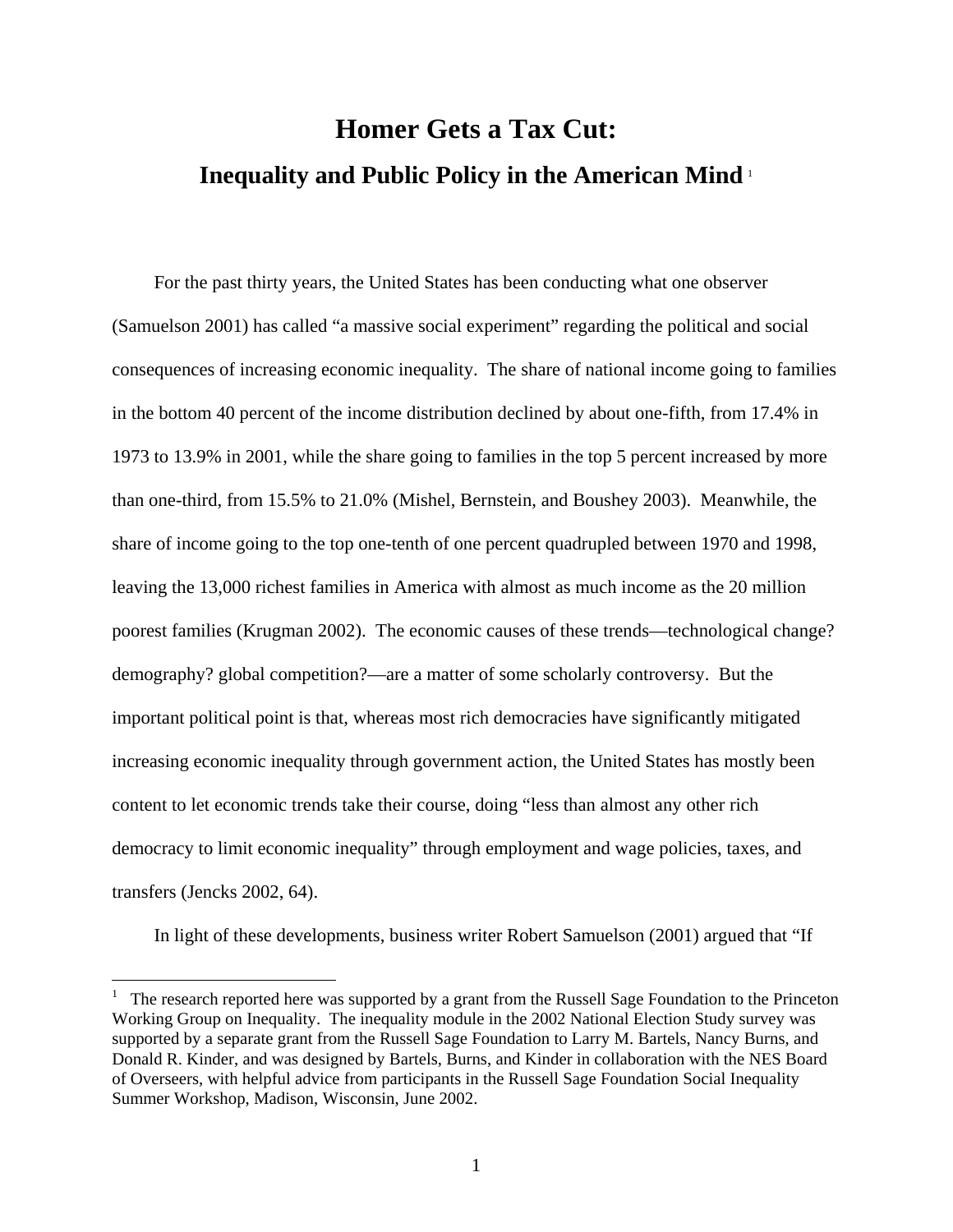Americans couldn't abide rising inequality, we'd now be demonstrating in the streets." Instead, quite to the contrary, the past three years have seen a massive additional government-engineered transfer of wealth from the lower and middle classes to the rich in the form of substantial reductions in federal income taxes. Congress passed, and President Bush signed, two of the largest tax cuts in history in 2001 and 2003. One accounting put the total cost to the federal Treasury of those cuts from 2001 through 2013 at \$4.6 *trillion*—more than twice the federal government's total annual budget[.2](#page-2-0) Many of the specific provisions of the Bush tax cuts disproportionately benefited wealthy taxpayers, including cuts in the top rate, reductions in taxes on dividends and capital gains, and a gradual elimination of the estate tax. As a result, according to projections by the Institute on Taxation and Economic Policy, the total federal tax burden in 2010 will decline by 25% for the richest one percent of taxpayers and by 21% for the next richest four percent, but by only 10% for taxpayers in the bottom 95 percent of the income distribution.<sup>3</sup>

What is most remarkable is that this massive upward transfer of wealth has been broadly supported by ordinary Americans, despite a good deal of public suspicion that the benefits would go mostly to the rich. For example, a CBS News Poll in April 2001, shortly before the first big tax cut was passed, found that 51% of the public favored President Bush's tax cut plan, while

<span id="page-2-0"></span><sup>&</sup>lt;sup>2</sup> The \$4.6 trillion figure includes additional interest payments stemming from the resulting increase in the federal budget deficit; in addition, it assumes that a variety of nominally temporary rate reductions and credits will subsequently be made permanent. See John Springer, "Administration Tax Cut Proposals Would Cost \$2.7 Trillion Through 2013," Center on Budget and Policy Priorities, March 10, 2003: *www.cbpp.org*.

<span id="page-2-1"></span> $3\,$  This calculation is based on the assumption that major provisions scheduled to expire by 2010 will, in fact, be extended. Absent that assumption the total tax cut for the richest one percent is reduced by about one-third and the total tax cut for the bottom 95 percent is reduced by about one-half. See "Effects of First Three Bush Tax Cuts Charted," Citizens for Tax Justice, June 4, 2003: *www.ctj.org*.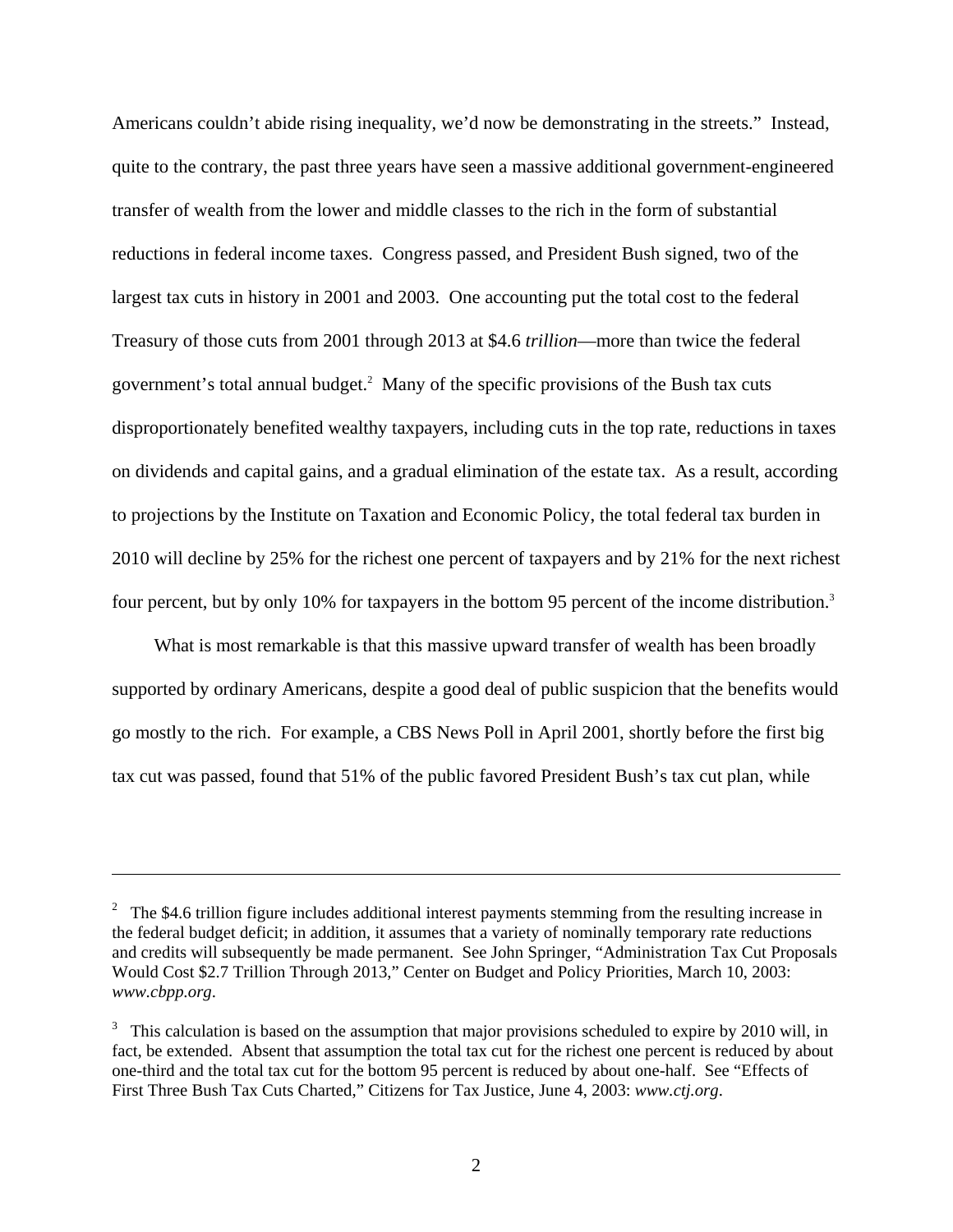55% said that "rich people" would "benefit most" from it.<sup>4</sup> A Harris Poll in June 2003 found that 50% thought the 2003 tax cut was "a good thing," while 42% said it would help "the rich" a lot andonly 11% said it would help "the middle class" a lot.<sup>5</sup> An even more recent survey in which respondents were reminded that "President Bush and Congress have made two major cuts in federal income tax rates" found that 54% of the public approved of those cuts, while only 37% disapproved.<sup>[6](#page-3-2)</sup>

My aim in this paper is to explore the bases of this surprising public support for tax cuts, with particular emphasis on the relevance or irrelevance of public attitudes about economic inequality. The primary data for my analysis come from the 2002 National Election Study survey.<sup>7</sup> The survey included 1,511 respondents interviewed by telephone in the six weeks before the 2002 midterm election; 1,346 of these respondents (89%) were reinterviewed in the monthafter the election.<sup>8</sup> The respondents answered a series of questions about their perceptions

<span id="page-3-0"></span><sup>&</sup>lt;sup>4</sup> "Do you favor or oppose George W. Bush's \$1.6 trillion tax cut for the country over the next 10 years?" Favor, 51% -- Oppose, 37% -- Don't know, 12%. "From what you've heard so far, who do you think would benefit most from George W. Bush's tax cut plan: rich people, poor people, or middleincome people?" Rich people, 55% -- Poor people, 4% -- Middle-income people, 26% -- Other, Don't know, 13%.

<span id="page-3-1"></span> $5$  "The Congress passed and the President has signed a new tax cut. Overall do you think this tax cut was a good or bad thing?" Good thing, 50% -- Bad thing, 35% -- Not sure, 15%. "Do you think that the tax cut will help the rich a lot, some, only a little, or not at all?" A lot, 42% -- Some, 30% -- Only a little, 12% -- Not at all, 6% -- Not sure, 10%. "Do you think that the tax cut will help the middle class a lot, some, only a little, or not at all?" A lot, 11% -- Some, 39% -- Only a little, 31% -- Not at all, 11% -- Not sure, 8%.

<span id="page-3-2"></span><sup>&</sup>lt;sup>6</sup> "In recent years, President Bush and Congress have made two major cuts in federal income tax rates. Do you approve or disapprove of these tax cuts?" Approve, 54% -- Disapprove, 37% -- Don't know, 9%.

<span id="page-3-3"></span> $<sup>7</sup>$  The data, codebooks, and more detailed information about the study design are publicly available from</sup> the NES website: *www.umich.edu/~nes*.

<span id="page-3-4"></span><sup>&</sup>lt;sup>8</sup> Some of the questions analyzed here were included in the pre-election survey, some appeared in the post-election survey, and some were randomized (asked of half the respondents in the pre-election wave and of the other half in the post-election wave). The NES staff produced two sets of sampling weights, one for the pre-election data (V020101) and the other for the post-election data (V020102). Most of my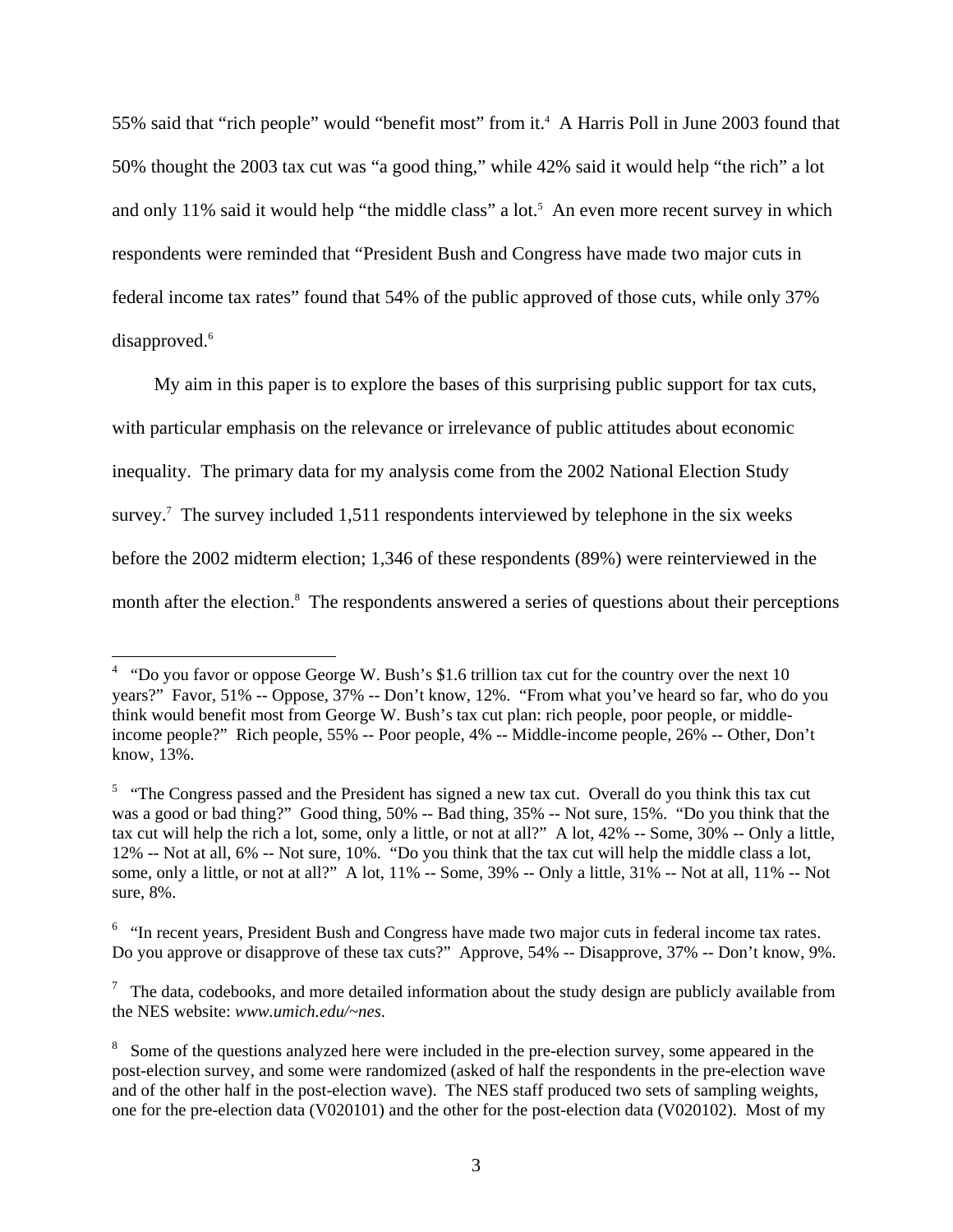of economic inequality and its causes and consequences, the 2001 Bush tax cut, the proposed repeal of the federal estate tax, and related issues. Thus, the 2002 NES data provide an unusual opportunity to probe how ordinary Americans reason about economic inequality and public policy.

The results of my analysis suggest that most Americans support tax cuts not because they are indifferent to economic inequality, but because they largely fail to connect inequality and public policy. Three out of every four people say that the difference in incomes between rich people and poor people has increased in the past 20 years, and most of them add that that is a bad thing—but most of these people still support Bush's tax cuts and the repeal of the estate tax. People who want to spend more money on a variety of government programs are *more* likely to support tax cuts than those who do not, other things being equal. And people's opinions about tax cuts are strongly shaped by their attitudes about their *own* tax burdens but virtually unaffected by their attitudes about the tax burden of the rich—even in the case of the estate tax, which only affects the wealthiest one or two percent of taxpayers. Some of these peculiarities appear to be mitigated by political information, but others seem perversely resilient.

#### **Americans' Attitudes About Economic Inequality**

 $\overline{a}$ 

Why do millions of ordinary Americans support massive tax breaks for the rich in an era of accelerating economic inequality? One common hypothesis is that they do so because they embrace an American ideology of opportunity in which economic inequality is natural and

analyses include data from the post-election survey (whether as dependent variables, explanatory variables, or instrumental variables), and so employ the post-election weights. However, in a few cases (for example, in reporting distributions of responses for pre-election questions) I am able to include respondents who were not reinterviewed after the election, and in those cases I employ the pre-election weights.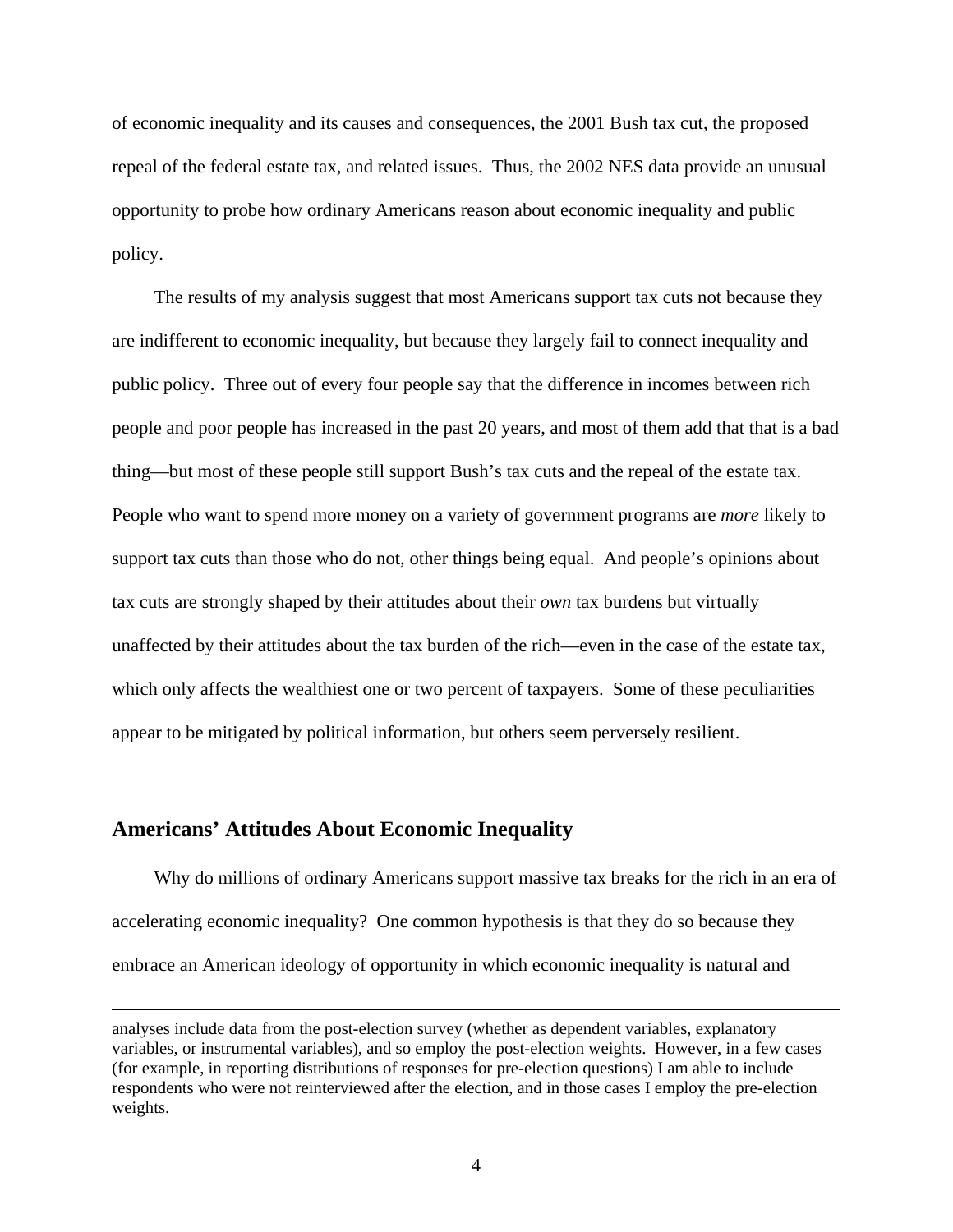unobjectionable. Samuelson's (2001) own explanation for the fact that we are not "demonstrating in the streets" is that, "On the whole, Americans care less about inequality—the precise gap between the rich and the poor—than about opportunity and achievement: are people getting ahead?" In the same vein, Nathan Glazer (2003, 111) has argued that "Americans, unlike the citizens of other prosperous democracies, not to mention those of poor countries, do not seem to care much about inequality. . . . even after the Enron and other scandals, most Americans remain apathetic about inequality: What we have today is outrage against those who do not play fair—not outrage over inequality as such."

The apparent absence of outrage over inequality is sometimes attributed to a peculiarly American faith in upward economic mobility. For example, a journalist (Tierney 2003) observing strong public support for repealing the estate tax wrote that

many voters say they can imagine this tax applying to them. While only 1 percent of Americans classified themselves as wealthy in a 1999 Newsweek poll, another 41 percent said it was "very likely" or "somewhat likely" that they would become wealthy. Other surveys show that Americans are much less prone to class envy than Europeans are, and more optimistic that they or their children will join the ranks of the affluent.

Analysts of American ideology have often emphasized the potential for conflict and contradiction between the core values of economic opportunity and political equality. For example, Hochschild (1981, 111, 278) reported that, in the economic domain, her rich and poor respondents "agree on a principle of differentiation, not of equality. . . . They define political freedom as strict equality, but economic freedom as an equal chance to become unequal." Similarly, McClosky and Zaller (1984, 63) wrote that vast differences in wealth and life chances result "partly from the play of economic interests and the desire of those who have prospered to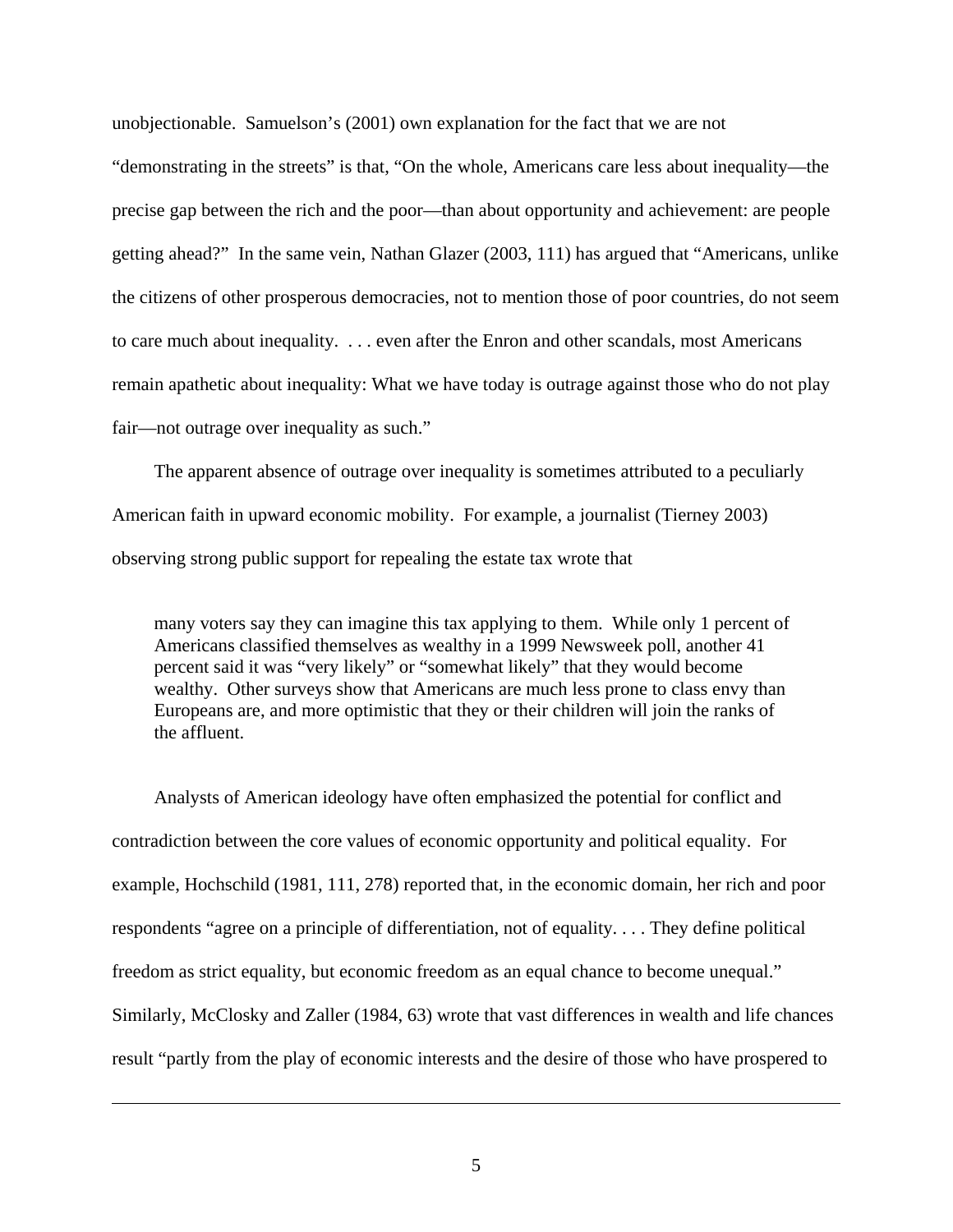retain their advantages, and partly from the widespread acceptance of a powerful set of values associated with the private enterprise system that conflicts with egalitarianism." And Verba and Orren (1985, 251) likened the various aspects of equality to the faces of a Rubik's cube: "Each adjustment on one face necessitates an adjustment on some other face of the cube—in some other domain of equality. Only the most adroit and complicated strategies have a chance of achieving acceptable outcomes in more than one domain at once."

In light of these conflicts and complexities, it should not be surprising that analysts have also noted important exceptions to the general pattern of acceptance of economic inequality. For example, Hochschild (1981, 280) found that "almost everyone, rich and poor, is incensed that the very wealthy do not pay their fair share of taxes. They argue that loopholes are too large and that the tax structure itself is insufficiently progressive." In the same vein, McClosky and Zaller (1984, 177-178) noted "signs of resentment toward the advantages enjoyed by corporations and the wealthy. A sizable majority of the mass public believes that corporations and the rich 'really run the country,' that they do not pay their fair shares of taxes, and that they receive better treatment in the courts than poor people do. A fair number of respondents (though not a majority) also believe that the laws mostly favor the rich."

There is also some evidence that Americans' attitudes about inequality have been shifting in recent years. For example, in a periodic cross-national study conducted as part of the International Social Survey Program, Americans have become noticeably less likely to agree that "large income differences are necessary for a country's prosperity." In 1987 the average response on a −1 (strongly disagree) to +1 (strongly agree) scale was −.02; in 1992 it was −.16; by 1999 the average response had declined to −.34, a figure almost identical to the average values for the United Kingdom, Germany, Spain, Sweden, and Norway (calculated from Osberg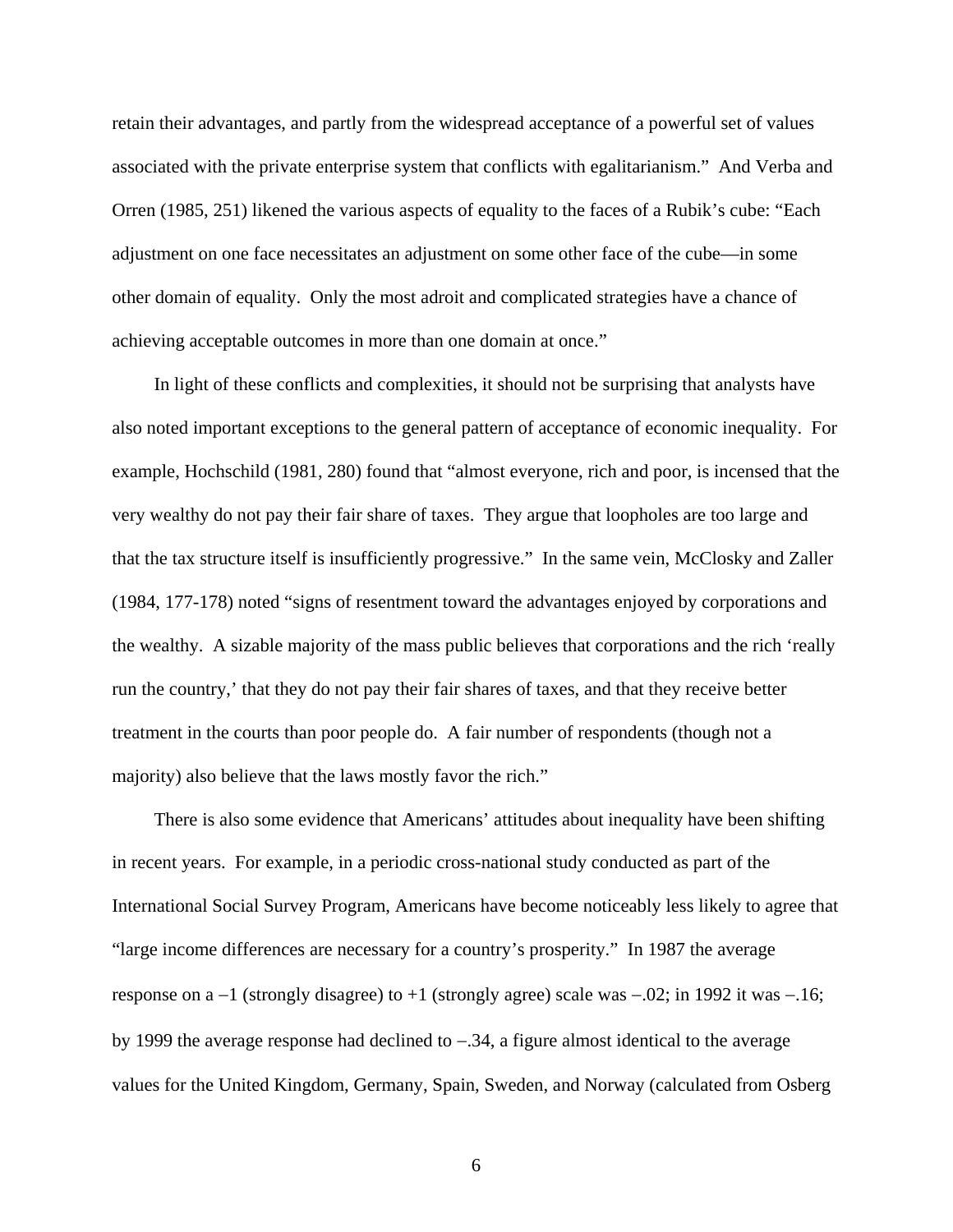and Smeeding 2003, Table 2.1). Over the same 12-year period, the average coefficient of variation in the salaries each respondent said people should earn in a variety of specific jobs declined by almost 25% (Osberg and Smeeding 2003, Table 4.2-1).

The 2002 NES survey included a variety of questions probing respondents' perceptions of economic inequality, its causes, and its consequences. Here, too, there is a good deal of evidence contradicting the notion that Americans "do not seem to care much about inequality" (Glazer 2003, 111). For example, Table 1 presents the distribution of responses to a sequence of questions in the survey assessing respondents' recognition of and reaction to the marked increase in income inequality over the past two decades. The first question in the sequence asked whether "the difference in incomes between rich people and poor people in the United States today is larger, smaller, or about the same as it was 20 years ago"; those who said "larger" or "smaller" were asked whether the difference is *much* larger or smaller or only *somewhat* larger or smaller, and were also asked whether the change is a good thing or a bad thing.

#### **\* \* \* Table 1 \* \* \***

The distribution of responses in Table 1 demonstrates widespread public recognition of the sheer fact of growing economic inequality in contemporary America. Almost 75% of respondents said the difference in incomes between rich people and poor people was larger than 20 years ago, and more than 40% said it was *much* larger; only about 8% said it was smaller. Moreover, a majority of those who recognized that income inequality has increased said they thought that was "a bad thing"; most of the rest said they "haven't thought about" whether it is good or bad, while only about 5% said it was a good thing.

If we ask, in the spirit of Hochschild (1981), whether and where there is potential political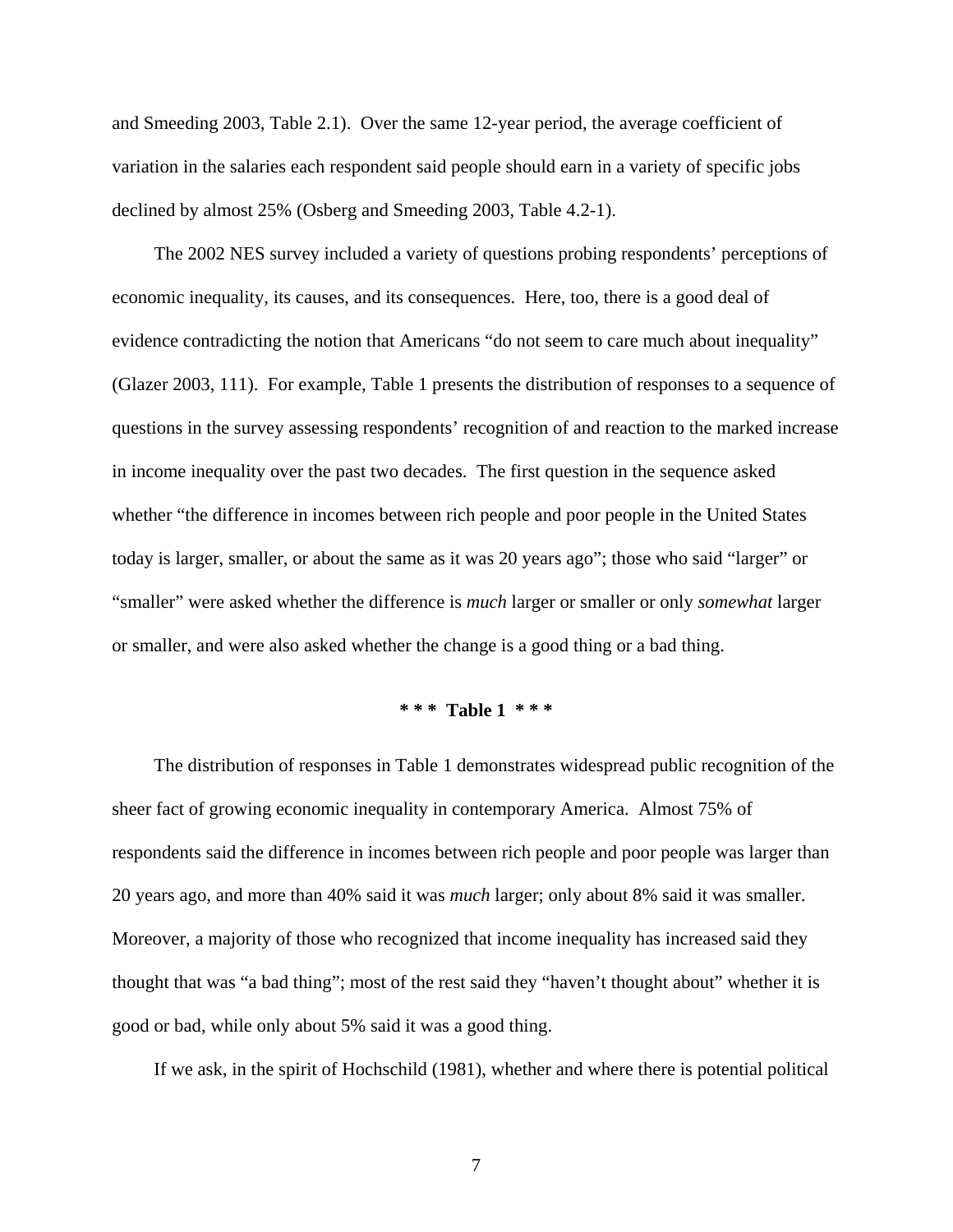support for egalitarian redistribution in these responses, the obvious place to begin is with the 30% of the public who said that the difference in incomes between rich and poor is much larger than it was, *and* that that is a bad thing. These people are at the core of a somewhat larger group, consisting of a little more than 40% of the public, that both recognized and regretted the fact that economic inequality has increased. In contrast, outright supporters of economic inequality those who applauded the fact that inequality has increased or believed with regret that inequality has declined—constitute only about 6% of the public.

The remainder of the public can be thought of as divided into two broad groups. The first of these, consisting of about 25% of the total population, did not recognize that economic inequality has increased. People in this group lack, but could conceivably acquire, a *factual* basis for seeing growing economic inequality as a public policy problem. The second group, consisting of almost 30% of the public, recognized that inequality has increased but hadn't thought about whether that is good or bad. What these people seem to lack is a *moral* basis for seeing growing economic inequality as a public policy problem. Perhaps, like a few of the people in Hochschild's (1981) much more detailed conversations about distributive justice, they "do not seek redistribution because they do not care one way or the other about it." But if her respondents are indicative, it is more likely that they "are not forced to face the question of redistribution" in their day-to-day lives, and thus "fail to support any system of distributive justice very fully. They sometimes seek equality; at other times, they seek differentiation; too often, they do not know what they want or even how to decide what the possibilities are" (Hochschild 1981, 279, 278, 283).

In addition to asking respondents about their perceptions and evaluations of economic inequality, the NES survey included both open-ended and fixed-choice questions inviting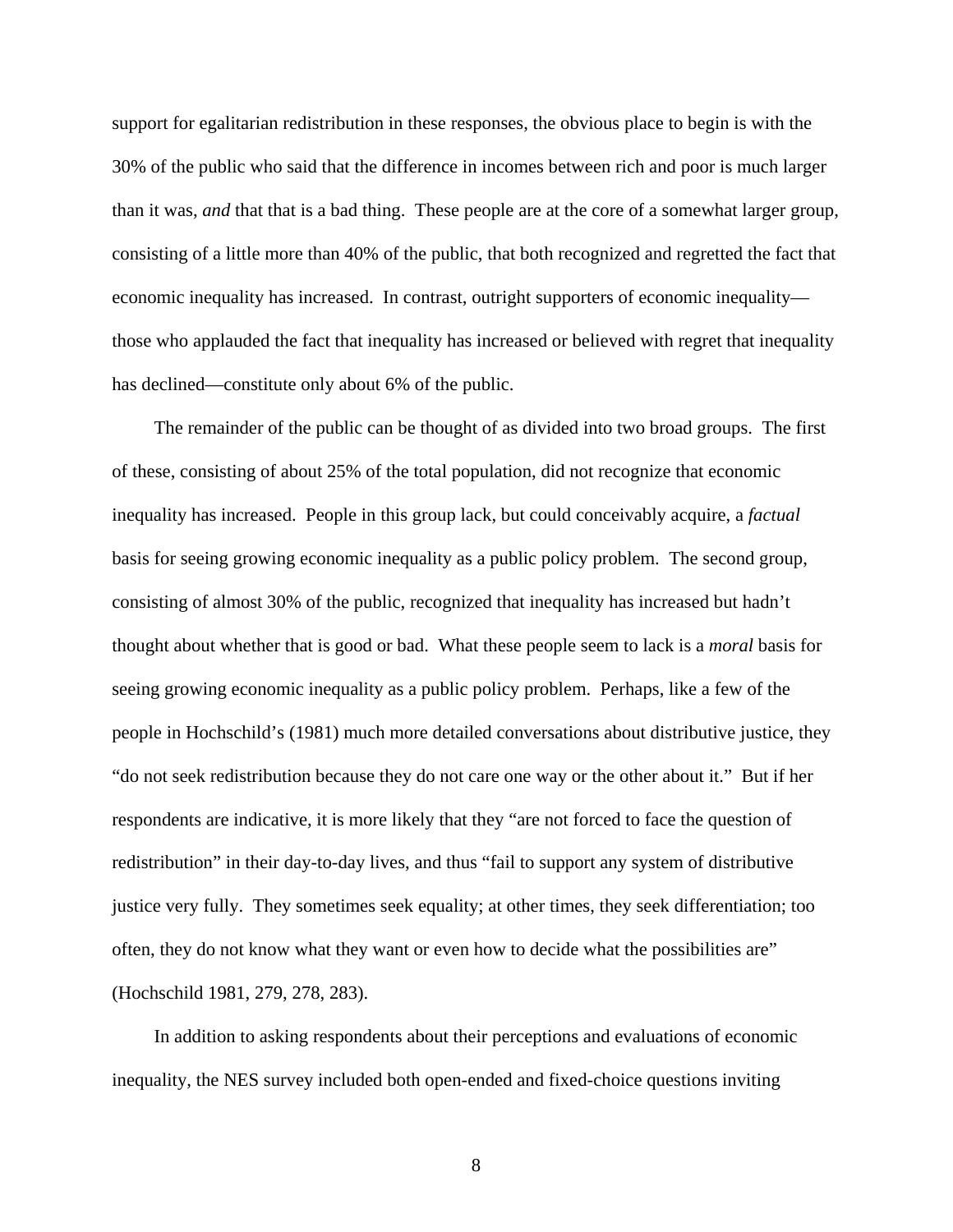respondents to *explain* why, "in America today, some people have better jobs and higher incomes than others do.["9](#page-9-0) The fixed-choice questions offered a variety of potential explanations ranging from "some people just don't work as hard" to "discrimination holds some people back" to "God made people different from one another." Respondents were asked to indicate whether each potential explanation is "very important," "somewhat important," or "not important." Their answers are summarized in Table 2, which lists the seven potential explanations in order of popularity.

### **\* \* \* Table 2 \* \* \***

 The quintessential American belief that economic success is a matter of hard work fares well in Table 2, with about 45% of the public saying unequal effort is a "very important" cause of economic inequality. However, there is even more support (about 55%) for the notion that unequal access to a good education is very important; and two other social factors, discrimination and government policies, also loom fairly large as explanations for economic inequality. It certainly does not seem to be the case that most Americans view economic inequality as a merely natural phenomenon, even if it is attributable in part to in-born or Godgiven differences in ability.

The NES survey also included questions (each asked twice, once before and again after the election) about the perceived tax burdens borne by the respondents themselves, "rich people,"

<span id="page-9-0"></span><sup>&</sup>lt;sup>9</sup> Half the respondents got the open-ended questions in the pre-election survey and the fixed-choice questions in the post-election survey; the other half got the fixed-choice questions in the pre-election survey and the open-ended questions in the post-election survey. My analysis here is limited to the fixedchoice questions, regardless of whether they were asked before or after the election. The responses from the two random half-samples were generally similar, except that those who responded in the pre-election survey attached somewhat more importance to "government policies" – despite the fact that subsequent portions of the pre- and post-election interviews called attention to a variety of relevant government tax and spending policies.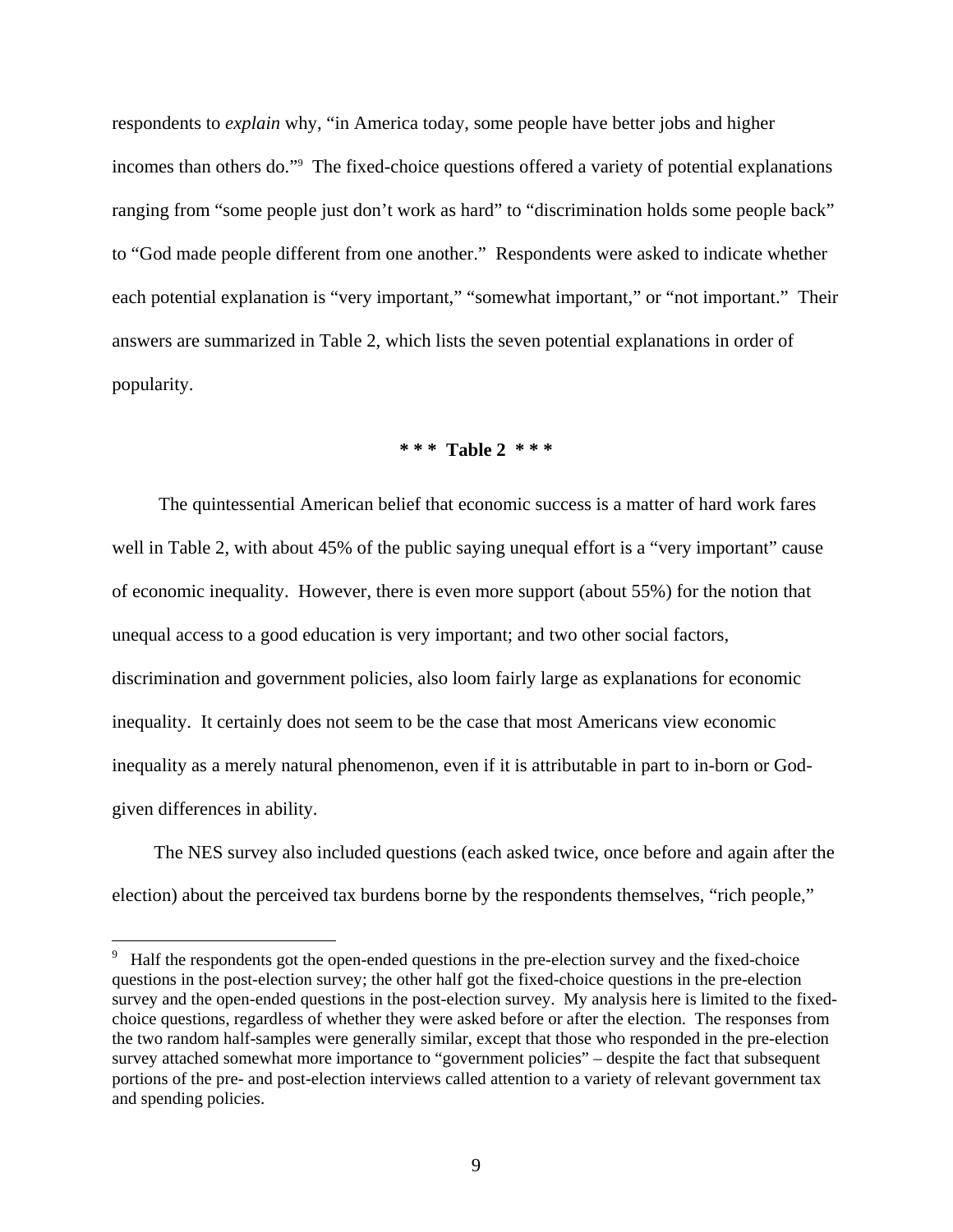and "poor people." The distributions of responses to these questions are presented in Table 3. Almost half the respondents said they are asked to pay more than they should in federal income taxes, while a similar proportion said they are asked to pay "about the right amount"; fewer than 4% said they are asked to pay *less* than they should.

#### **\* \* \* Table 3 \* \* \***

In response to the same question asked about "poor people," about 45% of respondents said that poor people are asked to pay more than they should, while a similar percentage said that poor people are asked to pay about the right amount. Fewer than 10% said that poor people are asked to pay less than they should. In striking contrast, more than half the respondents said that rich people are asked to pay less than they should, while fewer than 15% said that rich people are asked to pay more than they should.

Here, as so often, it is easy to disagree about whether the glass is half full or half empty. Half of the American public thinks that rich people are asked to pay less than they should in federal income taxes—but almost half do not think so. More than 60% agree that government policies have exacerbated economic inequality by helping high-income workers more—but more than a third deny that assertion, and more than 85% say that "some people just don't work as hard." More than 40% say the difference in incomes between rich and poor has increased over the past 20 years, and that that is a bad thing—but an even larger proportion either don't recognize the fact or haven't thought about whether it is a good thing or a bad thing.

 On the other hand, what is pretty clearly absent in these data is any positive popular enthusiasm for economic inequality. Americans may cling to their unrealistic beliefs that they,

 $\overline{a}$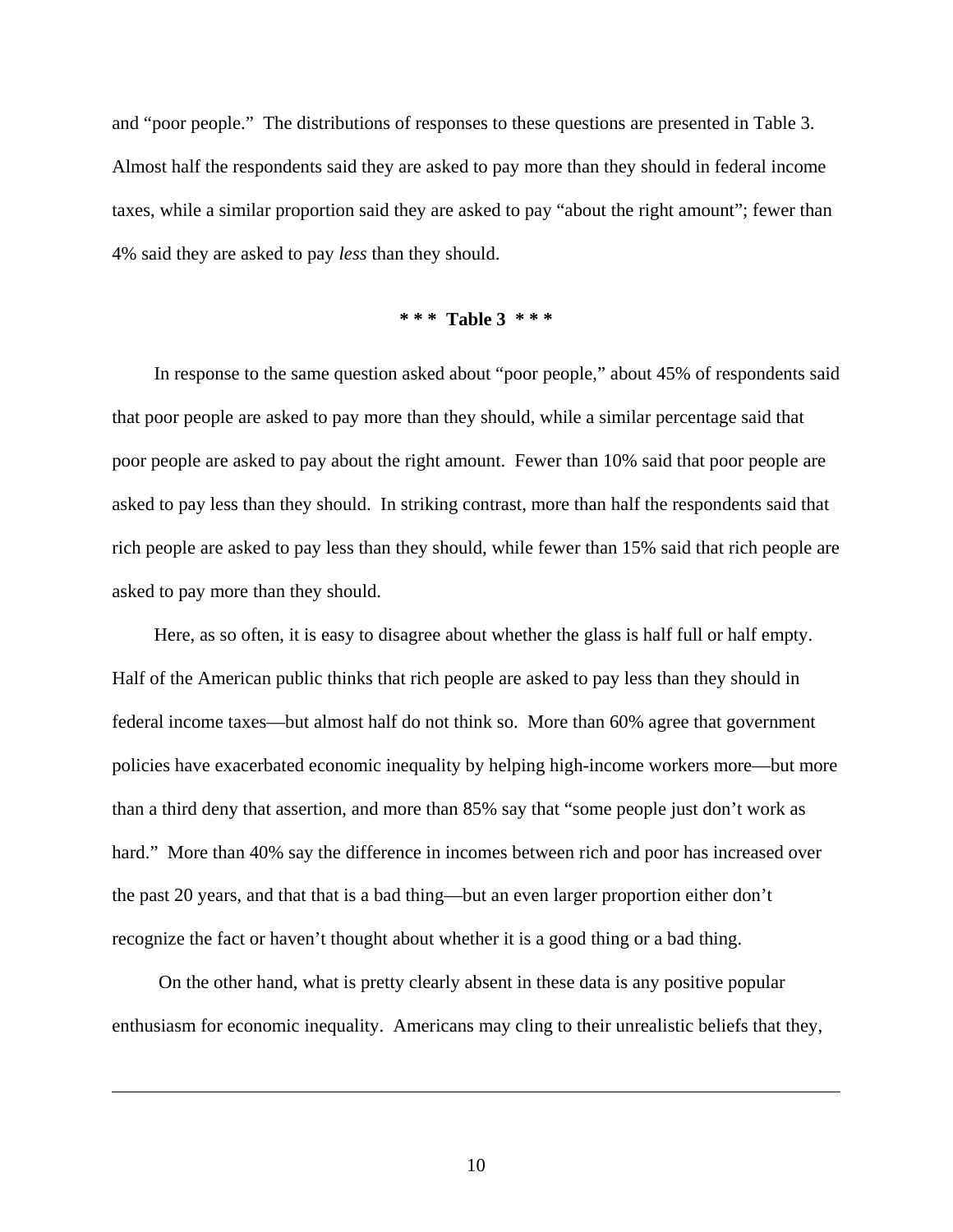too, can become wealthy; but in the meantime they do not seem to cherish those who already are. Fewer than 7% say that a larger income gap between the rich and the poor is a good thing (or that a smaller gap is a bad thing). Fewer than 15% say the rich are asked to pay too much in taxes, while three times that many say the poor are asked to pay too much in taxes. And the public as a whole likes "big business" even less than it likes people on welfare, liberals, feminists, the news media, and the Catholic church.<sup>10</sup> Thus, the mystery of apparent public enthusiasm for tax policies skewed in favor of the rich remains a mystery.

### **The Bush Tax Cuts**

 $\overline{a}$ 

Tax cutting was the centerpiece of George W. Bush's 2000 presidential campaign platform. Less than five months after President Bush took office, and at his urging, Congress passed a major package of tax cuts including phased reductions in federal income tax rates, increased child credits, higher limits on contributions to tax-free retirement and educational savings accounts, and a gradual elimination of the federal estate tax. According to the Joint Committee on Taxation, the total package will cost the federal Treasury more than \$1.3 trillion through 2010. At that point all of the changes are scheduled to expire, returning the whole tax system to the status quo ante; however, most observers seem to agree that future Congresses will feel compelled to make the cuts permanent, at an additional cost to the Treasury of more than \$200 billion per year.

The 2001 tax cut was criticized by many observers for providing too much tax relief to the

<span id="page-11-0"></span> $10$  Respondents in the 2002 NES survey were asked to rate a wide variety of public figures, institutions, and social groups on a "feeling thermometer" ranging from 0 to 100. "Big business" got an average rating of 48.8, as compared with 52.8 for "people on welfare," 51.1 for "liberals," 53.0 for "feminists," 52.3 for "the news media," and 51.6 for "the Catholic Church." The only group with a lower average score was "gay men and lesbians," at 46.2. The average rating for "poor people" was 65.6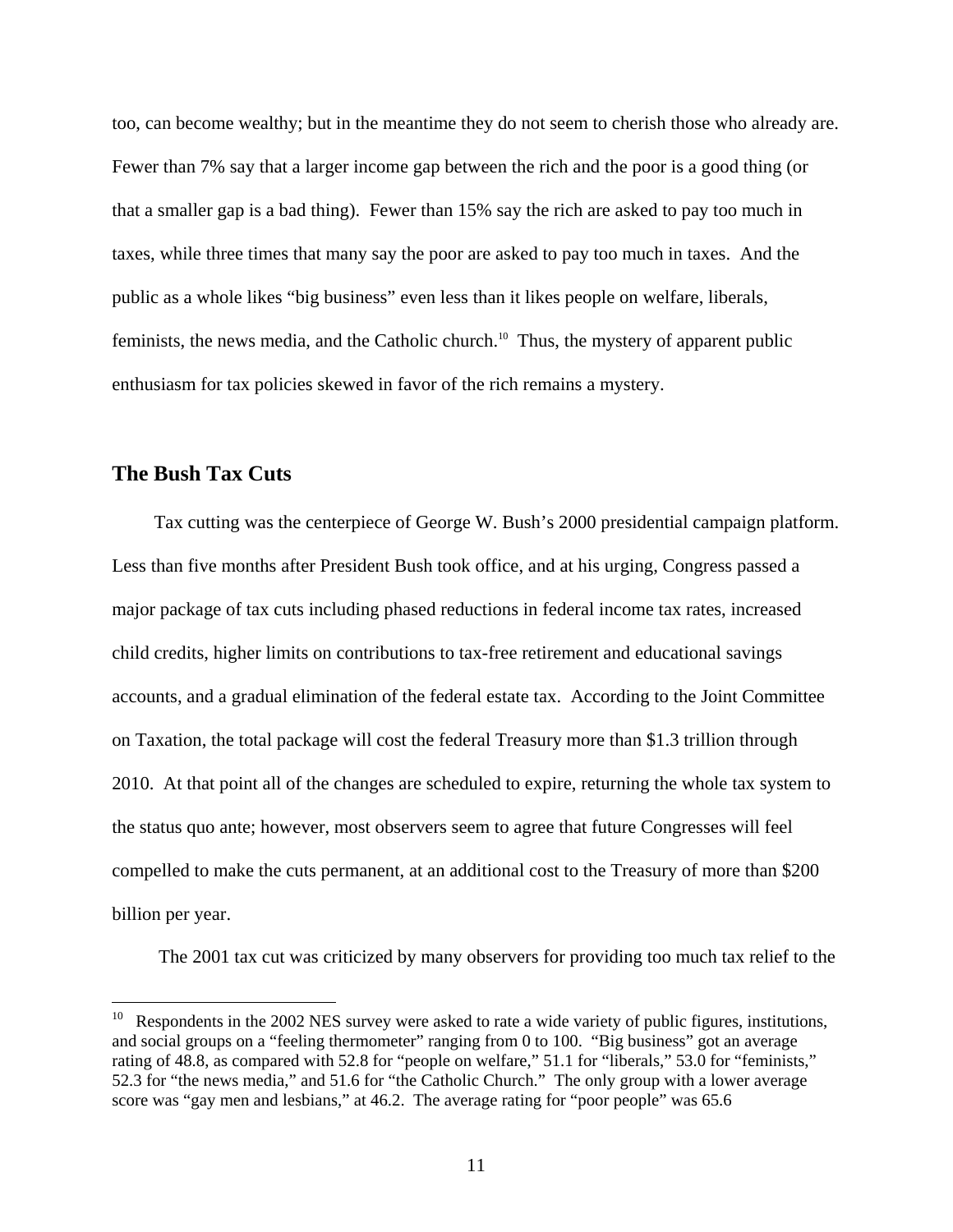wealthy and too little to the middle class and the working poor. For example, a study released by Citizens for Tax Justice estimated that the top 1% of households will receive a total of \$477 billion in tax breaks over the ten-year period (an average of \$342,472 each), while the bottom 60% will receive a total of \$268 billion (an average of \$3,251 each). Moreover, because most of the broad-based tax cuts in the law took effect immediately while most of the benefits for very wealthy taxpayers were back-loaded, "the distribution of the tax cuts changes remarkably over time," with the estimated share of benefits going to the top 1% of households increasing gradually from 7.3% in 2001 to 51.8% in 2010.[11](#page-12-0)

That is where matters stood at the time of the 2002 NES survey. In January 2003 President Bush proposed an "economic growth" package including more than \$700 billion in further tax cuts (and \$4 billion for personal reemployment accounts).<sup>12</sup> The centerpiece of the new package was a proposal to exempt corporate dividends from taxation as personal income and reduce capital gains taxes on sales of corporate stock. (Almost half of all capital gains income goes to households with incomes over \$1 million.) Bush also proposed accelerating major elements of the 2001 tax cut scheduled to take effect between 2006 and 2010, including reductions in the top four tax rates, making them effective immediately.

Critics called attention to the apparent mismatch between the upper-class tilt of the new round of proposed tax cuts and the putative goal of short-term economic stimulus.<sup>13</sup> They also

<span id="page-12-0"></span><sup>&</sup>lt;sup>11</sup> "Year-by-Year Analysis of the Bush Tax Cuts Shows Growing Tilt to the Very Rich," Citizens for Tax Justice, June 12, 2002: *[www.ctj.org](http://www.ctj.org/)*.

<span id="page-12-1"></span><sup>&</sup>lt;sup>12</sup> The Joint Committee on Taxation put the 10-year total price tag at \$726 billion, including \$396 billion for the dividend tax repeal.

<span id="page-12-2"></span><sup>&</sup>lt;sup>13</sup> Critics were not alone in noting this apparent mismatch. According to one sympathetic political columnist, George F. Will (2003), "When critics say the plan the president proposed Tuesday will have negligible short-term stimulative effects, the right responses are: Of course. And: good."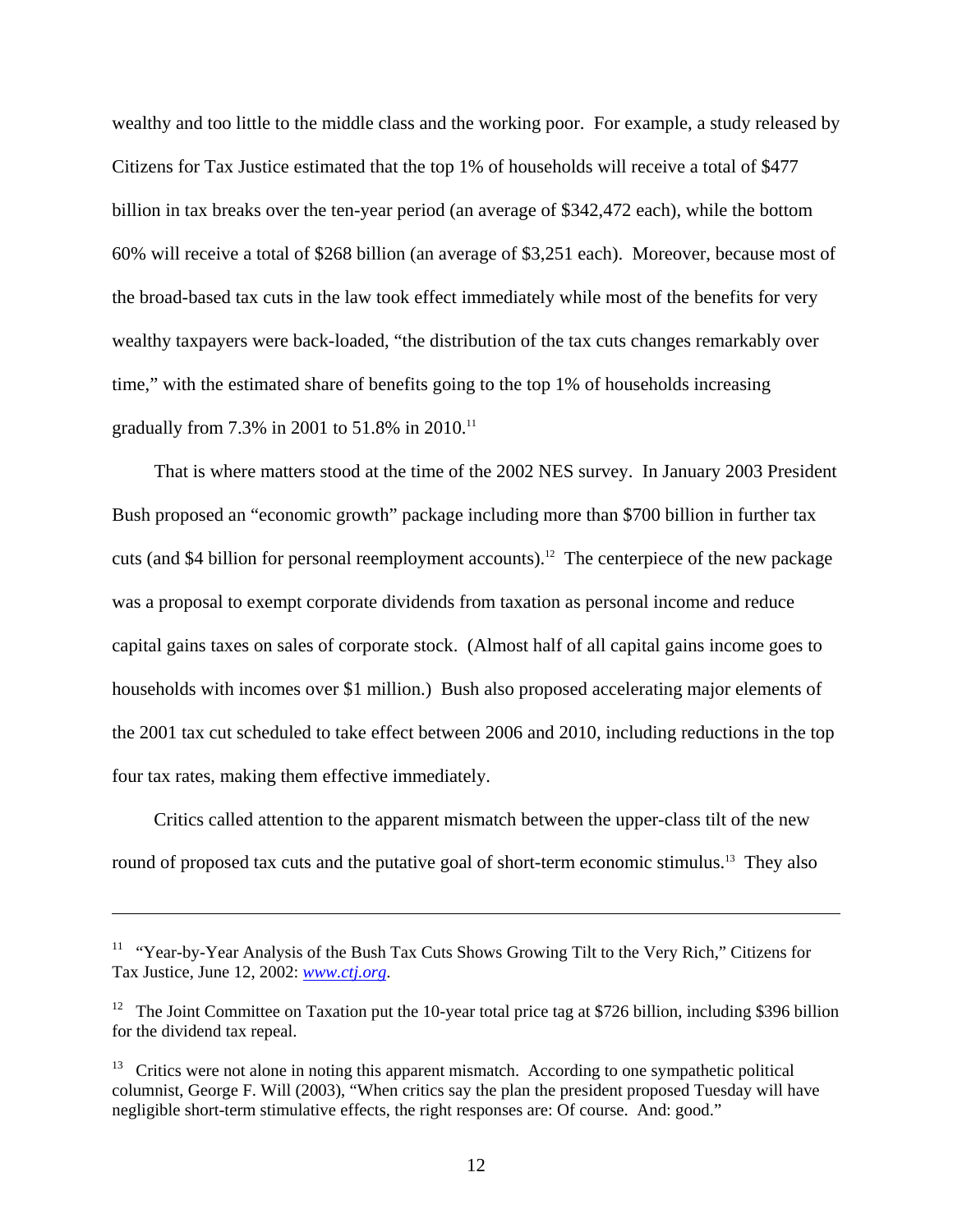raised alarms about the budgetary consequences of major additional tax cuts in the altered climate of economic stagnation, increasingly pessimistic deficit forecasts, and an expanding global war on terror. As one business reporter (Sloan 2003) observed, Bush "proposed massive tax cuts during the 2000 campaign, when things were booming, and proposed the same cuts when things tanked. Now he wants more cuts." The *New York Times* claimed that "Bush's Multitude of Tax-Cut Ideas Leaves Even Supply-Siders Dizzy" (Andrews 2003).

In late March, three pivotal moderate Republican senators concerned about the budget deficit and the cost of the war in Iraq sided with Democrats in moving to limit the new tax cut to \$350 billion—less than half of what President Bush had proposed. Republicans in the House and Senate bargained, postured, and traded accusations of "arrogance and broken promises" for two more months before settling on a compromise bill brokered by Vice President Richard Cheney (Rosenbaum and Firestone 2003). The bill succeeded in fitting much of what Bush had asked for into a \$318 billion ten-year plan by making the most popular elements—tax breaks for married couples and an increased child credit—expire in two years, and the more expensive cuts in taxes on dividends and capital gains expire in five years. The revised package was passed by the House (231-200) and by the Senate (51-50, with Cheney casting the tie-breaking vote).

 This new round of tax cuts was subjected to scathing criticism, not only from the political left but also from the center. According to political columnist David Broder (2003), "The Republicans in Congress cobbled together one of the strangest, least plausible tax bills in history and sent it off to President Bush, who discovered hidden virtues in a measure whose provisions he had repeatedly called woefully inadequate for the task of stimulating a sickly economy." A former Republican cabinet official complained in equally strong terms about "Republicans'

13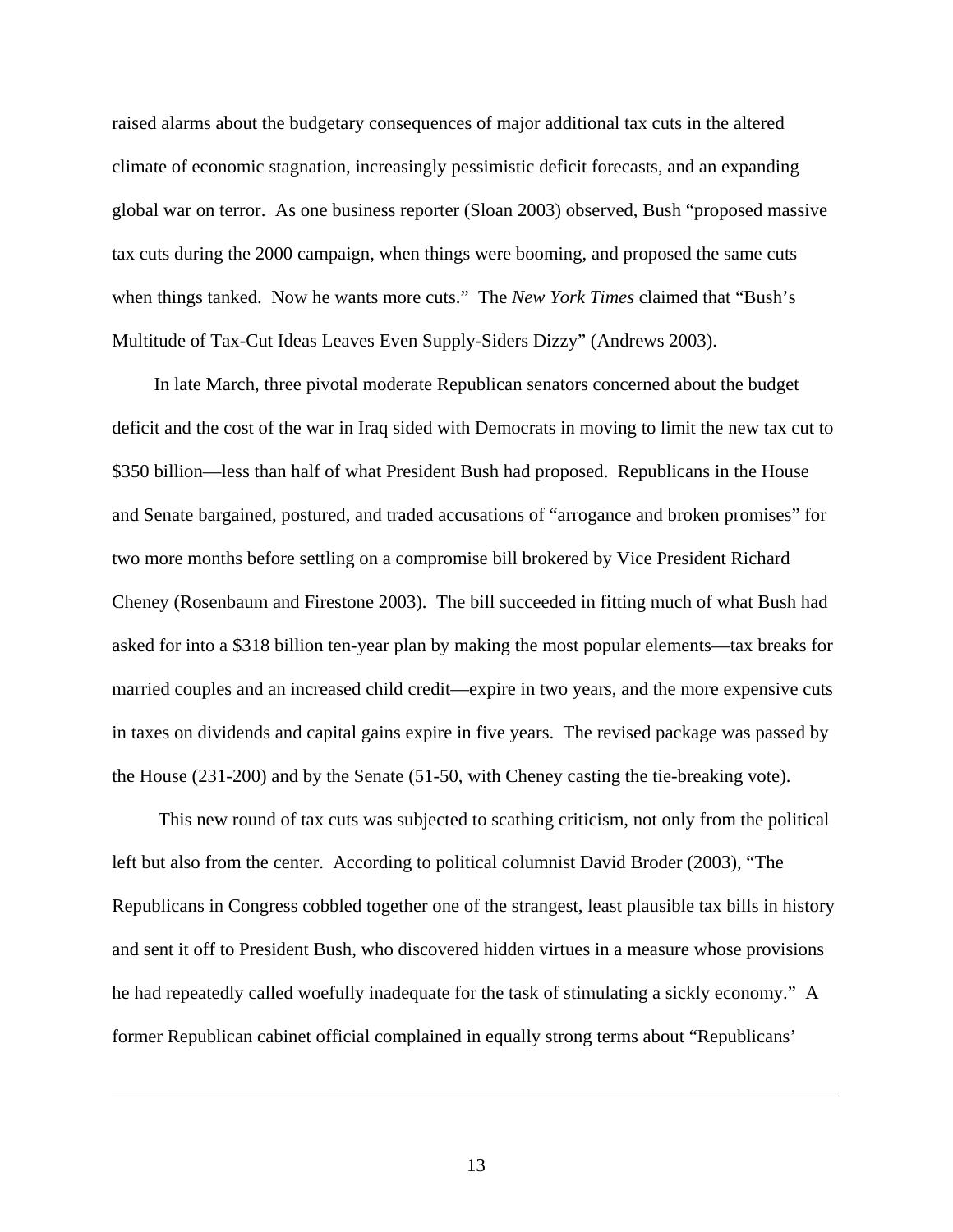irresponsible obsession with tax cutting" (Peterson 2003, 18). "Coming into power," he wrote,

the Republican leaders faced a choice between tax cuts and providing genuine financing for the future of Social Security. (What a landmark reform this would have been!) They chose tax cuts. After 9/11, they faced a choice between tax cuts and getting serious about the extensive measures needed to protect this nation against further terrorist attacks. They chose tax cuts. After war broke out in the Mideast, they faced a choice between tax cuts and galvanizing the nation behind a policy of future-oriented burden sharing. Again and again, they chose tax cuts.

Criticism of the tax cut was heightened when it became clear that a "last-minute revision by House and Senate leaders" would prevent millions of families with incomes between \$10,500 and \$26,625 from receiving \$400 checks reflecting the increased child credit in the new bill (Firestone 2003). In the face of that criticism the Senate and White House signaled their willingness to reinstate the credits in separate legislation (at a cost of \$3.5 billion), but House leaders refused to consider the measure except as part of a broader package including \$78 billion in additional tax cuts for middle- and upper-income taxpayers. Meanwhile, for good measure, the House also passed a permanent repeal of the estate tax.

### **Public Support for Tax Cuts**

Anyone who looked at the data presented in Table 3 on public attitudes about the tax burden borne by rich people would have good grounds to imagine that two successive rounds of tax cuts going primarily to the wealthy would have generated substantial public opposition. But as I have already noted, public opinion has been remarkably favorable toward the Bush tax cuts, even in the face of substantial elite criticism.

The 2002 NES survey included two sets of questions about tax cuts, one (in the preelection wave of the survey) focusing on the 2001 tax cut and the other (in the post-election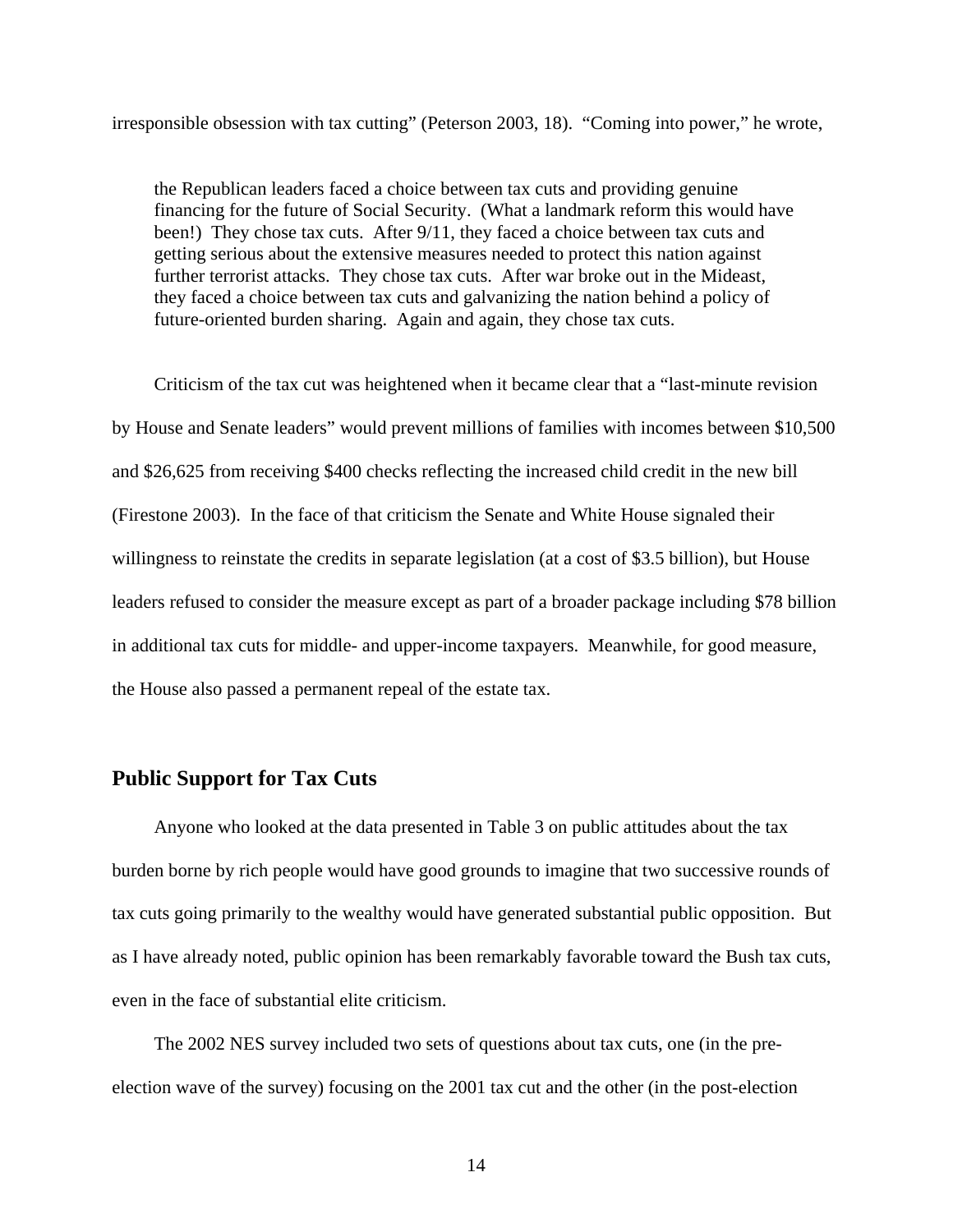wave) focusing on the ongoing controversy about "doing away with the tax on large inheritances." Table 4 shows the distribution of respondents' opinions about the latter issue. The question was asked in two forms, one referring to the "estate tax" and the other to the "death tax." Since the "death tax" label has been aggressively championed by proponents of repealing the tax, it might be expected to generate more public support for repeal than the "estate tax" wording. It did; but only by a few percentage points. What is more striking is that large majorities in both cases favored repealing the tax; altogether, 51% of the public "strongly" favored doing so, while another 19% were less strong supporters of repeal. Only 25% opposed repeal, and they were slightly more likely to be "not strong" opponents than "strong" opponents. (They were also less likely than supporters of repeal to say that this issue was "very important" to them personally.)

### **\* \* \* Table 4 \* \* \***

These results are similar to those of other surveys that have asked about repealing the estate tax. For example, a 2003 survey sponsored by National Public Radio, the Henry J. Kaiser Family Foundation, and Harvard University's Kennedy School of Government found 54% of the public in favor of repealing the "federal estate tax" and 16% opposed (with 29% saying they "don't know enough to say"); 60% favored repealing the tax when the phrase "death tax" was mentioned in the question (with 15% opposed and 26% saying they "don't know enough to say"). $^{14}$  $^{14}$  $^{14}$ 

<span id="page-15-0"></span><sup>14</sup> National Survey of Americans' Views on Taxes, April 2003: *[www.kff.org](http://www.kff.org/)*, *[www.npr.org](http://www.npr.org/)*. As in the 2002 NES survey, the two questions were asked of random half-samples. "There is a federal estate tax that is, a tax on the money people leave when they die. Do you favor or oppose eliminating this tax, or don't you know enough to say?" Favor, 54% -- Oppose, 16% -- Don't know enough to say, 29%. "There is a federal estate tax that some people call the death tax. This is a tax on the money people leave when they die. Do you favor or oppose eliminating this tax, or don't you know enough to say?" Favor, 60% --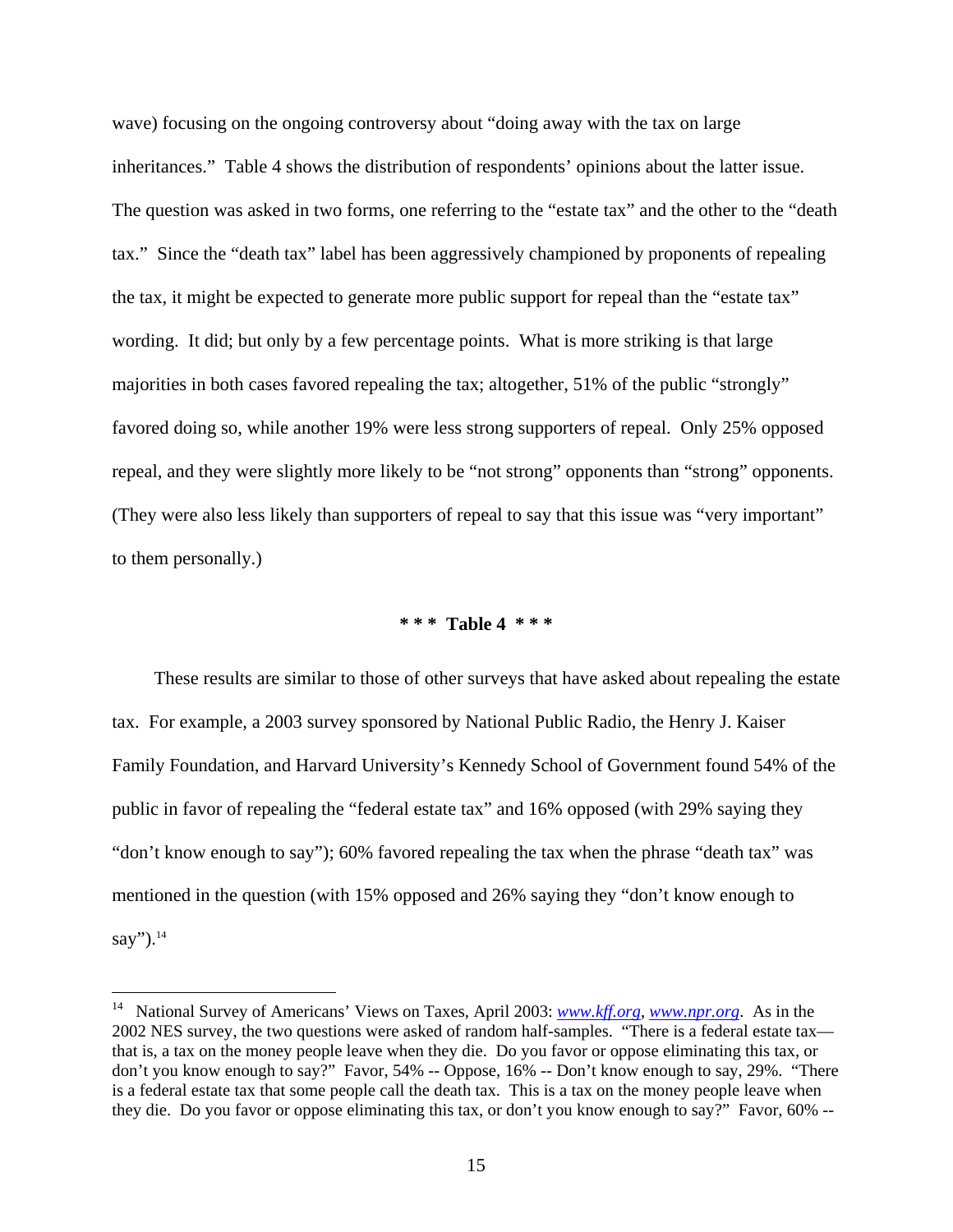Some analysts have cast doubt on the depth of public support for repealing the estate tax implied by marginal distributions like these. For example, the NPR/Kaiser Foundation/Kennedy School survey included a series of questions proposing various exemption levels for the estate tax; a total of 52% of the sample favored keeping the current tax (15%) or raising the exemption level to \$1 million (26%) or to \$5 million (11%), while only 26% continued to support repeal even if the tax was "collected only on estates worth \$25 million or more."[15](#page-16-0) Similarly, a 2001 survey conducted by Mark Penn for the Democratic Leadership Council found substantial support for continuing to apply the estate tax to very large estates; when Penn offered respondents the choice of eliminating the estate tax, leaving it as is, or "exempting small family farms and small businesses from the estate tax, but not multimillionaires," 56% chose the third option, while fewer than one in four continued to favor eliminating the tax[.16](#page-16-1) Findings like these suggest that *some* form of continued estate tax could conceivably win substantial public support. Nevertheless, what is most striking in survey data is that a great many people with no material stake in repealing the estate tax seem remarkably eager to get rid of it.

The depth of public antipathy toward the estate tax is evident in Table 5, which shows how

Oppose, 15% -- Don't know enough to say, 26%.

<span id="page-16-0"></span><sup>&</sup>lt;sup>15</sup> "Would you (still) favor eliminating the federal estate tax if it were collected only on estates worth \$1 million or more? . . . \$5 million or more? . . . \$25 million or more?" Keep estate tax, 15% -- Keep tax but only on estates of \$1 million or more, 26% -- Keep tax but only on estates of \$5 million or more, 11% -- Keep tax but only on estates of \$25 million or more, 7% -- Eliminate tax even on estates of \$25 million or more, 26% -- Don't know/Refused, 15%.

<span id="page-16-1"></span><sup>&</sup>lt;sup>16</sup> Mark J. Penn, "What Americans Really Think About Bush's Tax Cut," March 2001: *[www.ndol.org/blueprint/spring2001/penn.html](http://www.ndol.org/blueprint/spring2001/penn.html)*. "A key feature of President Bush's tax cut proposal is the elimination of the estate tax. The estate tax is now levied against estates of more than \$600,000. That exemption will soon rise to \$1 million. Only the top 2 percent of estates are now subject to the tax. Which is closer to your view?" "We should eliminate the estate tax," 23% -- "We should leave it as it is," 16% -- "We should exempt small family farms and small businesses from the estate tax, but not multimillionaires," 56% -- Don't know, 5%.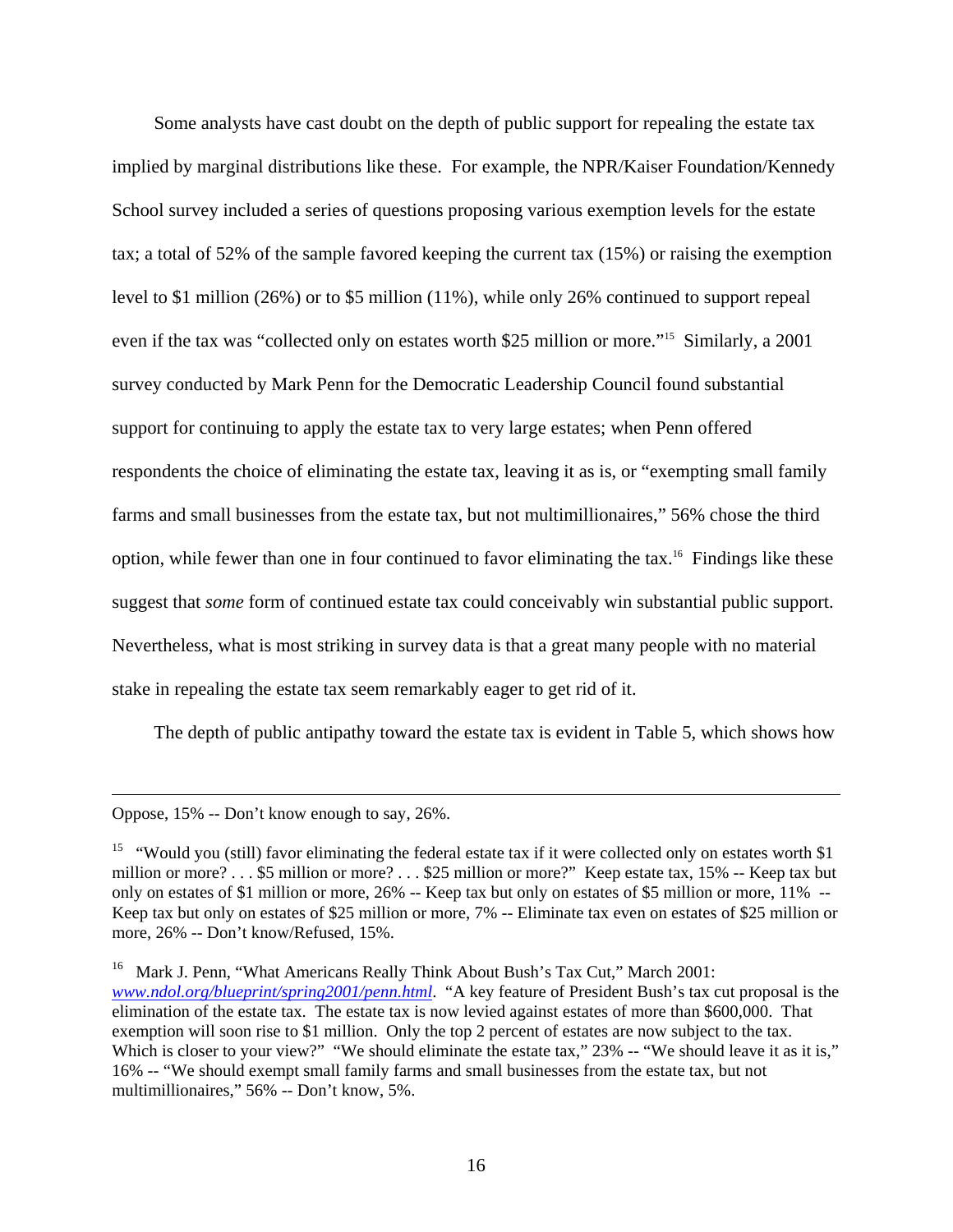the proportion of people favoring repeal of the tax in the 2002 NES survey varied with relevant circumstances and political views. In the sample as a whole, almost 70% favored repeal. But even among people with family incomes of less than \$50,000 (about half the sample), 66% favored repeal. Among people who want to spend more money on federal government programs, 68% favored repeal.<sup>17</sup> Among people who said that the difference in incomes between rich people and poor people has increased in the past 20 years *and* that that is a bad thing, 66% favored repeal. Among those who said that government policy is a "very important" or "somewhat important" cause of economic inequality, 67% favored repeal. Among those who said that the rich are asked to pay too little in federal income taxes, 68% favored repeal. And finally, among those with family incomes of less than \$50,000 who want more spending on government programs *and* said income inequality has increased *and* said that is a bad thing *and* said that government policy contributes to income inequality *and* said that rich people pay less than they should in federal income taxes—the 11% of the sample with the strongest conceivable set of reasons to support the estate tax—66% favored repeal.

#### **\* \* \* Table 5 \* \* \***

No doubt, many of these people could be coaxed into preferring some form of near-repeal

<span id="page-17-0"></span><sup>17</sup> Respondents who were interviewed in both waves of the 2002 NES survey were asked whether federal spending in each of 17 specific areas should be increased, decreased, or kept about the same. My summary measure of spending preferences is a simple average of the responses to these 17 questions, each coded +1 for "increased," −1 for "decreased," and 0 for "kept about the same." (Thus, respondents who favored more increases than decreases are counted as wanting more government spending.) The summary measure of spending preferences is strongly skewed toward increased spending, with a mean value of .38 and a standard deviation of .26. The 17 spending items focused on "building and repairing highways," "AIDS research," "welfare programs," "public schools" (or "big-city schools"), "dealing with crime," "child care," "homeland security" (or "the war on terrorism"), "unemployment insurance," "defense," "environmental protection," "aid to poor people" (or "aid to the working poor"), "foreign aid," "Social Security," "tightening border security to prevent illegal immigration," "aid to blacks," "preventing infant mortality," and "pre-school and early education for poor children" (or "pre-school and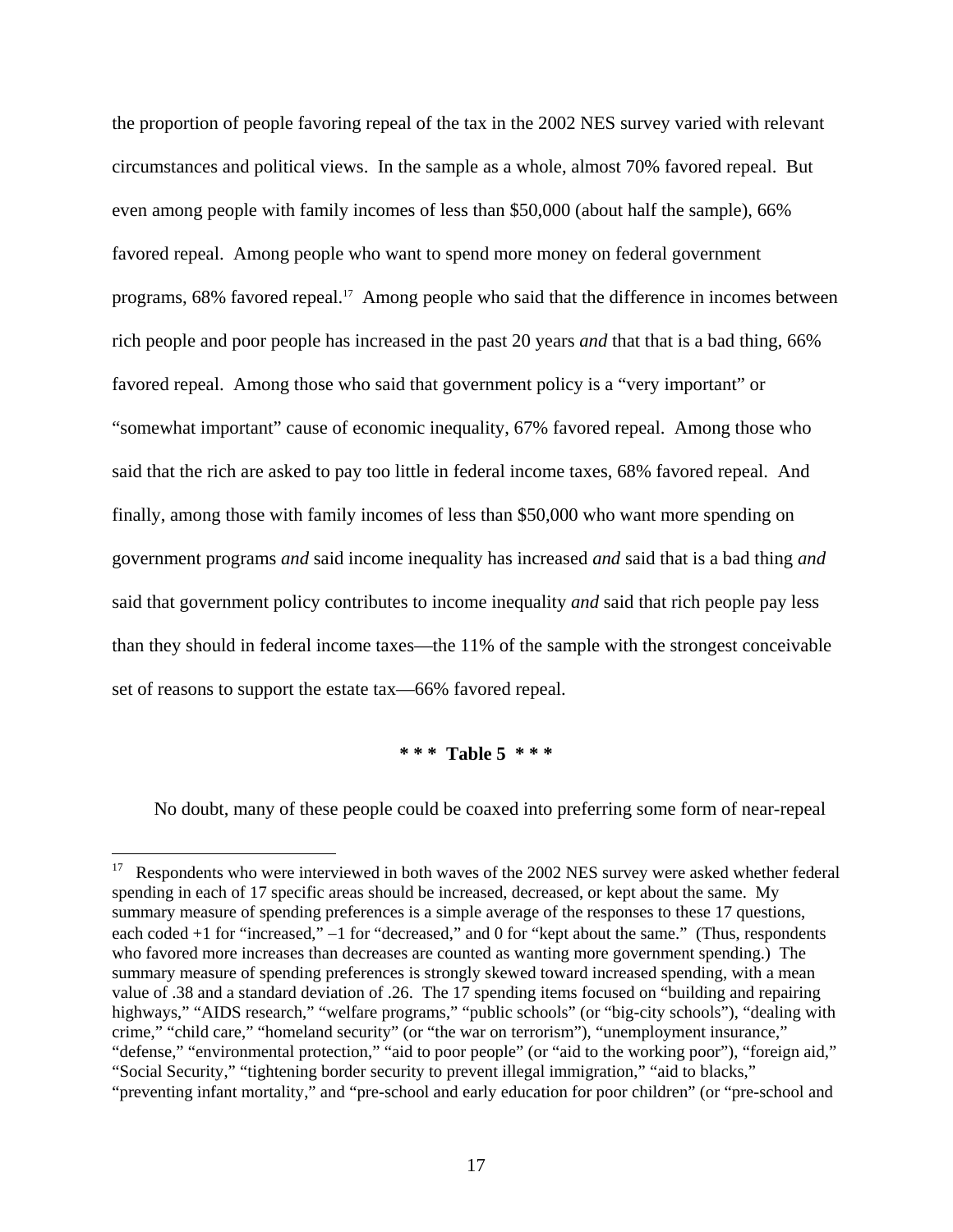to "doing away with the estate tax" entirely. Nevertheless, the persistence of public support for repeal in the face of such a variety of seemingly contrary considerations is quite impressive. Indeed, it seems to me that the only way to account for it is to suppose that these "considerations" have not really been brought to bear on the estate tax at all, but occupy a separate domain in the minds of people who "are not forced to face the question of redistribution; in fact, nothing in their normal environment gives them any incentive ever to consider it" (Hochschild 1981, 278).

In addition to being asked whether they favored or opposed doing away with the estate tax, respondents in the 2002 NES survey were asked whether they favored or opposed the "big tax cut" passed in 2001. As with the estate tax, the question was asked in two different forms: half the respondents were asked about the tax cut "Congress passed," while the other half were asked about the tax cut "President Bush signed." The distributions of opinion for both versions of the question are shown in Table 6. In both cases supporters outnumbered opponents by more than 2 to 1, with most of these supporters saying they favored the tax cut "strongly." These results suggest that the tax cut was extremely popular, especially when it was associated with President Bush.

### **\* \* \* Table 6 \* \* \***

However, unlike the question about repealing the estate tax, the tax cut question invited respondents to admit that they "haven't thought about" whether they favored or opposed the 2001 tax cut. Remarkably, in view of the fiscal and political significance of the tax cut, more than 40% of the respondents availed themselves of that opportunity. Even associating the tax cut

early education for black children").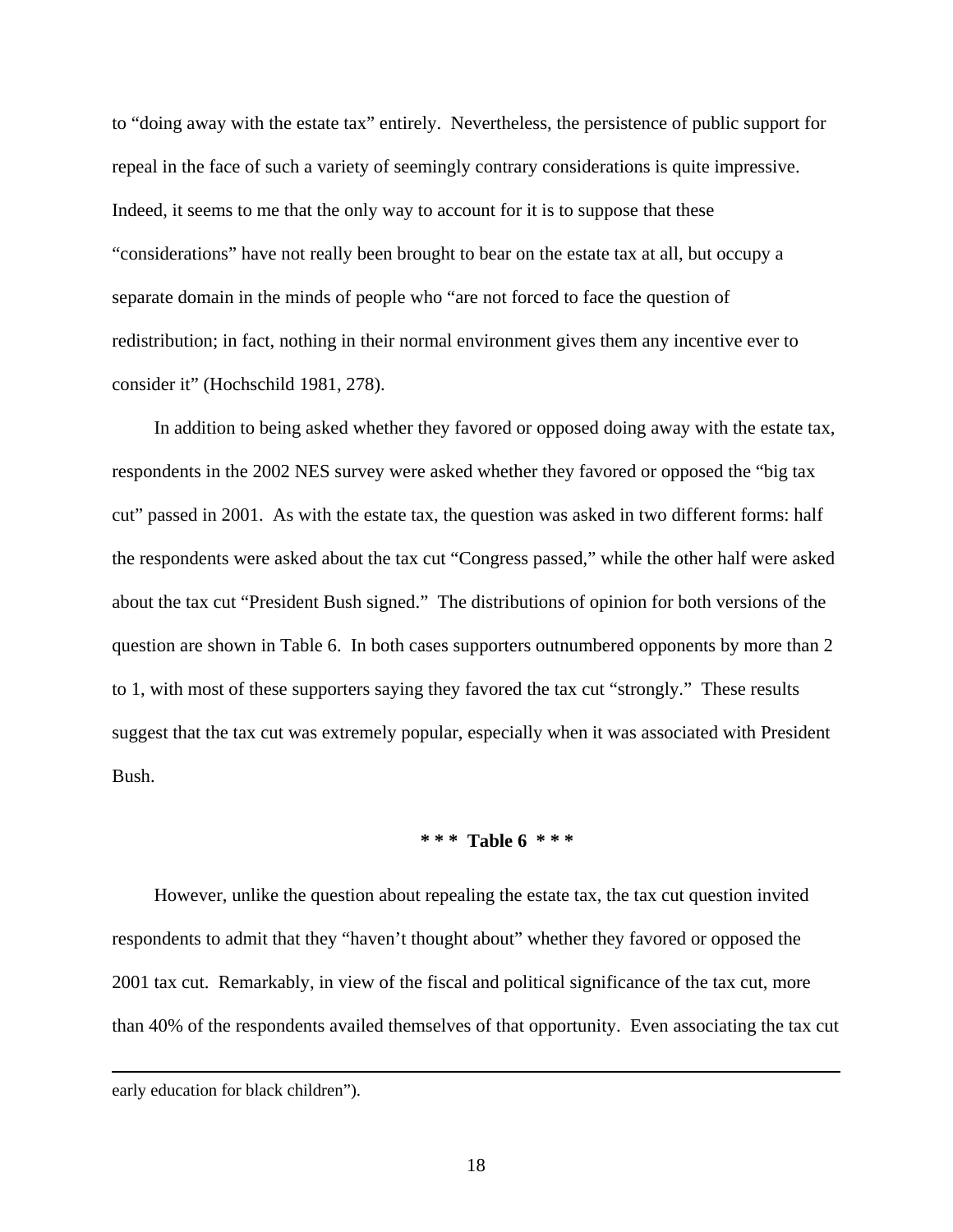with President Bush only reduced that proportion to about 35%, while asking about the tax cut "Congress passed" left more than 45% of the sample unable to say whether they favored or opposed it.

Taken at face value, the results of opinion surveys—including the results from the 2002 NES survey presented in Tables 4, 5, and 6—provide considerable evidence of strong public support for tax cuts along the lines pursued by President Bush. However, the fact that more than 40% of the respondents in the NES survey admitted that the 2001 tax cut was something they "haven't thought about" suggests that public opinion in this domain probably should *not* be taken wholly at face value. Notwithstanding the vastness of the stakes, public thinking about this issue seems to have been remarkably superficial.

A good deal of further evidence of public inattention and uncertainty in the general domain of tax policy appeared in the 2003 survey of Americans' views on taxes sponsored by NPR, the Kaiser Foundation, and the Kennedy School. Asked whether they pay more in federal income tax or Social Security and Medicare tax, 34% of respondents said they didn't know (and most of the rest were wrong)[.18](#page-19-0) Asked whether they were eligible for the Earned Income Tax Credit, 28% said they didn't know.[19](#page-19-1) Asked whether Americans pay more or less of their income in taxes than Western Europeans, 42% said they didn't know.<sup>20</sup> Asked whether they had heard

<span id="page-19-0"></span><sup>&</sup>lt;sup>18</sup> "Over the course of a year, do you pay more federal income tax, or more Social Security and Medicare Tax, or don't you know?" More federal income tax, 52% -- More Social Security and Medicare, 14% -- Don't know, 34% -- Refused, 1%. (In fact, a substantial majority of taxpayers pay more in payroll taxes than in federal income tax.)

<span id="page-19-1"></span><sup>&</sup>lt;sup>19</sup> "The last time you filed your taxes, were you eligible for the Earned Income Tax Credit, or not, or don't you know?" Yes, 21% -- No, 50% -- Don't know, 28%.

<span id="page-19-2"></span> $20$  "Compared with the citizens of Western European countries, do you think Americans pay a higher percentage of their income in taxes, a smaller percentage of their income in taxes, about the same percentage of their income in taxes, or don't you know enough to say?" A higher percentage, 21% -- a smaller percentage, 30% -- About the same percentage, 6% -- Don't know enough, 42%.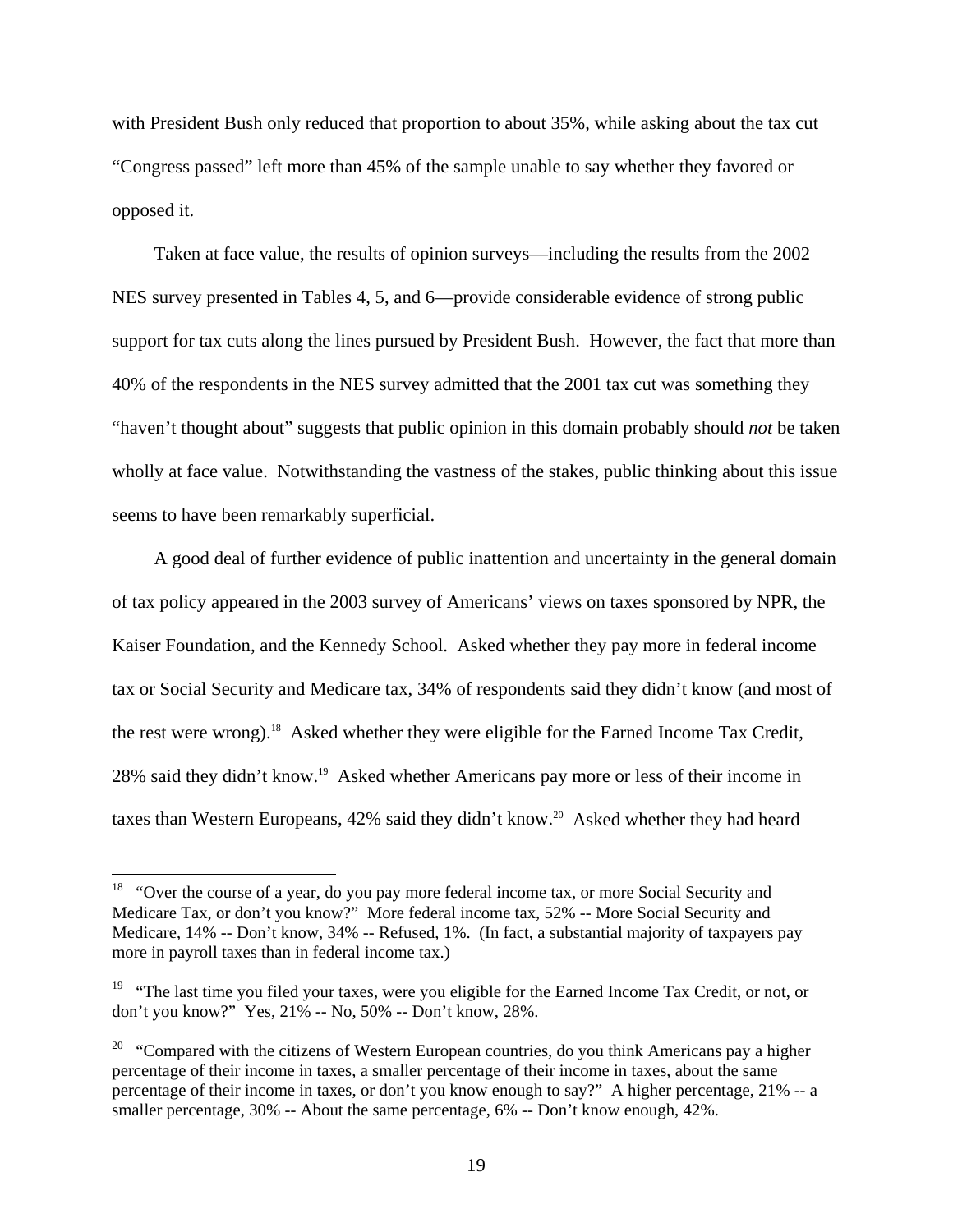about a proposal in Washington to do away with taxes on corporate dividends—the centerpiece of President Bush's new tax proposal and a prominent feature of political debate in the month before the survey—61% said no.<sup>21</sup> Asked whether the 2001 tax cuts should be speeded up, 48% said they didn't know.<sup>22</sup> Asked whether the cuts should be made permanent rather than being allowed to expire in 2011, 60% said they didn't know.<sup>23</sup> Asked whether speeding up the cuts and making them permanent would mainly help high-income, middle-income, or lower-income people, 41% said they didn't know[.24](#page-20-3)

In short, while public opinion is generally supportive of tax cuts, there is also plenty of evidence of ignorance and uncertainty about the workings of the tax system and the policy options under consideration (or actually adopted) in Washington. Much of the public is unclear about basic facts in the realm of tax policy; some of what the public does know is patently false; and a remarkable number of people, if offered the chance, will say that they "haven't thought about" a policy innovation whose consequences are reckoned by experts in *trillions* of dollars.

<span id="page-20-0"></span><sup>&</sup>lt;sup>21</sup> "There is a proposal in Washington now to do away with personal income taxes on corporate dividends. Dividends are what many companies pay to owners of their stock. Have you heard about this proposal, or not?" Yes, 38% -- No, 61% -- Don't know, 1%.

<span id="page-20-1"></span> $22$  "As you may know, in 2001 Congress passed President Bush's proposals for tax cuts that are to be phased in over the next few years. Do you favor or oppose speeding up those tax cuts so they go into effect sooner, or don't you know enough to say?" Favor, 31% -- Oppose, 21% -- Don't know enough to say, 48%.

<span id="page-20-2"></span><sup>&</sup>lt;sup>23</sup> "As you may know, the 2001 tax cuts are set to expire in 2011. Do you support or oppose making those tax cuts permanent, or don't you know enough to say?" Support, 23% -- Oppose, 17% -- Don't know enough to say, 60%.

<span id="page-20-3"></span> $24$  "In his State of the Union address President Bush proposed speeding up the tax cuts and making them permanent. Do you think this mainly would help high-income people, middle-income people, or lowerincome people, or would it treat everyone equally, or don't you know enough to say?" High income people, 29% -- Middle income people, 7% -- Lower income people, 6% -- Treat everyone equally, 18% -- Don't know enough to say, 41%.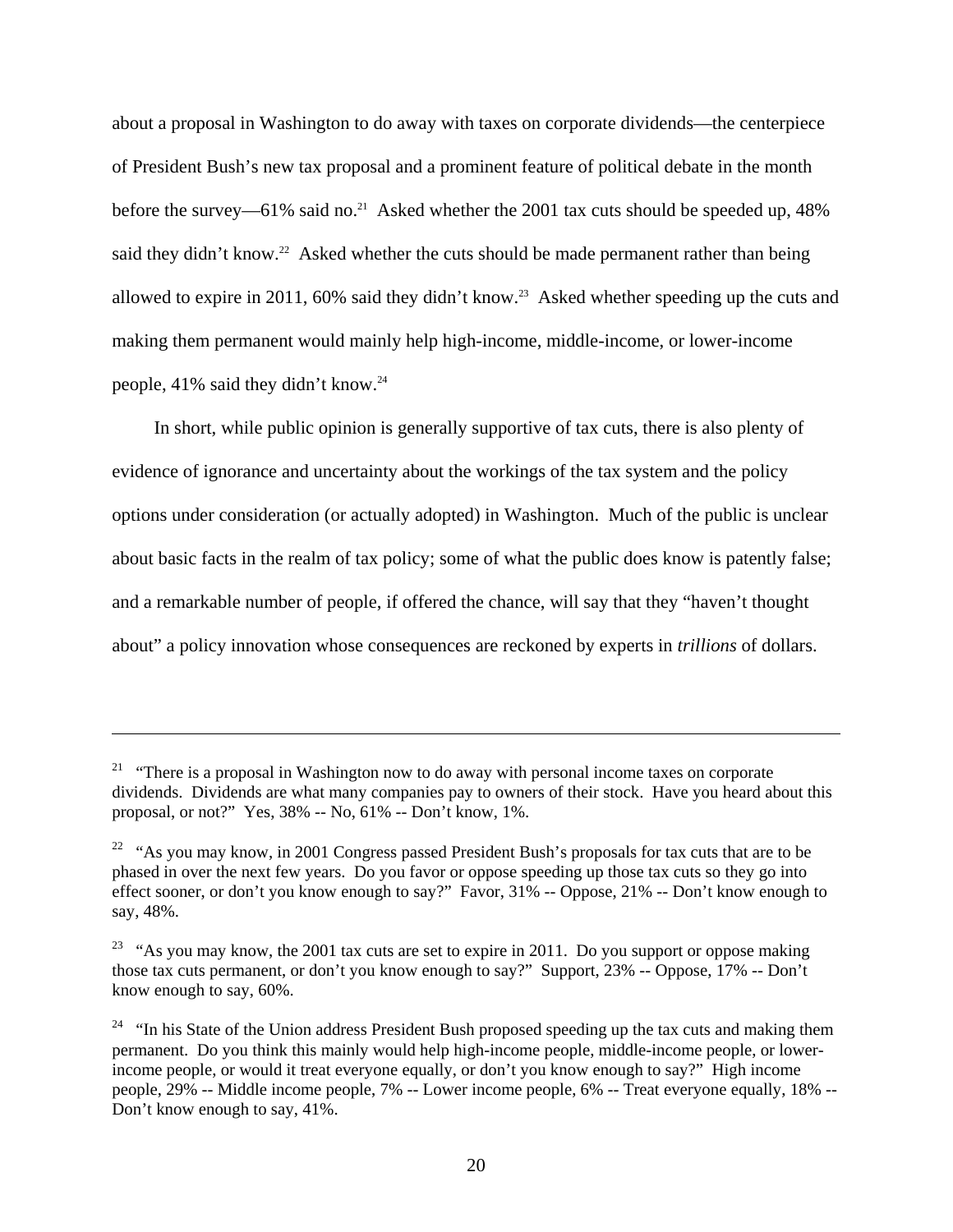#### **Unenlightened Self-Interest**

<u>.</u>

How can ordinary people in a state of ignorance and uncertainty orient themselves with respect to complex issues of public policy? The hypothesis explored here is that they do so, in large part, on the basis of simple-minded and sometimes misguided considerations of selfinterest. While respondents in the 2002 NES survey were not asked directly whether they thought they would benefit personally from the Bush tax cut or from repealing the estate tax, the question about respondents' perceptions regarding their own tax burdens can provide significant indirect light on the impact of perceived self-interest among other potential influences on their views about tax policy. To the extent that respondents who believe that they are asked to pay too much in taxes are also more likely to support tax cuts, it seems plausible to infer that the additional support has something to do with their subjective sense of their own tax burden. The parallel questions in the NES survey about the tax burdens of the rich and the poor provide a valuable check on reasoning of this sort, since more general antipathy to taxes would presumably be reflected in one or both of those questions as well as in the question about respondents' *own* tax burden.

The regression results presented in Table 7 relate NES respondents' views about repealing the estate tax to their perceptions of their own tax burdens, the tax burden of the rich, and the tax burden of the poor. Since the primary direct effect of repealing the estate tax would be to reduce the long-run tax burden of the wealthiest one or two percent of American taxpayers, respondents who believe the rich pay too much in taxes should be much more likely to favor repealing the estate tax, while those who believe the rich pay too little in taxes should be much more likely to oppose repeal. Since repealing the estate tax would have no direct effect on respondents' own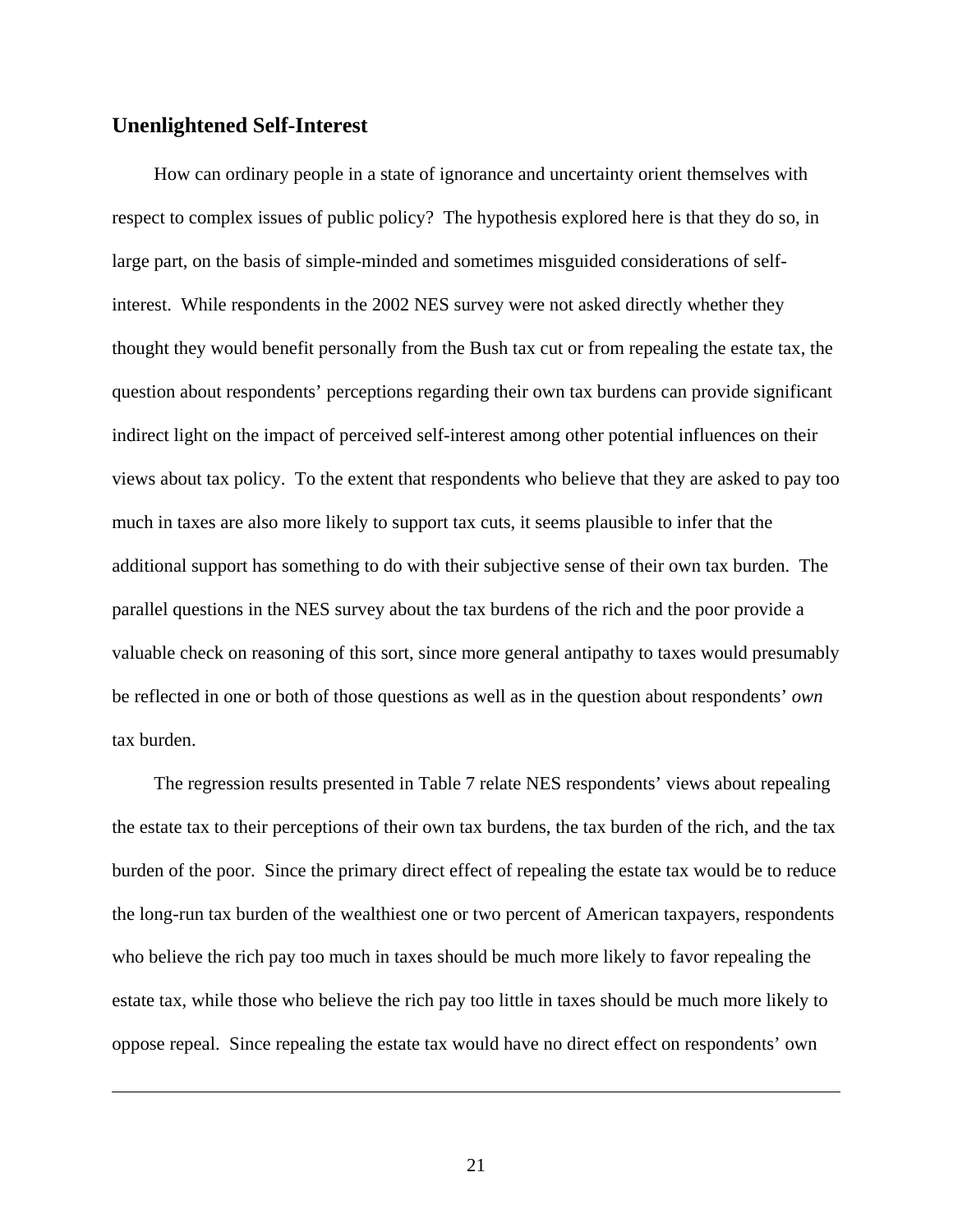tax burdens (for all but the wealthiest handful) or on the tax burden of the poor, opinions about whether these taxes are too high or too low are less obviously relevant. However, if respondents recognize that repealing the estate tax is likely to lead, eventually, to increases in other, broaderbased taxes (in some combination with reductions in government services and larger budget deficits), those who believe their own taxes (or the taxes paid by the poor) are too high may be inspired to oppose repealing the estate tax, producing negative coefficients in Table 7.

#### **\* \* \* Table 7 \* \* \***

The columns of Table 7 report separate regression results for respondents who answered the "estate tax" version of the question, those who answered the "death tax" version, and both half-samples combined. The parameter estimates are from instrumental variables regressions with perceived tax burdens in the pre-election survey used as instruments for the corresponding perceived tax burdens in the post-election survey. The instrumental variables estimator produces less efficient parameter estimates than ordinary regression, but avoids substantial biases due to measurement error in the perceived tax burdens.<sup>[25](#page-22-0)</sup>

In both half-samples, attitudes regarding the tax burden borne by the rich have a modest positive effect—that is, people who think the rich pay too much in federal income taxes are somewhat more likely to favor repealing the estate tax, while those who think the rich pay too little are somewhat less likely to favor repeal. So far, so good. However, this effect is dwarfed

<span id="page-22-0"></span><sup>&</sup>lt;sup>25</sup> The correlations between perceived tax burdens in the pre-election and post-election surveys are .55 for respondents' own taxes, .55 for the rich, and .44 for the poor. Even with some allowance for genuine change in respondents' views between surveys, correlations of this magnitude suggest that the responses are subject to substantial measurement error. As a result, ordinary regression parameter estimates corresponding to the instrumental variables parameter estimates in Table 7 are greatly attenuated; for example, the estimated effects of *Own Tax Burden* and *Rich Tax Burden* in the third column of Table 7 are .413 and .159, but the corresponding ordinary regression estimates are only about half as large—.181 and .086.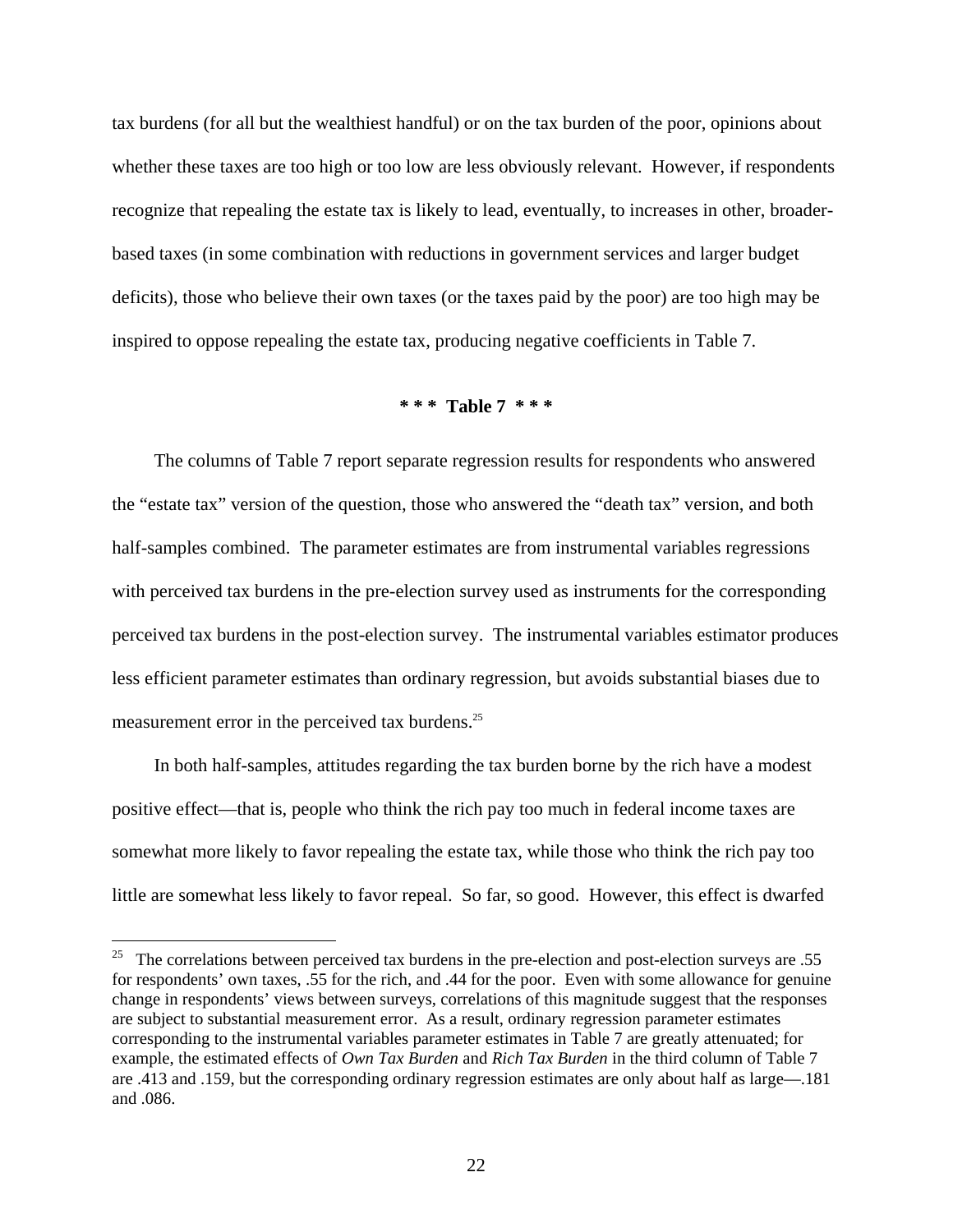by the much larger effect of respondents' attitudes about their *own* tax burden. The latter effect is also positive, meaning that people who think *they* are asked to pay too much in federal income taxes are substantially more likely to support repealing the estate tax—despite the fact that the vast majority of them never have been or would be subject to the tax.

Perversely, this apparent misplaced self-interest is most powerful among people whose own economic circumstances make them least likely to have any positive personal stake in repealing the estate tax. For example, in separate regression analyses by income class (not shown), the estimated effect of respondents' own perceived tax burdens on their views about repealing the estate tax is about 70 percent *larger* for lower- and middle-class voters than for those in the top third of the income distribution (with family incomes over \$65,000). Conversely, views about taxing the rich are virtually irrelevant among those in the bottom third of the income distribution (with family incomes under \$35,000), and less relevant to the middle class than to those in the top third of the income distribution.[26](#page-23-0) 

Table 8 presents the results of somewhat more elaborate versions of the analyses reported in Table 7. In addition to perceptions of respondents' own tax burden and the tax burdens of the rich and the poor, these analyses include government spending preferences, general ideology, party identification, and family income as explanatory variables.<sup>27</sup> To the extent that the

<span id="page-23-0"></span><sup>26</sup> The parameter estimates for *Own Tax Burden* are .49 (with a standard error of .25) for the 31% of the sample with family incomes under \$35,000, .47 (.18) for the 33% of the sample with family incomes between \$35,000 and \$65,000, and .28 (.11) among the 36% with family incomes over \$65,000. The parameter estimates for *Rich Tax Burden* are .08 (.19), .15 (.12), and .21 (.09), respectively.

<span id="page-23-1"></span><sup>27</sup> As in Table 7, I employ instrumental variables to avoid biases in parameter estimates due to measurement error in the survey items used as explanatory variables. In the case of *Government Spending Preferences* I use an index composed of eight spending items included in the pre-election wave of the 2002 NES survey as instruments for a similar index composed of eight items in the post-election wave; the correlation between the two indices is .55. (Half the respondents were asked the first eight items listed in note 17 in the pre-election wave and the last eight in the post-election wave, while the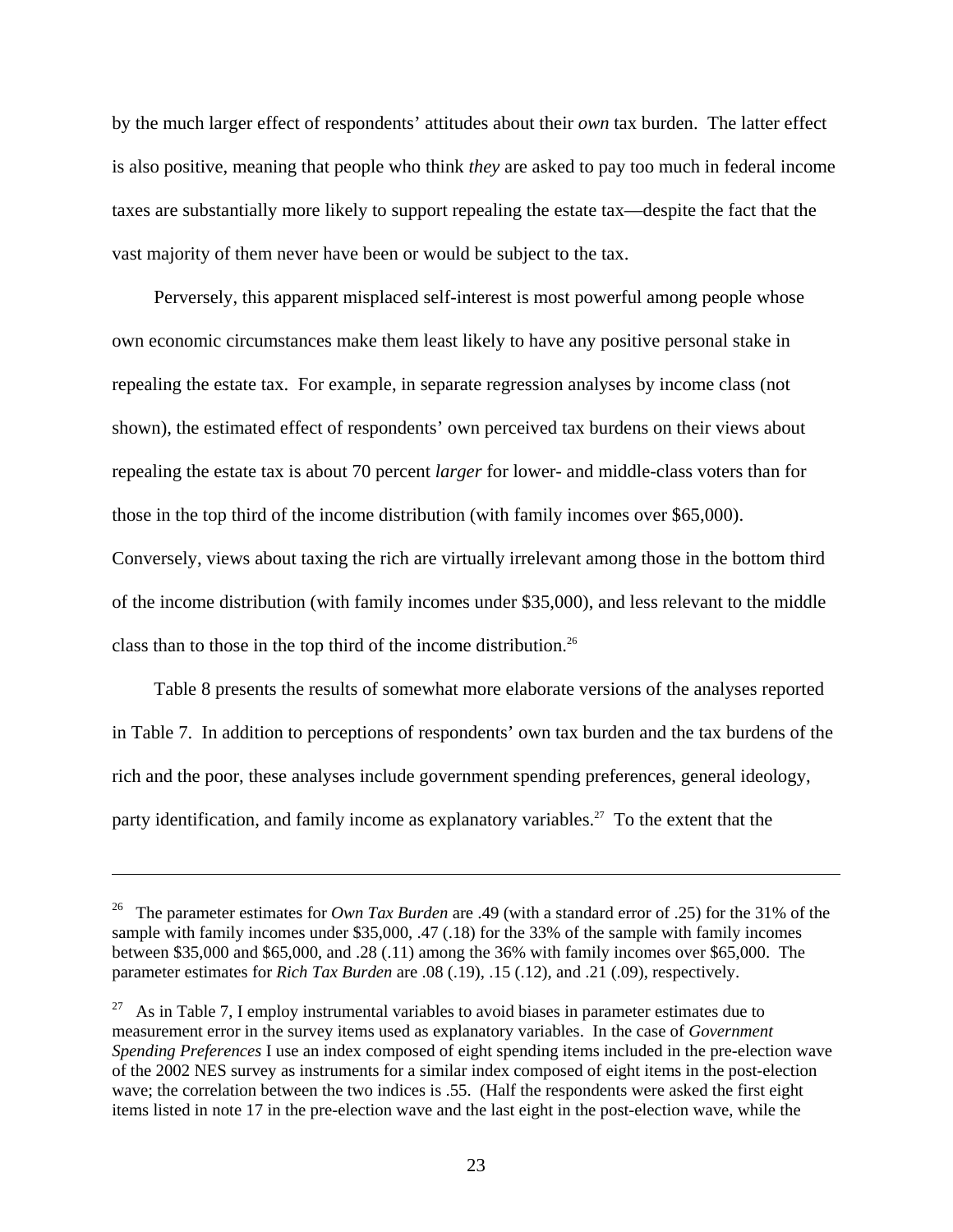apparent effects of perceived tax burdens in Table 7 are artifacts of correlations between these perceived tax burdens and more general political views, those effects should disappear once measures of more general political views are added to the regression models.

#### **\* \* \* Table 8 \* \* \***

Three of the four additional explanatory variables in Table 8 have significant effects on respondents' views about repealing the estate tax. (Family income seems to have no—direct impact.) Two of these, ideology and party identification, have predictable effects, with conservatives and Republicans more likely to support repeal and liberals and Democrats less likely to do so. (Ideology appears to be about twice as consequential when the tax is referred to as a "death tax" rather than as an "estate tax"; however, given the magnitudes of the standard errors of the parameter estimates in the two separate half-samples, it is hard to tell whether this difference is a meaningful framing effect or coincidental.) Government spending preferences also seem to matter, but in a counterintuitive way: respondents who want to spend more money on a variety of government programs are substantially *more* likely to favor repealing the estate tax, other things being equal.

Including spending preferences, ideology, and party identification in the analyses in Table 8 almost completely erases the apparent impact of the perceived tax burden of the rich. Thus, the only one of the tax burden questions that seems clearly relevant to the issue of repealing the

other half were asked the last eight items in the pre-election wave and the first eight in the post-election wave; since the distributions of responses for the two sets of items were quite similar, I treat them as interchangeable.) My instrument for *Conservative Ideology* (the respondent's self-placement on a sevenpoint liberal-conservative scale) is the difference in "thermometer ratings" assigned to conservatives and liberals; the correlation between the two measures is .58. My instrument for *Republican Party Identification* (both here and in subsequent analyses) is the respondent's reported vote in the 2000 presidential election; the correlation between party identification and reported presidential votes is .60.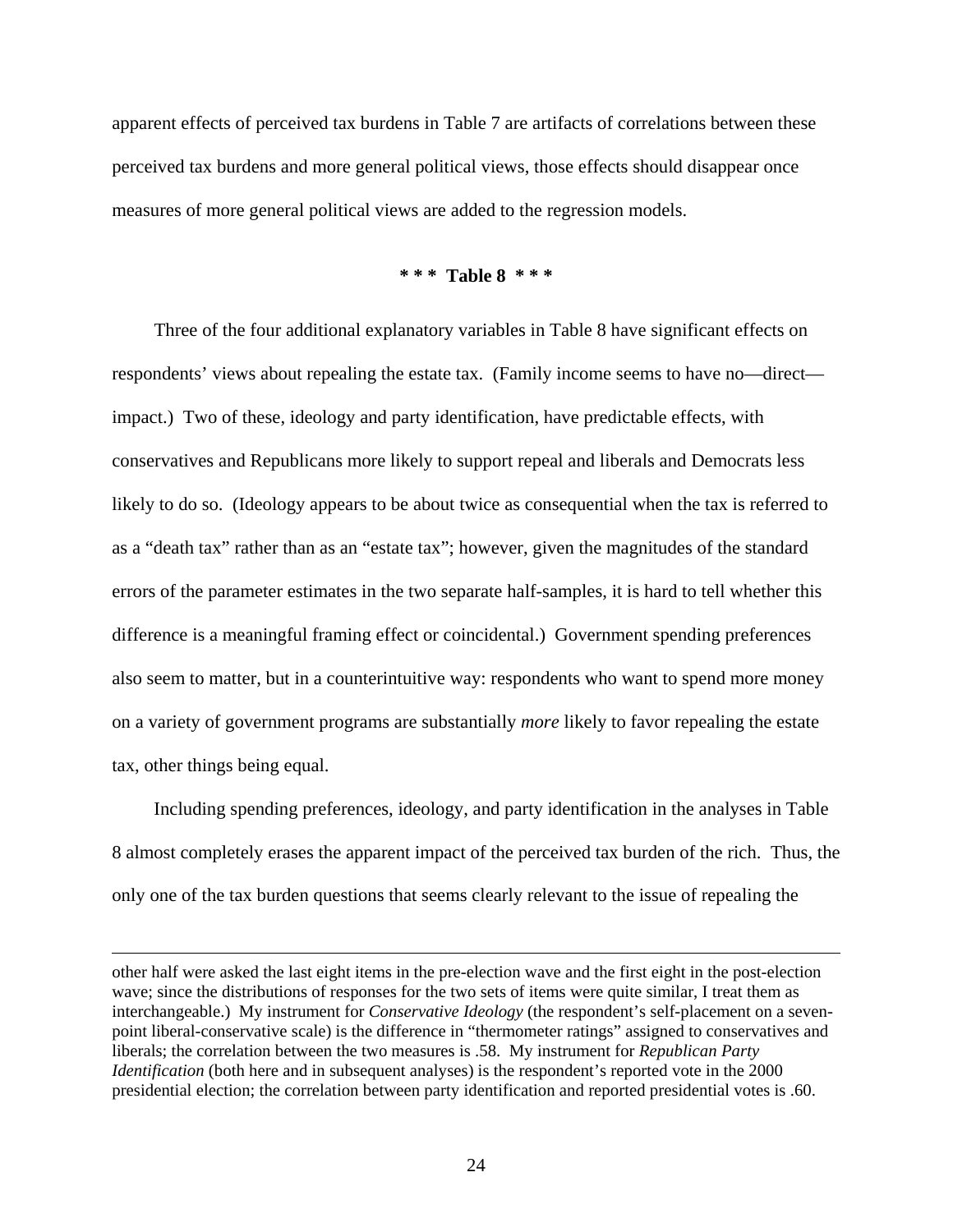estate tax does little or nothing to explain whether people favor or oppose repeal. On the other hand, respondents who think *they* are asked to pay too much in taxes remain considerably more likely to favor repealing the estate tax, even with a variety of more general measures of political attitudes included in the analyses. The estimated effects of respondents' own perceived tax burdens are smaller in Table 8 than in Table 7, but still slightly larger than the estimated effects of ideology and party identification. Moreover, since respondents are much more likely to think that they are asked to pay too much in taxes rather than too little, the impact of these views on the overall distribution of opinion about repealing the estate tax is substantial, accounting for about one-third of the net public support for repeal.<sup>[28](#page-25-0)</sup>

These results provide further, albeit still circumstantial, support for the notion that what I have referred to as "misplaced self-interest" is a powerful source of public support for repealing the estate tax. Additional evidence to that effect appeared in the 2003 survey of Americans' views on taxes sponsored by NPR, the Kaiser Foundation, and the Kennedy School. Asked whether "most families have to pay the federal estate tax when someone dies or only a few families have to pay it," half the respondents said that "most families have to pay," while an additional 18% said they didn't know.<sup>29</sup> Thus, two-thirds of the American public seems not to understand the single most important fact about the estate tax: that it is only paid by very wealthy people. Another question in the same survey asked respondents who favored eliminating the estate tax (57% of the sample) about their reasons for doing so. All four of the

<span id="page-25-0"></span><sup>&</sup>lt;sup>28</sup> The sample mean value for the  $(-1 \text{ to } +1)$  estate tax variable is .415. Multiplying the sample mean value for *Own Tax Burden*, .417, by the parameter estimate (for the pooled sample) in Table 8, .324, accounts for 33% of this net support for repealing the estate tax.

<span id="page-25-1"></span><sup>&</sup>lt;sup>29</sup> "Do you think that most families have to pay the federal estate tax when someone dies or only a few families have to pay it?" Most families have to pay, 49% -- Only a few families have to pay, 33% -- Don't know, 18%.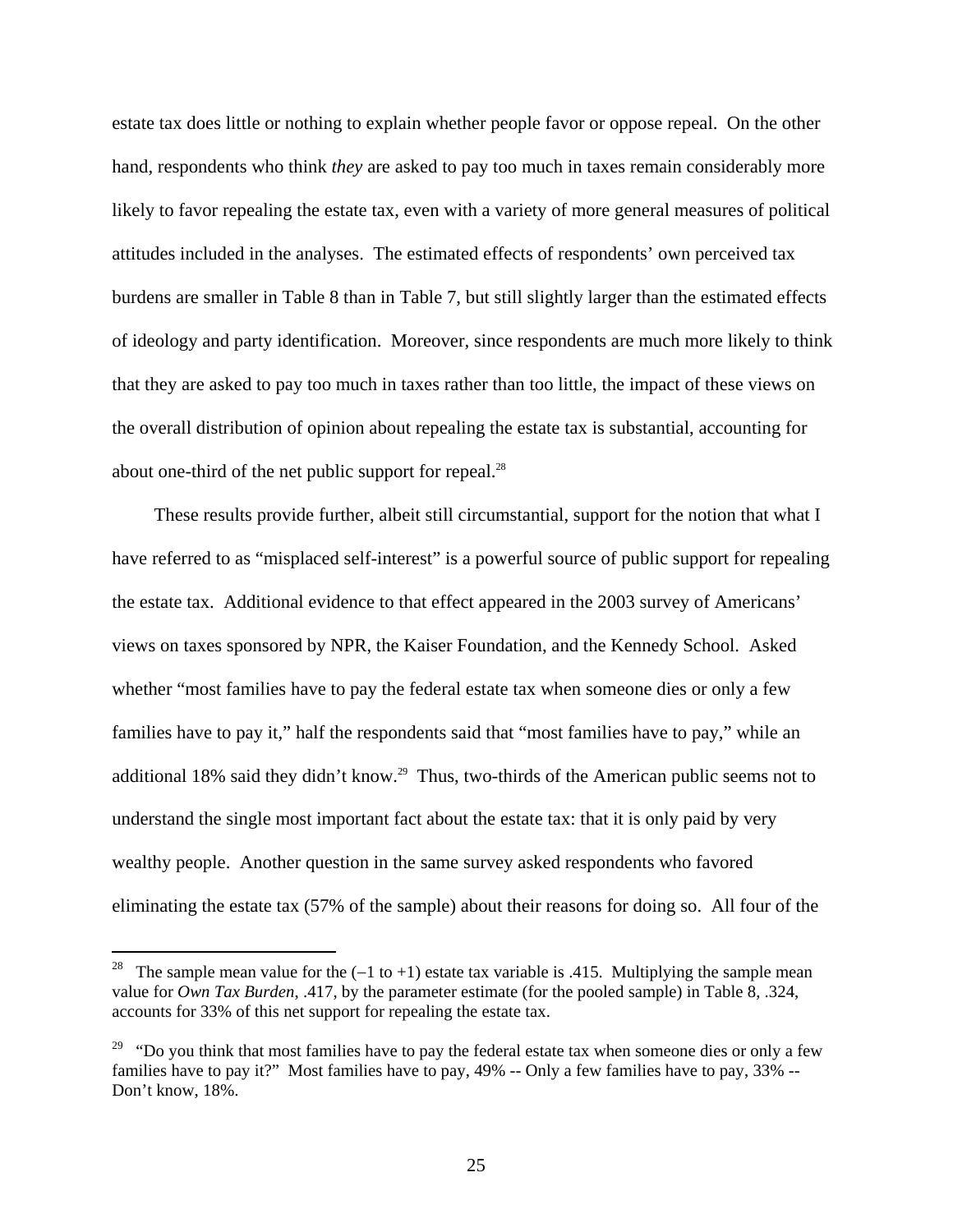reasons proposed in the survey were endorsed by substantial majorities, including "It affects too many people"  $(62\%)$  and "It might affect YOU someday"  $(69\%)$ <sup>30</sup>. These results, too, suggest that a very substantial number of people support repealing the estate tax because they mistakenly believe that their own taxes will be lower as a result.

The regression results presented in Table 9 parallel those in Table 7, using respondents' perceptions of their own tax burden, the tax burden of the rich, and the tax burden of the poor to account for their views about the 2001 Bush tax cut. The relevance of perceived tax burdens is a little less clear for the 2001 tax cut than for the repeal of the estate tax, since (unlike the repeal of the estate tax) the tax cut included some direct benefits for most taxpayers. Thus, there was some reason for respondents who thought they are asked to pay too much to support it. On the other hand, since most of the benefits were concentrated on the wealthy—according to one estimate, 63% on the top one-fifth of households and 36% on the top one-hundredth, as against 20% on the bottom three-fifths—most respondents had even better reason to oppose the tax cuts if they felt that rich people are asked to pay too little, and perhaps some reason to oppose the cuts if they felt that they are asked to pay too much (to the extent that they viewed tax cuts for the rich as likely to increase their own future taxes through burden-shifting).

#### **\* \* \* Table 9 \* \* \***

The columns of Table 9 report separate regression results for respondents who were asked

<span id="page-26-0"></span><sup>&</sup>lt;sup>30</sup> "Why do you favor eliminating the estate tax as it is now? Is this a reason or not?" "The money was already taxed once and it shouldn't be taxed again." Yes, a reason, 92% -- No, not a reason, 7% -- Don't know, 2%. "It affects too many people." Yes, a reason, 62% -- No, not a reason, 34% -- Don't know, 3%. "It might affect YOU someday." Yes, a reason, 69% -- No, not a reason, 30% -- Don't know, 1%. "It might force the sale of small businesses and family farms." Yes, a reason, 74% -- No, not a reason, 22% -- Don't know, 4%.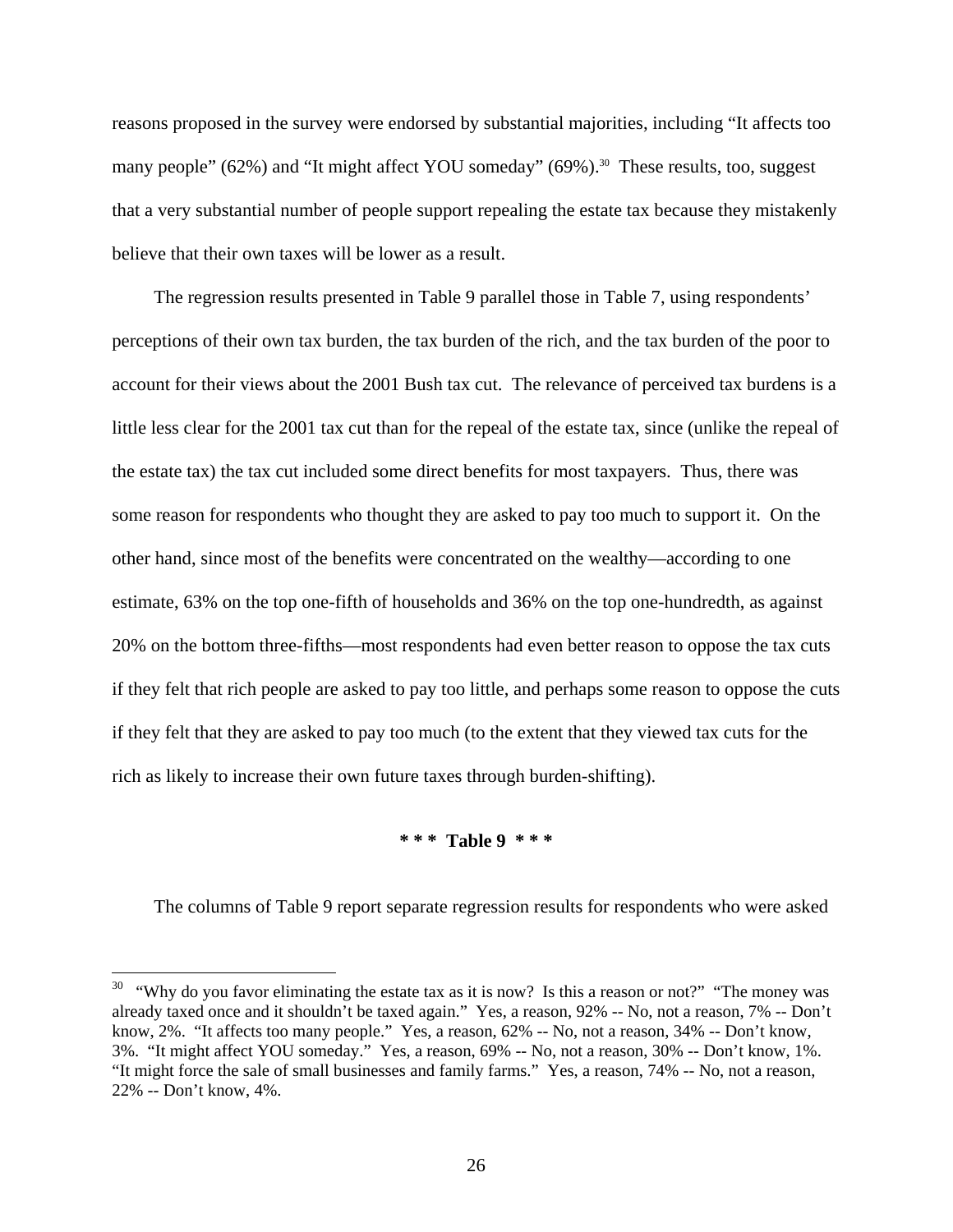about the tax cut "Congress passed," those who were asked about the tax cut "President Bush signed," and both half-samples combined. The parameter estimates are from instrumental variables regressions with perceived tax burdens in the post-election survey used as instruments for the corresponding perceived tax burdens in the pre-election survey.<sup>31</sup> Respondents who said they "haven't thought about" whether they favored or opposed the tax cut are excluded from the analyses.[32](#page-27-1)

The most striking finding in Table 9 is that the impact of respondents' own perceived tax burdens was vastly greater for the tax cut "Congress passed" than for the tax cut "President Bush signed." In the absence of any clear cues about where the tax cut came from or whose interests it served, respondents seem to have fallen back on simple-minded self-interest in deciding what (if anything) they thought about it. The half of the public who thought their own tax burdens were about right were roughly equally likely to favor or oppose the tax cut, while the half who thought their own taxes were too high were virtually certain to support it. In contrast, those who were asked about the tax cut "President Bush signed" seem to have weighed their own tax burdens much less heavily in deciding what they thought about it. Associating the tax cut with President Bush produced a higher level of across-the-board support (reflected in the significantly larger intercept for the "President Bush" wording), and probably also emphasized the relevance of views about the tax burdens born by the rich (though this difference between the two halfsamples may be coincidental).

<span id="page-27-0"></span>Since the tax cut questions appeared in the pre-election wave of the NES survey, using perceived tax burdens in the post-election wave as instruments for perceived tax burdens in the pre-election wave rather than vice versa guards against the possibility that survey context or question ordering effects inflate the relationship between perceived tax burdens and views about the tax cut.

<span id="page-27-1"></span> $32$  A more complex estimation strategy designed to guard against potential selection bias due to this censoring of the sample (Heckman 1979) produced very similar parameter estimates, except for a somewhat smaller intercept.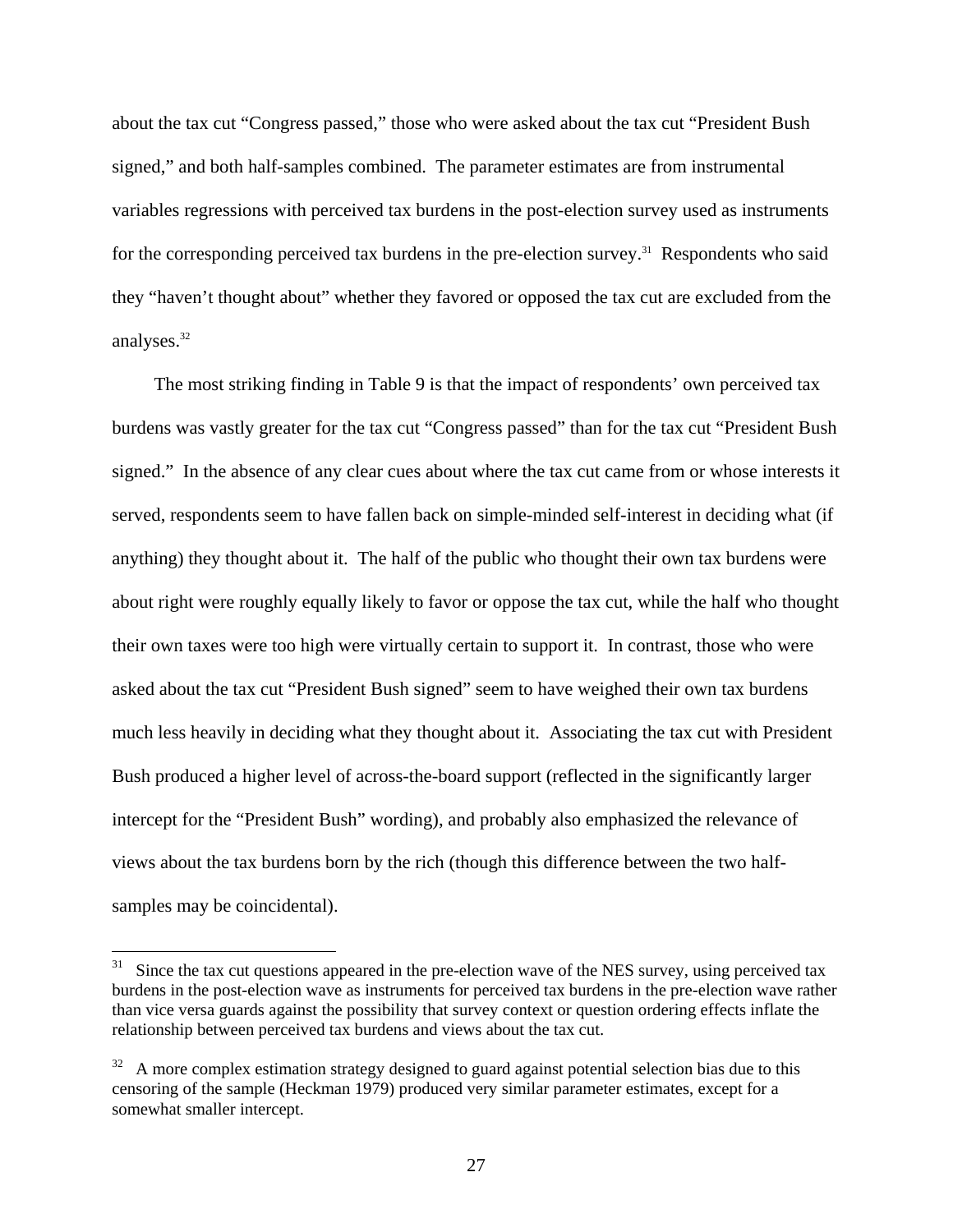The analysis reported in Table 10 examines self-interested support for the Bush tax cut in the context of a more elaborate regression model including the same measures of more general political preferences employed in Table 8—government spending preferences, liberalconservative ideology, party identification—plus family income. (The apparent effects of these control variables are generally similar to the effects reported in Table 8; conservative ideology and Republican party identification are strongly related to support for the tax cut, while wanting to spend more on government programs has a strong but counterintuitive *positive* effect and family income has rather little—direct—effect.) As with the analysis reported in Table 8, the question is whether the apparent effects of perceived tax burdens are significantly altered once these more general political attitudes are added to the regression models as additional explanatory variables.

#### **\* \* \* Table 10 \* \* \***

 The short answer to this question is that respondents' own perceived tax burdens continue to have a powerful impact on their views about the tax cut, even after controlling for spending preferences, ideology, and party identification. For the tax cut "Congress passed," the apparent effect of respondents' own perceived tax burdens is only reduced by about 5% from Table 9 to Table 10, and none of the other variables seems to have as much impact on support for the tax cut. For the tax cut "President Bush signed," the apparent effect of respondents' own perceived tax burdens is actually about one-third *larger* in Table 10 than in Table 9.

On the other hand, including spending preferences, ideology, and party identification in the analyses in Table 10 completely erases the apparent impact of respondents' attitudes about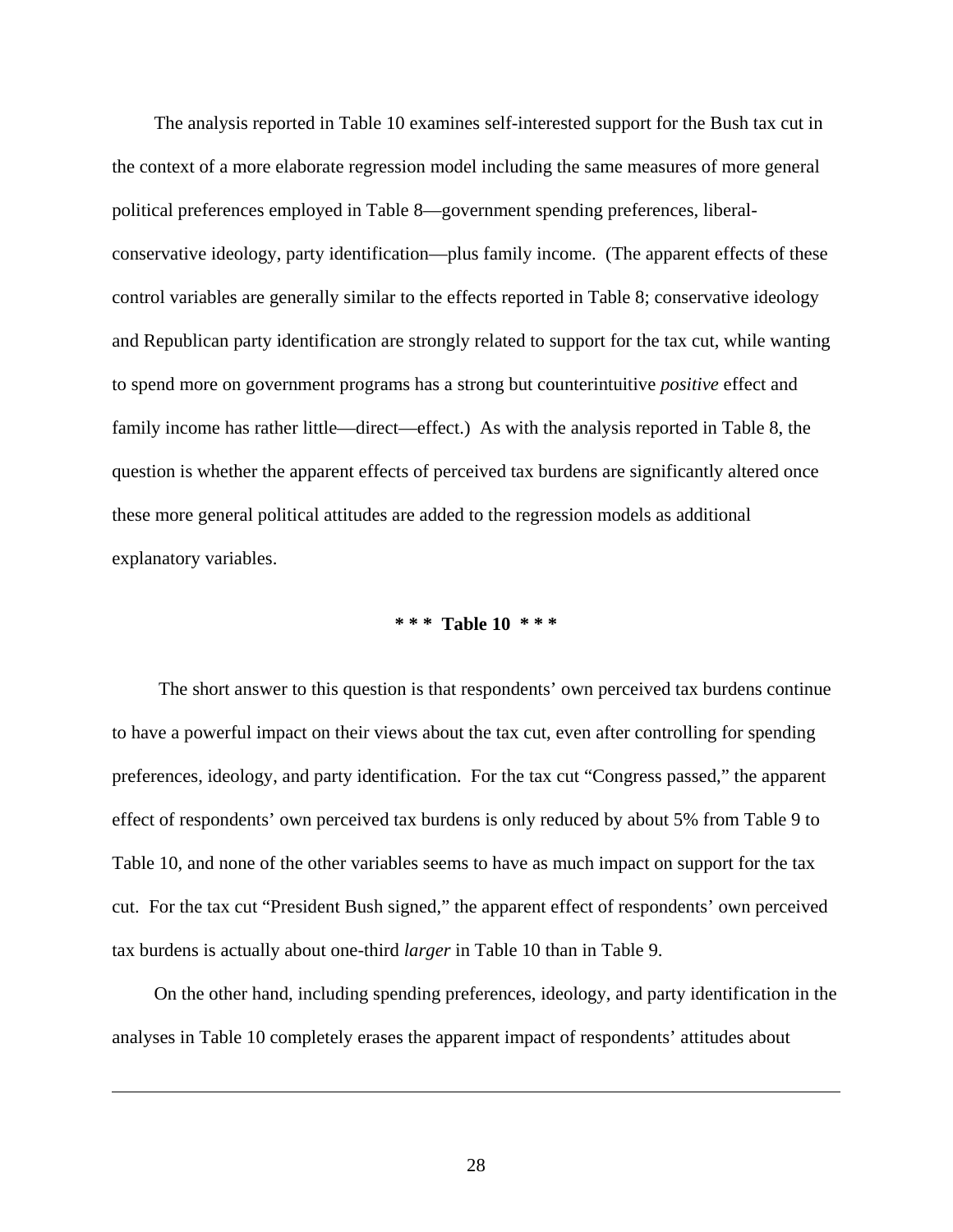taxing rich people on support for the tax cut, just as it did on support for repealing the estate tax. Meanwhile, the perceived tax burden of the poor continues to have no discernible impact. Thus, both of the measures in the NES survey tapping other-regarding attitudes about the federal tax system seem to have no independent effect on support for the tax cut, while respondents' views about their own tax burdens continue to have a powerful effect—indeed, to account for most of the net support for the tax cut in the NES sample. $33$ 

#### **The Impact of Political Information**

 $\overline{a}$ 

 So far, I have argued that public support for the Bush tax cuts derives in considerable part from unenlightened considerations of self-interest on the part of people who do not recognize the implications of Bush's policies for their own economic well-being or their broader political values. Millions of citizens say that the federal government should spend more on a wide variety of programs, that the rich are asked to pay too little in taxes, and that growing economic inequality is a bad thing—but simultaneously support policies whose main effects will be to reduce the tax burden of the rich, constrain funding for government programs, and exacerbate growing economic inequality. One is left to wonder how these people would resolve the contradictions implied by their simultaneous antipathies toward inequality and taxation—if they recognized those contradictions.

Elsewhere, I have proposed a way to explore admittedly hypothetical questions of this sort by observing how the political preferences of well-informed citizens differ from those of less-

<span id="page-29-0"></span><sup>33</sup> The sample mean value for the  $(-1 \text{ to } +1)$  tax cut variable (excluding respondents who said they "haven't thought about" whether they favored or opposed it) is .352. Multiplying the sample mean value for *Own Tax Burden* among these same respondents, .482, by the corresponding parameter estimate (for the pooled sample) in Table 10, .426, accounts for 58% of this net support for repealing the estate tax.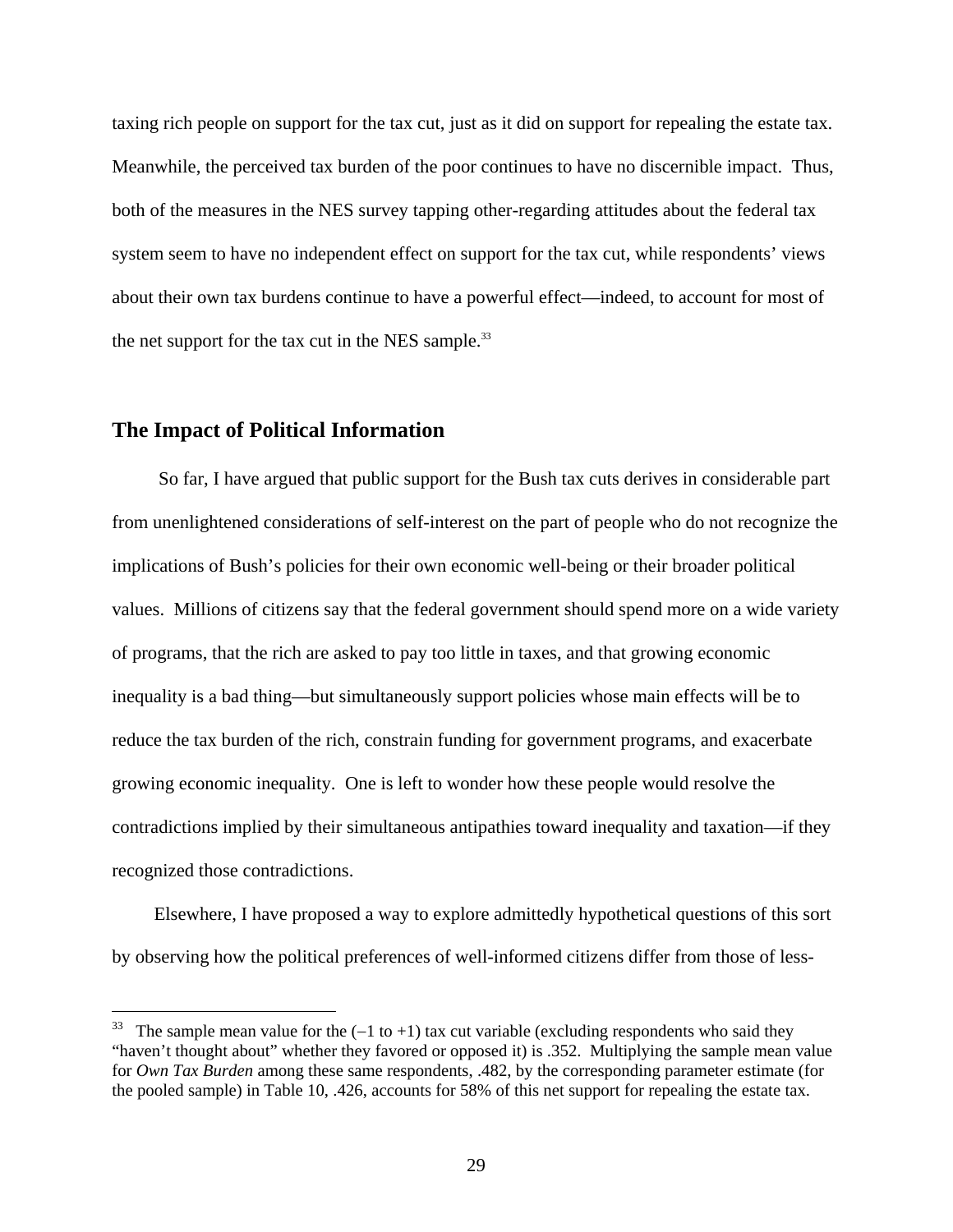informed citizens who are similar in politically relevant ways (Bartels 1990; along related lines see Bartels 1996; Delli Carpini and Keeter 1996; Fishkin 1997; Gilens 2001). If well-informed citizens have systematically different perceptions and preferences, the logic goes, might not additional information move less-informed citizens in the same directions? In the present context, if well-informed citizens seem to reason differently, draw on different premises, and reach different conclusions about tax policy, might not additional information move lessinformed citizens to do likewise?

It is not hard to show that well-informed citizens have systematically different views about the extent and implications of economic inequality in American society. Table 11 presents three examples of regression analyses relating NES survey respondents' perceptions of economic inequality to variation in levels of political information.<sup>34</sup> The analyses include party identification and family income as control variables.

### **\* \* \* Table 11 \* \* \***

 The dependent variable in the first column of Table 11 is derived from responses to the NES question about whether "the difference in incomes between rich people and poor people in the United States today is larger, smaller, or about the same as it was 20 years ago." (The responses are recoded to range from −1 for "much. smaller" to +1 for "much larger.") The results of the regression analysis indicate that politically informed respondents were much more

<span id="page-30-0"></span> $34$  The 2002 NES survey did not include the battery of political information "quiz" items included in most recent NES surveys. Instead, I use the subjective rating of respondents' "general level of information about politics and public affairs" (on a five-point scale ranging from "very low" to "very high") provided by the interviewer at the end of the pre-election interview. I use the corresponding rating provided (almost always by a different interviewer) at the end of the post-election interview as an instrument for the pre-election rating; the correlation between the two measures is .35. For evidence regarding the validity of the interviewers' assessments of respondents' political information, see Zaller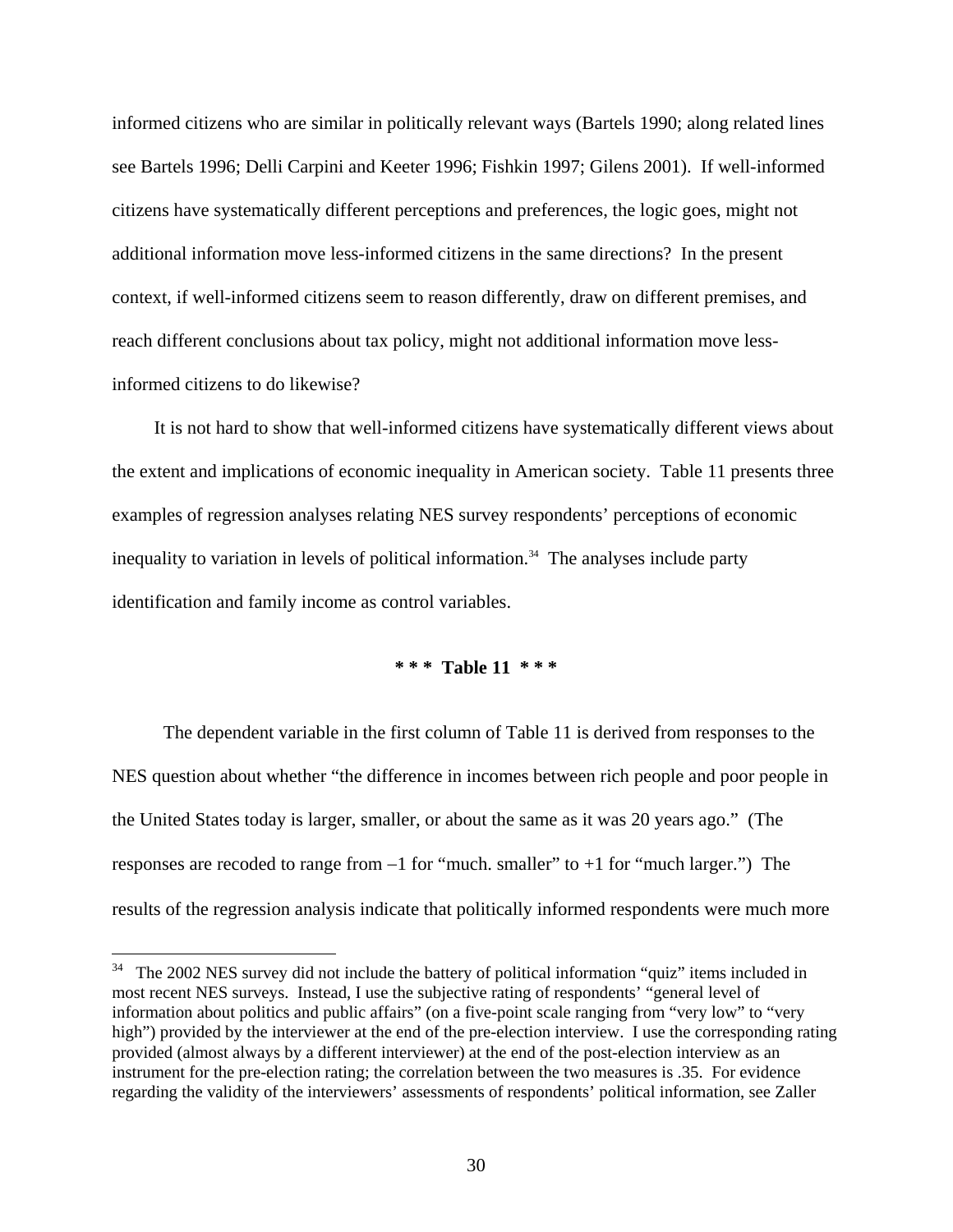likely to recognize that incomes have become more unequal over the past 20 years. While the predicted response for the least informed respondents (assuming average family income and partisan neutrality) was about halfway between "about the same" and "somewhat larger," the predicted response for the most informed respondents was about halfway between "somewhat larger" and "much larger."<sup>35</sup>

The second column of Table 11 presents the results of a parallel analysis of respondents' *evaluations* of the increasing difference in incomes between rich people and poor people (excluding the 25% of the sample that did not recognize that incomes have, in fact, become more unequal). The impact of information in this case is even larger and more striking. The predicted response for the least informed respondents (again, assuming average family income and partisan neutrality) was almost exactly zero, suggesting that they were very unlikely to have thought about whether the larger gap in incomes was a good thing or a bad thing. (Rather few actually said it was a good thing.) At the opposite extreme, the predicted response for the most informed respondents was in excess of .9 on the −1 to +1 scale, suggesting that they were virtually certain to say that the increasing income difference between rich and poor was a bad thing.

The regression results in the third column of Table 11 show that better-informed respondents were also much more likely to perceive broad social implications of economic inequality. Asked whether "a poor person has the same chance of getting a fair trial as a wealthy person does," even the least informed respondents were more likely to disagree than to agree; but

(1985).

<span id="page-31-0"></span> $35$  It may be natural to wonder whether this strong relationship simply reflects the fact that interviewers assigned higher information scores to respondents who knew how the difference in incomes between rich people and poor people had changed over the past 20 years. However, my use of the post-election information rating as an instrumental variable has the beneficial side-effect of purging the interviewspecific variance in the pre-election information rating, including any variance attributable to responses to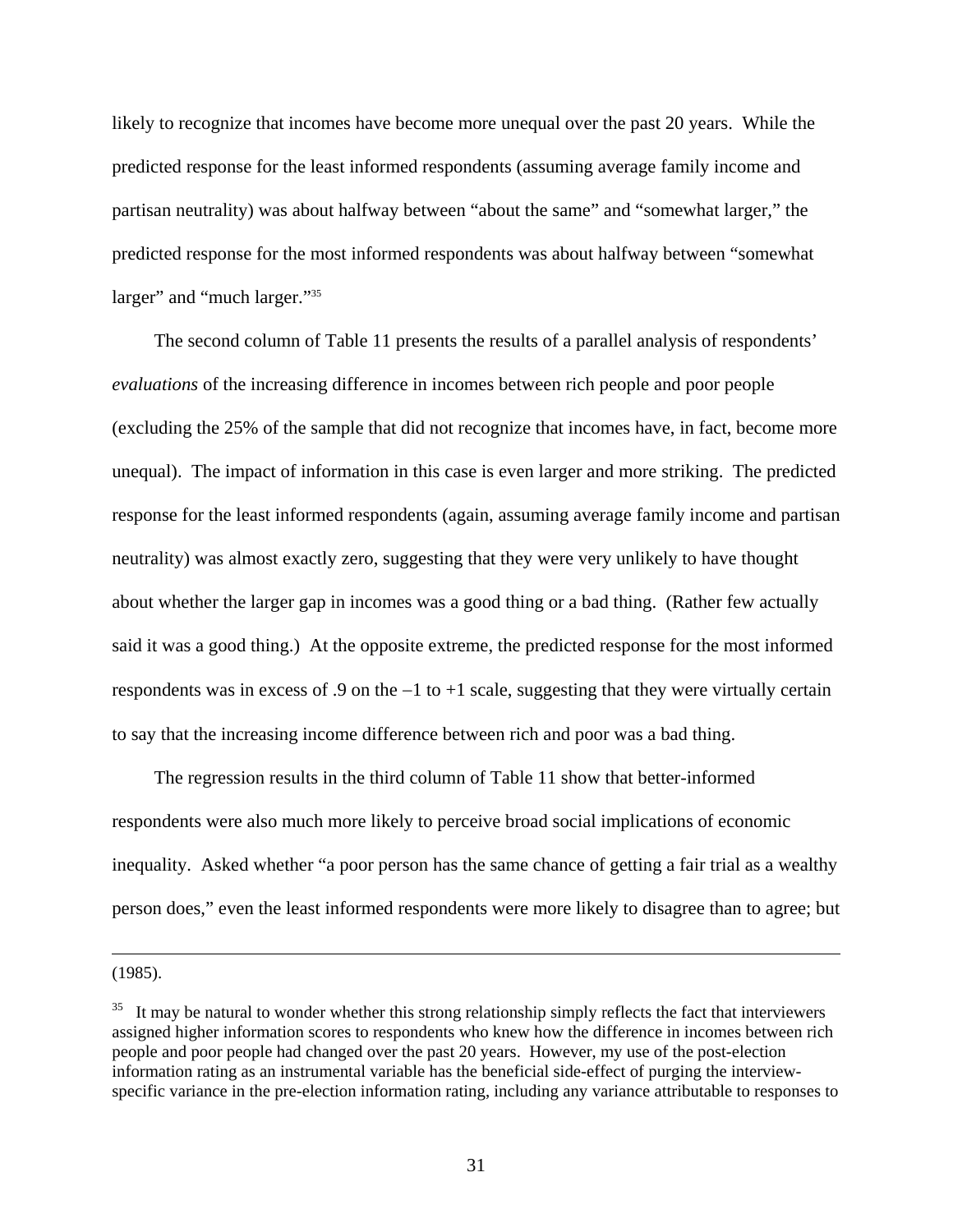the most informed respondents were almost certain to disagree (with a predicted value of .88 on the −1 to +1 scale). These results, too, suggest that better-informed people have markedly more pessimistic views about equality in America[.36](#page-32-0)

Of course, the fact that better-informed people have different views about the extent and meaning of economic inequality does not necessarily imply that they have different policy preferences. However, it would be surprising if they were not more likely to have policy preferences of *some* sort, and in fact they are. For example, the regression results presented in the first column of Table 12 show that political information had a huge positive effect on the probability of having "thought about" the 2001 tax cut; respondents at the bottom of the political information scale were virtually certain to say that they "haven't thought about" the tax cut, while those at the top of the political information scale were virtually certain to express an opinion in favor or in opposition.[37](#page-32-1) The regression results presented in the second column of the table show that better-informed respondents were also somewhat more likely to say the tax cut issue was important to them personally.

the income gap question itself.

<span id="page-32-0"></span><sup>36</sup> Better-informed people also provided systematically different *explanations* for economic inequality, stressing social causes (inequality in educational opportunities, discrimination, and government policies) more heavily than less-informed people did. They were also somewhat less likely to say that rich people are asked to pay too much in taxes—but no more or less likely to say that poor people are asked to pay too much, or that *they* are asked to pay too much. Nor were they more or less likely to think that corporate accounting scandals are widespread. As for perceptions of the partisan politics of inequality, they were much more likely to recognize the differences in positions of the Democratic and Republican parties on specific tax policies, and much more likely to say that the Republicans are "generally better for rich people" and that the Democrats are "generally better for poor people."

<span id="page-32-1"></span> $37$  As in Table 11, this relationship cannot be the result of interviewers basing their ratings of respondents' political information on whether the respondents claimed to have "thought about" the tax cut; the assessment of political information that is doing the work in the instrumental variables regression analysis is derived from a separate interview conducted weeks later, almost always by a different interviewer.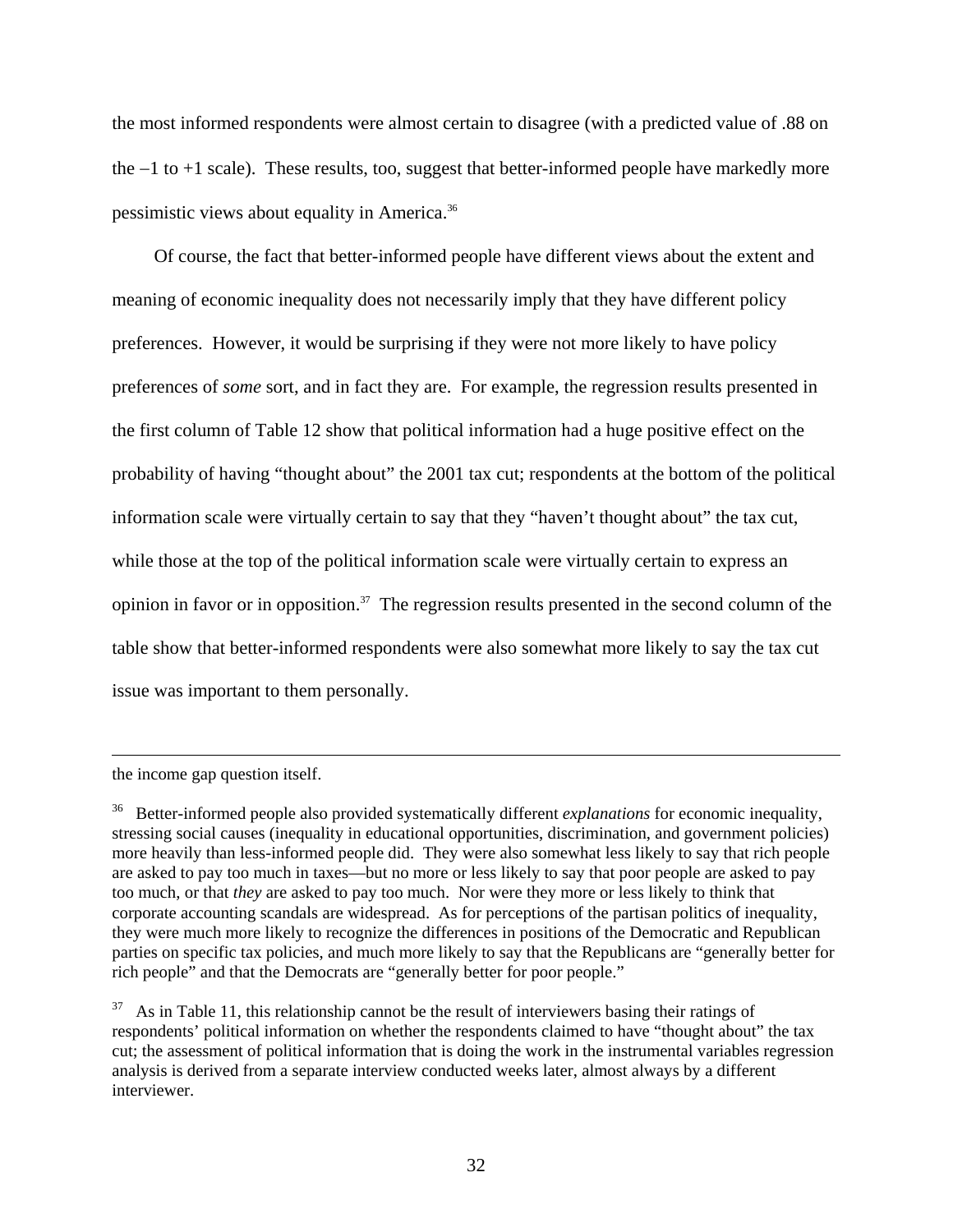#### **\* \* \* Table 12 \* \* \***

The regression results presented in the third column of Table 12 show that better-informed respondents were not only much more likely to express views about the tax cut, but also much more likely to express *negative* views. The average predicted response for the least informed respondents (on a scale with −1 corresponding to "strongly opposing" the tax cut and +1 corresponding to "strongly favoring" it) was .84, indicating almost certain support. In contrast, the average predicted response for the most informed respondents was −.06, indicating that they were at least as likely to oppose the tax cut as to favor it.<sup>38</sup> If we are willing to take this crosssectional difference in views as indicative of the impact of information on political preferences, it appears that the strong plurality support for Bush's tax cut in Table 6 is attributable to simple ignorance.

Can the same thing be said of the strong support for repealing the estate tax evident in Table 4? That question is addressed in Table 13, which relates respondents' attitudes about the estate tax to political information, party identification, and family income levels.<sup>39</sup> The results presented in the first column of Table 13 are from a regression analysis exactly parallel to the regression analysis for tax cut preferences reported in the third column of Table 12. In this case, however, the results are starkly different: better-informed respondents were no more or less

<span id="page-33-0"></span><sup>&</sup>lt;sup>38</sup> The *t*-statistic for this difference is 2.9, indicating that it is very unlikely to have arisen by chance. The *t*-statistics for the other differences between highly informed and uninformed respondents in Tables 11, 12, and 13 range from 2.3 to 3.9.

<span id="page-33-1"></span> $39$  Since the estate tax question appeared in the post-election wave of the 2002 NES survey, I use political information in the post-election wave as the relevant explanatory variable and political information in the pre-election wave as an instrumental variable—the reverse of the usage in Tables 11 and 12. As in Tables 11 and 12, I use respondents' self-reported 2000 presidential votes as an instrument for party identification.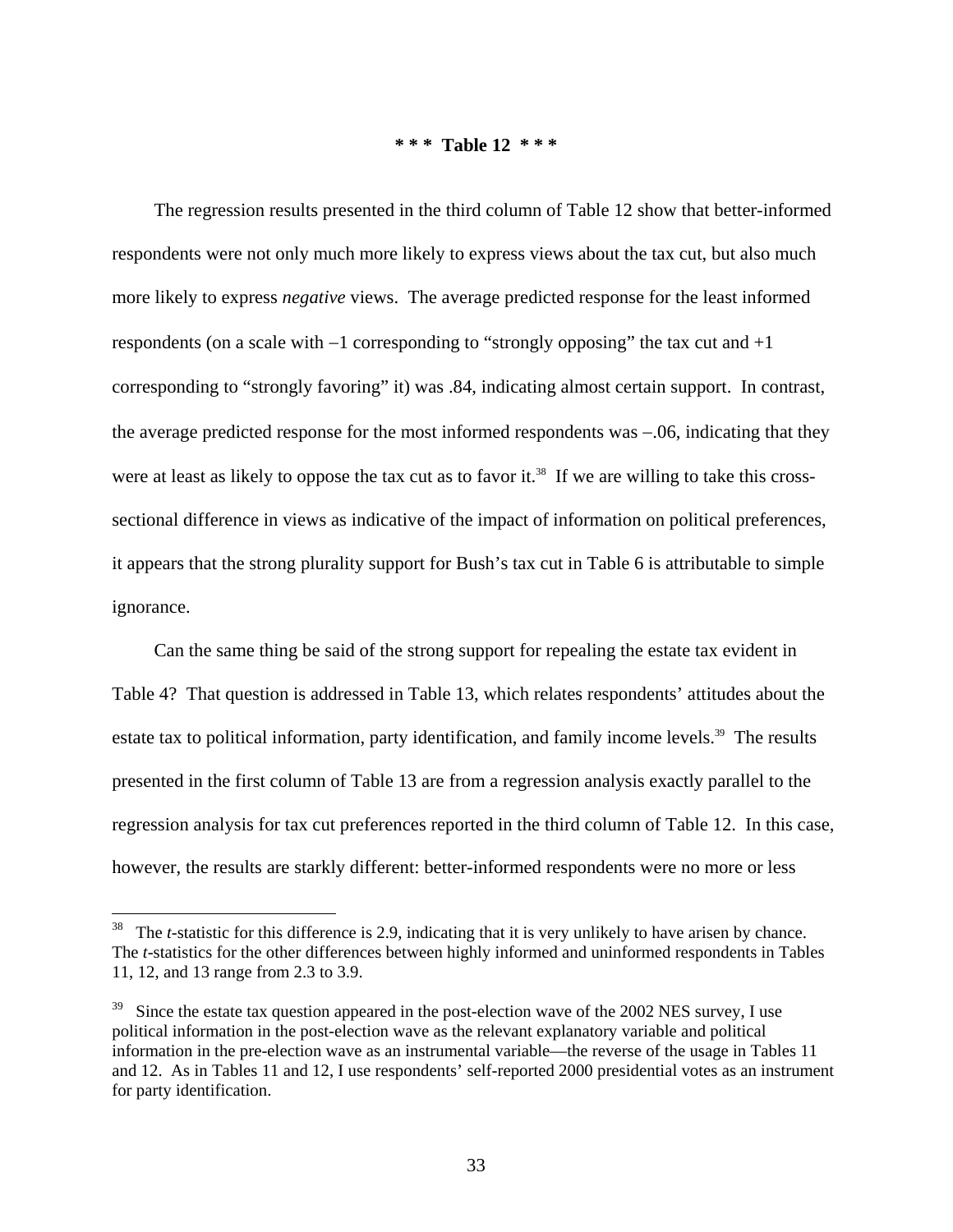likely than less-informed respondents to favor repealing the estate tax. Thus, there seems to be no reason to imagine that more information would produce a noticeably different distribution of public opinion on this issue.

#### **\* \* \* Table 13 \* \* \***

The regression results presented in the second and third columns of Table 13 put this nonfinding in a somewhat different light. The regression analyses replicate the one presented in the first column of the table, but separately for two distinct subgroups in the NES sample. The results presented in the second column are based on the preferences of respondents who said that the difference in incomes between rich people and poor people in the United States today is larger than it was 20 years ago, *and* that that is a bad thing; these are the people for whom growing economic inequality might provide a reason to oppose repealing the estate tax. (These respondents made up a little more than 40% of the total sample.) The results presented in the third column are based on the responses of those who said that the difference in incomes between rich people and poor people has not increased (about 24% of the total sample), *or* that the larger income gap is a good thing (about 5%), *or* that they didn't know or hadn't thought about whether the larger income gap is a good thing or a bad thing (about 30%). What these three groups have in common is that they lack either a factual basis or a moral basis (or both) for thinking of growing economic inequality as a problem that might be exacerbated by repealing the estate tax.

Dividing the sample in this way produces dramatically different estimates of the effect of political information on views about the estate tax.<sup>40</sup> Among those who had reason to be

<u>.</u>

<span id="page-34-0"></span> $40$  The results presented in Table 11 indicate that better-informed respondents were more likely to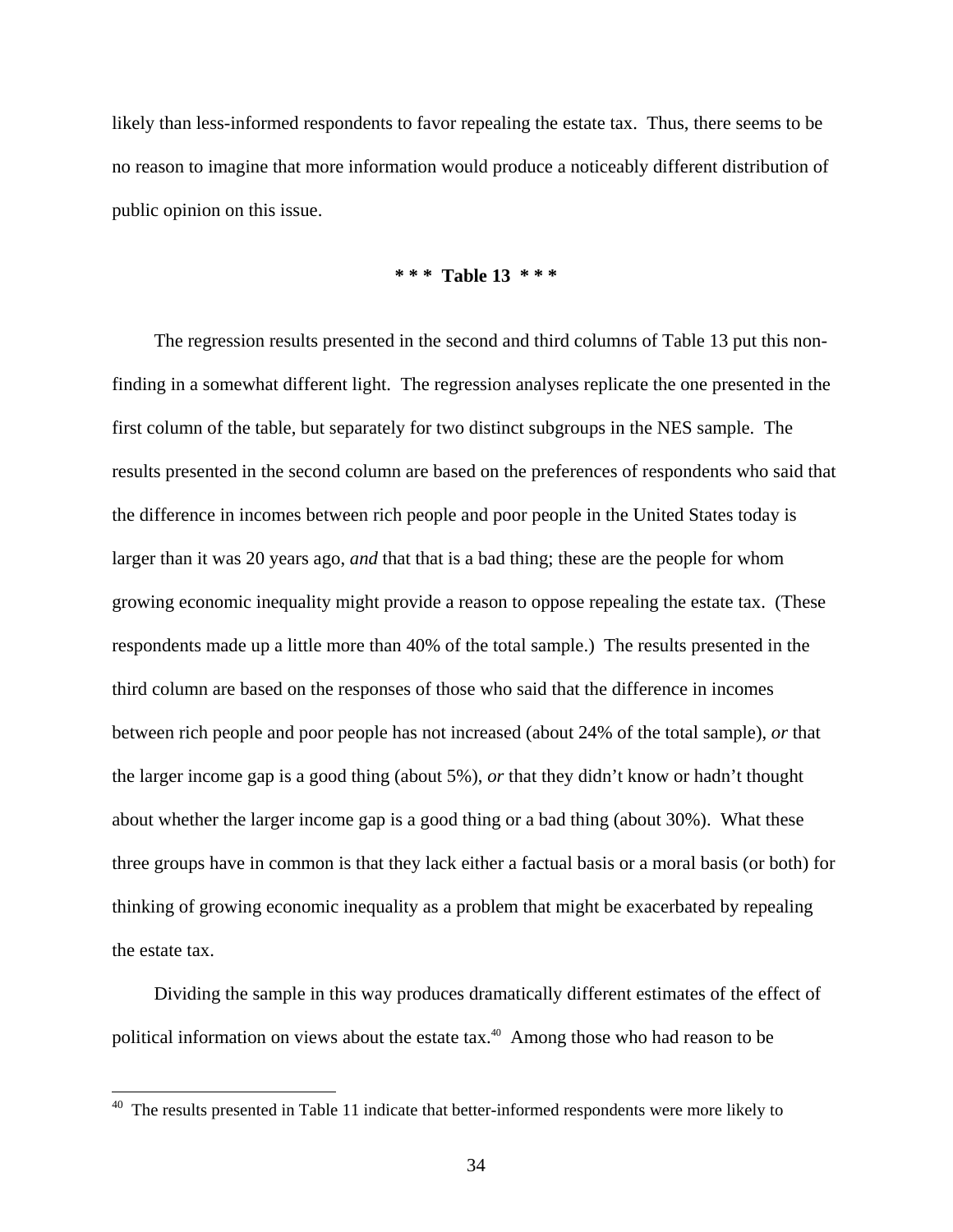concerned about growing economic inequality, politically informed respondents were vastly more likely than those who were less well-informed to oppose repealing the estate tax; the predicted value (on the −1 to +1 scale) for the best-informed respondents was zero, indicating that they were equally likely to favor or oppose repeal, while the predicted value for the worstinformed respondents was in excess of .8. Conversely, among those who had no reason to be concerned about growing inequality, politically informed respondents were a great deal more likely to *support* repealing the estate tax; the predicted value for the best-informed respondents was .9, while the predicted value for the worst-informed respondents was less than .1. (Party identification had a similar significant effect in both groups, while family income had a similar miniscule effect in both groups.)

These results highlight the extent to which the political effects of information may hinge on a conjunction between specific bits of policy-relevant knowledge (Gilens 2001) and specific moral interpretations of relevant facts (Stoker 1992). Among people who happened not to know or care that economic inequality has increased, the best informed about politics and public affairs were, by far, the most likely to *support* repealing the estate tax. Both a recognition of the economic trend and a moral judgment that it is "a bad thing" were necessary to make wellinformed, politically sophisticated people more likely to *oppose* repeal.

At the same time, these results highlight the real limits of political education as a transforming force. In the case of the estate tax, even well-informed citizens who recognized and regretted the increasing gap in incomes between rich and poor in contemporary America

recognize that the income gap between rich and poor has grown and more likely to think that that is a bad thing. Thus, it should not be surprising that the average level of political information is higher for the subgroup of respondents analyzed in the second column of Table 13 than for the subgroup analyzed in the third column. Nevertheless, the variation in political information *within* each subgroup is sufficient to estimate the effects of information on policy preferences with tolerable precision.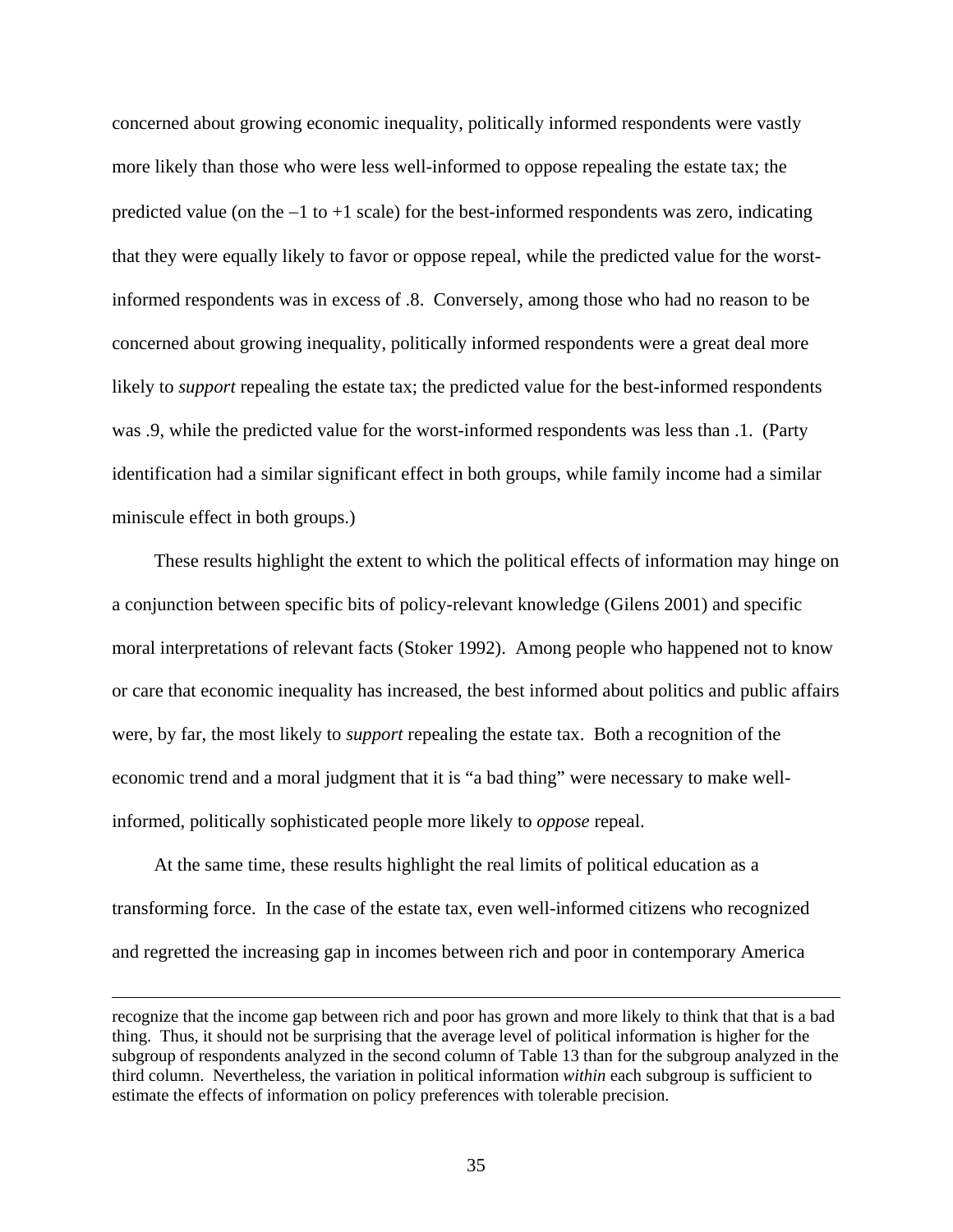were only about as likely to oppose repeal as they were to favor it. And less well-informed, less sophisticated people were correspondingly more likely to favor repeal, even if they recognized and regretted the fact that economic inequality has increased. Viewed from this perspective, the results in Table 13 suggest that, even if every person in America could be made to see that economic inequality has increased *and* made to feel that that is a bad thing, the overall distribution of public opinion about the estate tax would change very little.<sup>41</sup>

### **Chump Change**

 $\overline{a}$ 

In his first three years in the White House George W. Bush presided over two of the biggest tax cuts in American history. In both cases the benefits went disproportionately to the wealthy while the costs were put off to the future, presumably to be borne a good deal more equally in the form of eventual tax increases, cuts in government programs, and deficit economics. In both cases the views of ordinary Americans—insofar as such views could be said to exist—were largely supportive of Bush's tax cuts.

Some observers have inferred from these facts that ordinary people are simply confused about what is in their own interests. For example, in the course of describing presidential candidate Richard Gephardt's proposal to repeal President Bush's tax cuts and spend the money on universal health care, economist and *New York Times* columnist Paul Krugman wrote that "If American families knew what was good for them, then most of them—all but a small, affluent

<span id="page-36-0"></span> $41$  The predicted attitudes toward the estate tax implied by the results in the first column of Table 13 for the full sample (assuming average family income and partisan neutrality) range from .40 at the lowest level of political information to .45 at the highest level; for respondents with average levels of political information the predicted value is .42. The corresponding predicted values implied by the results in the second column of Table 13 range from .81 at the lowest level of political information to −.02 at the highest level; for respondents with average levels of political information the predicted value is .43.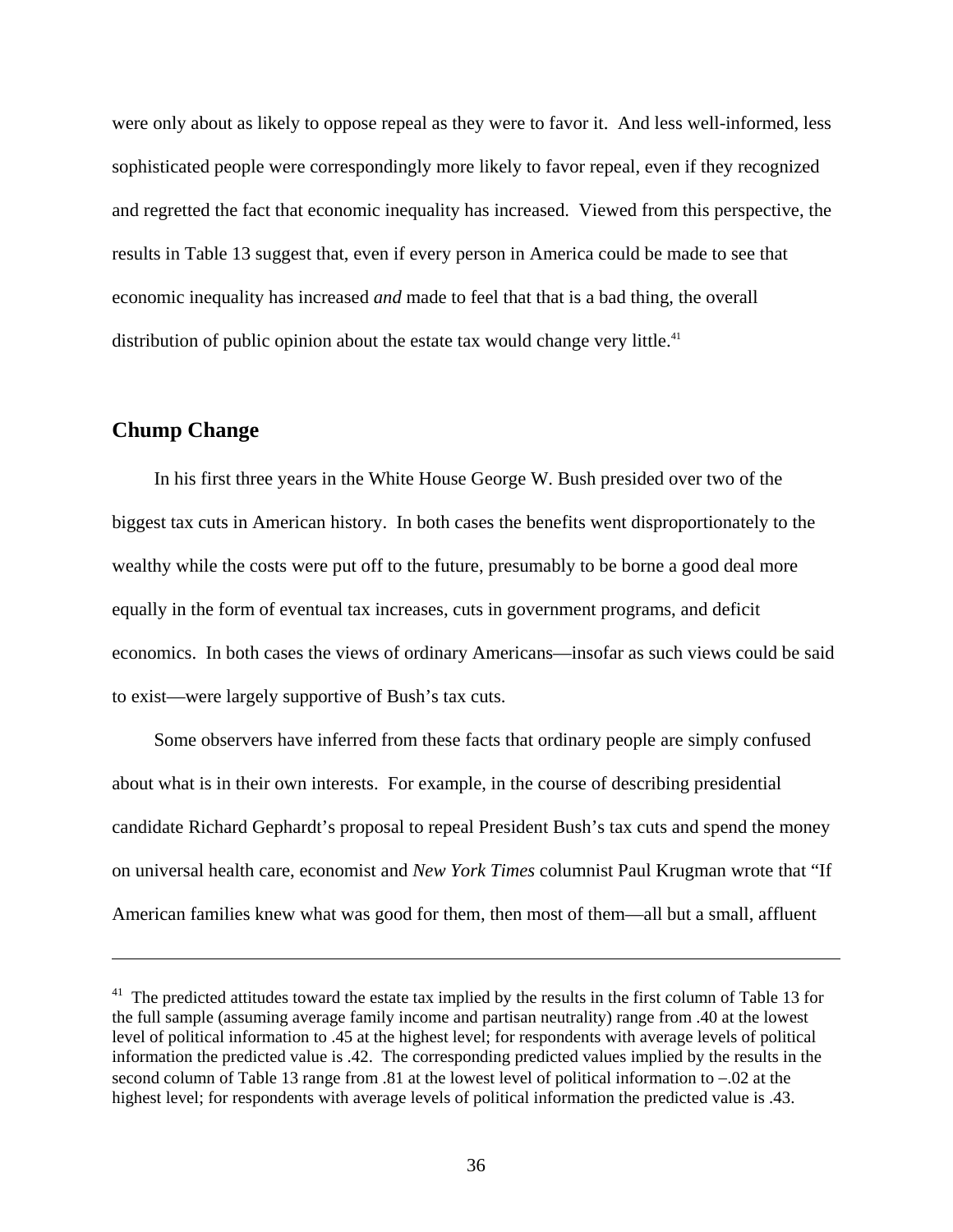minority—would cheerfully give up their tax cuts in return for a guarantee that health care would be there when needed."

Other observers, while a bit more circumspect about stipulating what people would do if they knew what was good for them, have still managed to raise significant doubts about the capacity of the American public to reason effectively about tax policy. For example, in the course of reflecting on the Bush era of "'Let Them Eat Cake' economics," *Newsweek* columnist Jonathan Alter (2003) worried that "even if the tax cuts help stimulate a modest recovery, we have dug ourselves a deep hole." He added that

Explaining all this politically is a "bank shot," to use a billiards term. It requires trusting the voters with complexity. Will they see that their new \$400 child credits are chump change compared with all the new fee hikes and service cuts? Will they understand that they're paying more in state and local taxes so that a guy with a Jaguar putting up a McMansion down the block can pay less in federal taxes? Will they connect those 30 kids cramming their child's classroom to decisions in far-away Washington?

The answer to these questions suggested by my analysis is: Not likely. As political philosopher H.L. Mencken (1949, 149) observed, "hooey pleases the boobs a great deal more than sense. . . . The truth, to the overwhelming majority of mankind, is indistinguishable from a headache."

"Doh!"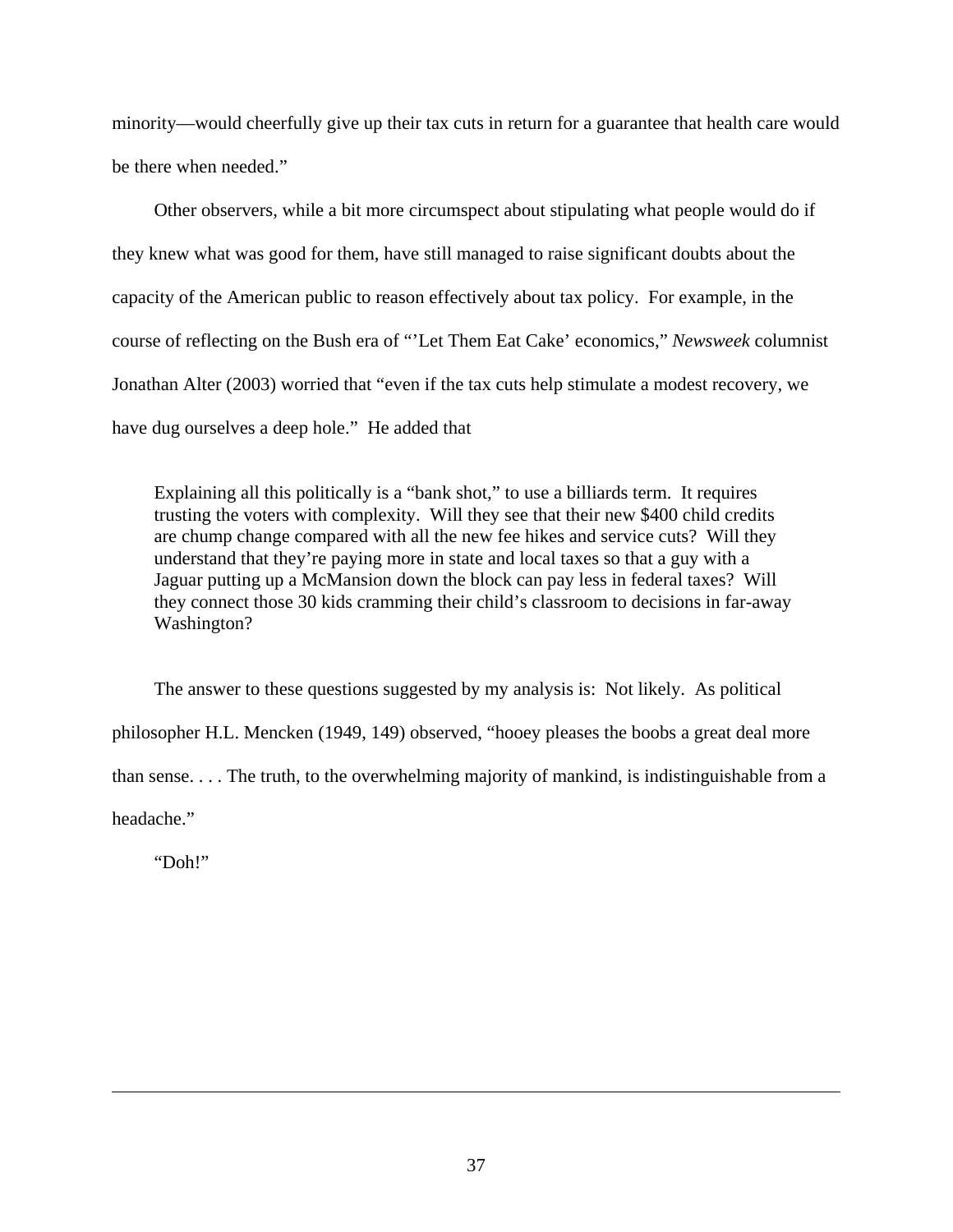### **References**

Alter, Jonathan. 2003. "'Let Them Eat Cake' Economics." *Newsweek*, July 28, page 36.

- Andrews, Edmund L. 2003. "Too Many Pennies From Heaven?" *New York Times*, February 16, page BU 15.
- Bartels, Larry M. 1990. "Public Opinion and Political Interests." Presented at the annual meeting of the Midwest Political Science Association, Chicago.
- Bartels, Larry M. 1996. "Uninformed Votes: Information Effects in Presidential Elections." *American Journal of Political Science 40*: 194-230.
- Broder, David. 2003. "The Tax-Cut Skeptics Back Home." *Washington Post*, May 28, page A19.
- Delli Carpini, Michael X., and Scott Keeter. 1996. *What Americans Know about Politics and Why It Matters*. New Haven, CT: Yale University Press.
- Firestone, David. 2003. "Tax Law Omits \$400 Child Credit for Millions." *New York Times*, May 29, page A1.
- Fishkin, James S. 1997. *The Voice of the People: Public Opinion and Democracy*. New Haven, CT: Yale University Press.
- Gilens, Martin. 2001. "Political Ignorance and Collective Policy Preferences." *American Political Science Review 95*: 379-396.
- Glazer, Nathan. 2003. "On Americans & Inequality." *D*Φ*dalus 132*, 3 (Summer): 111-115.
- Heckman, James. 1979. "Sample Selection Bias as a Specification Error." *Econometrica 46*: 153-161.
- Hochschild, Jennifer L. 1981. *What's Fair? American Beliefs about Distributive Justice*. Cambridge, MA: Harvard University Press.
- Jencks, Christopher. 2002. "Does Inequality Matter?" *D*Φ*dalus 131*, 1 (Winter): 49-65.
- Krugman, Paul. 2002. "For Richer: How the Permissive Capitalism of the Boom Destroyed American Equality." *New York Times Magazine*, October 20, 62-142.
- Krugman, Paul. 2003. "Roads Not Taken." *New York Times*, April 25, page A31.
- McClosky, Herbert, and John Zaller. 1984. *The American Ethos: Public Attitudes toward Capitalism and Democracy*. Cambridge, MA: Harvard University Press.
- Mencken, H.L. 1949. *A Mencken Chrestomathy*. New York: Alfred A. Knopf.
- Mishel, Lawrence, Jared Bernstein, and Heather Boushey. 2003. *The State of Working America 2002/2003*. Ithaca, NY: Cornell University Press.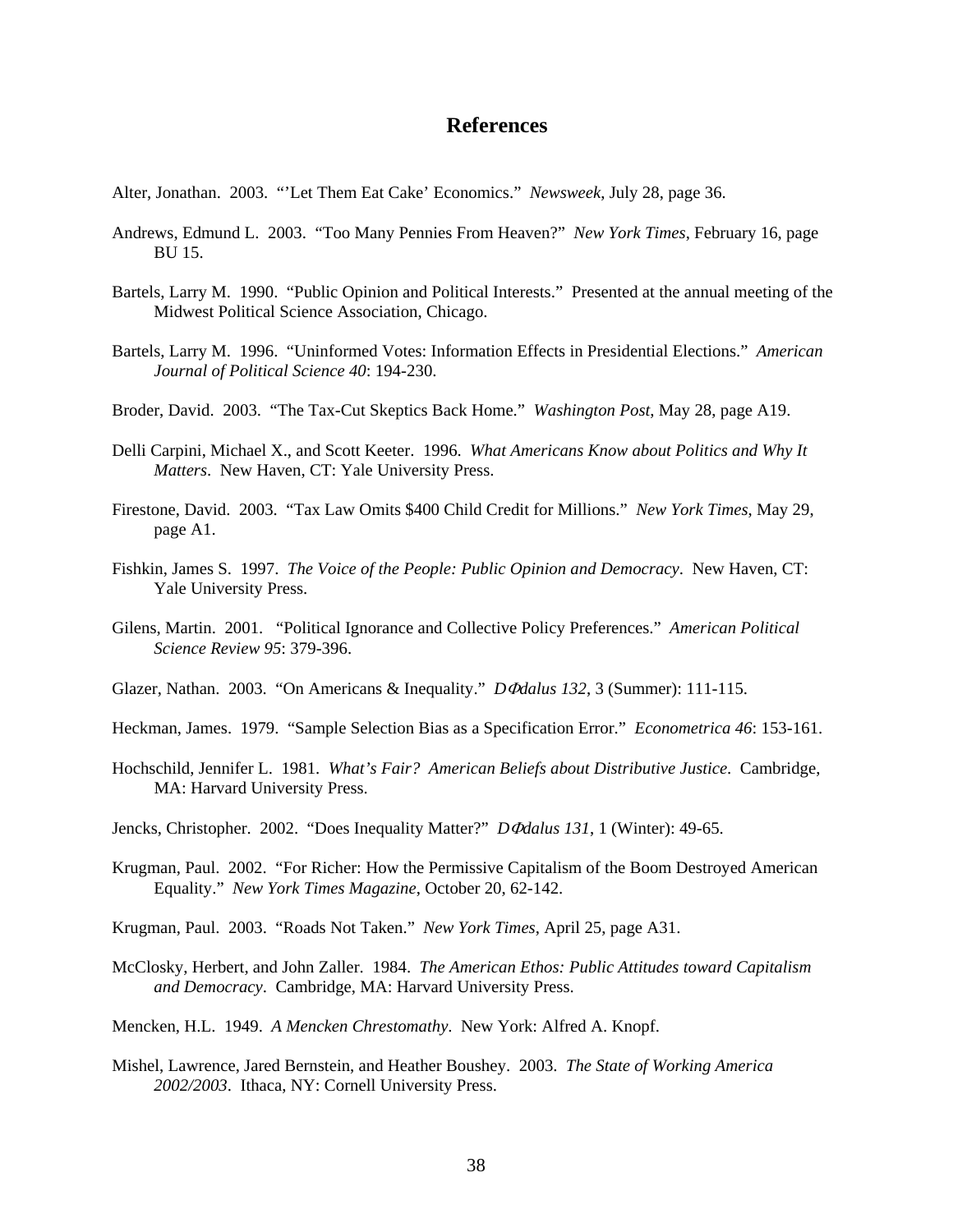Osberg, Lars, and Timothy Smeeding. 2003. "An International Comparison of Preferences for Leveling." Unpublished manuscript, Dalhousie University and Syracuse University; version 2.1.

Peterson, Peter G. 2003. "Deficits and Dysfunction." *New York Times Magazine*, June 8, 15-19.

- Rosenbaum, David E., and David Firestone. 2003. "\$318 Billion Deal is Set in Congress for Cutting Taxes." *New York Times*, May 22, page A1.
- Samuelson, Robert J. 2001. "Indifferent to Inequality?" *Newsweek*, May 7, page 45.
- Sloan, Allan. 2003. "The Tax Cut: Whose Is Bigger?" *Newsweek*, May 5, page 53.
- Stoker, Laura. 1992. "Interests and Ethics in Politics." *American Political Science Review 86*: 369-380.
- Tierney, John. 2003. "In the Debate Over Tax Cuts, Both Parties See a Chance to Score Points." *New York Times*, January 19, page A19.
- Verba, Sidney, and Gary R. Orren. 1985. *Equality in America: The View from the Top*. Cambridge, MA: Harvard University Press.
- Will, George F. 2003. "The Long and Short of the 'Stimulus Package'." *Washington Post*, January 8, page A19.
- Zaller, John. 1985. "Pre-Testing Information Items on the 1986 NES Pilot Survey." Report to the National Election Study Board of Overseers.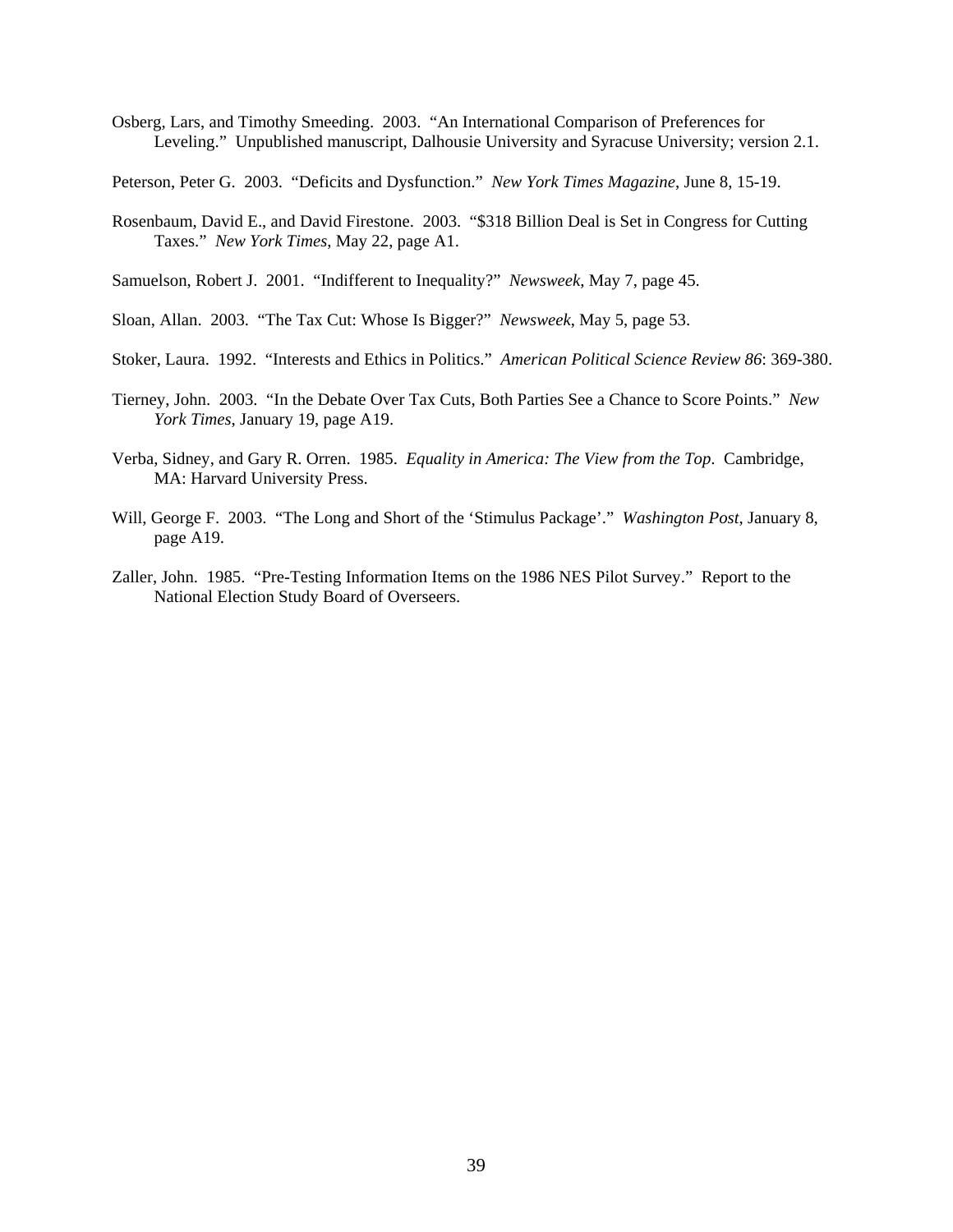# **Table 1 Perceptions of Economic Inequality**

"Do you think the difference in incomes between rich people and poor people in the United States today is LARGER, SMALLER, or ABOUT THE SAME as it was 20 years ago? (Would you say the difference in incomes is) MUCH larger [smaller] or SOMEWHAT larger [smaller]? [If larger or smaller,] Do you think this is A GOOD THING, A BAD THING, or haven't you thought about it?"

|                          | Good  |                     | Haven't            |              |
|--------------------------|-------|---------------------|--------------------|--------------|
|                          | thing | <b>Bad</b><br>thing | thought;<br>DK; NA | <b>Total</b> |
| Much larger $(+1)$       | 2.3%  | 29.8%               | 9.9%               | 42.0%        |
| Somewhat larger $(+.5)$  | 2.2%  | 11.5%               | 18.5%              | 32.1%        |
| About the same (0)       |       |                     | 16.2%              | 16.2%        |
| Somewhat smaller $(-.5)$ | 2.1%  | 0.8%                | 3.1%               | 6.0%         |
| Much smaller $(-1)$      | 0.3%  | 1.0%                | 0.4%               | 1.8%         |
| DK; NA(0)                |       |                     | 1.9%               | 1.9%         |
| <b>Total</b>             | 7.0%  | 43.2%               | 49.8%              | 100%         |

Source: 2002 National Election Study.  $N = 1511$  (Pre-election).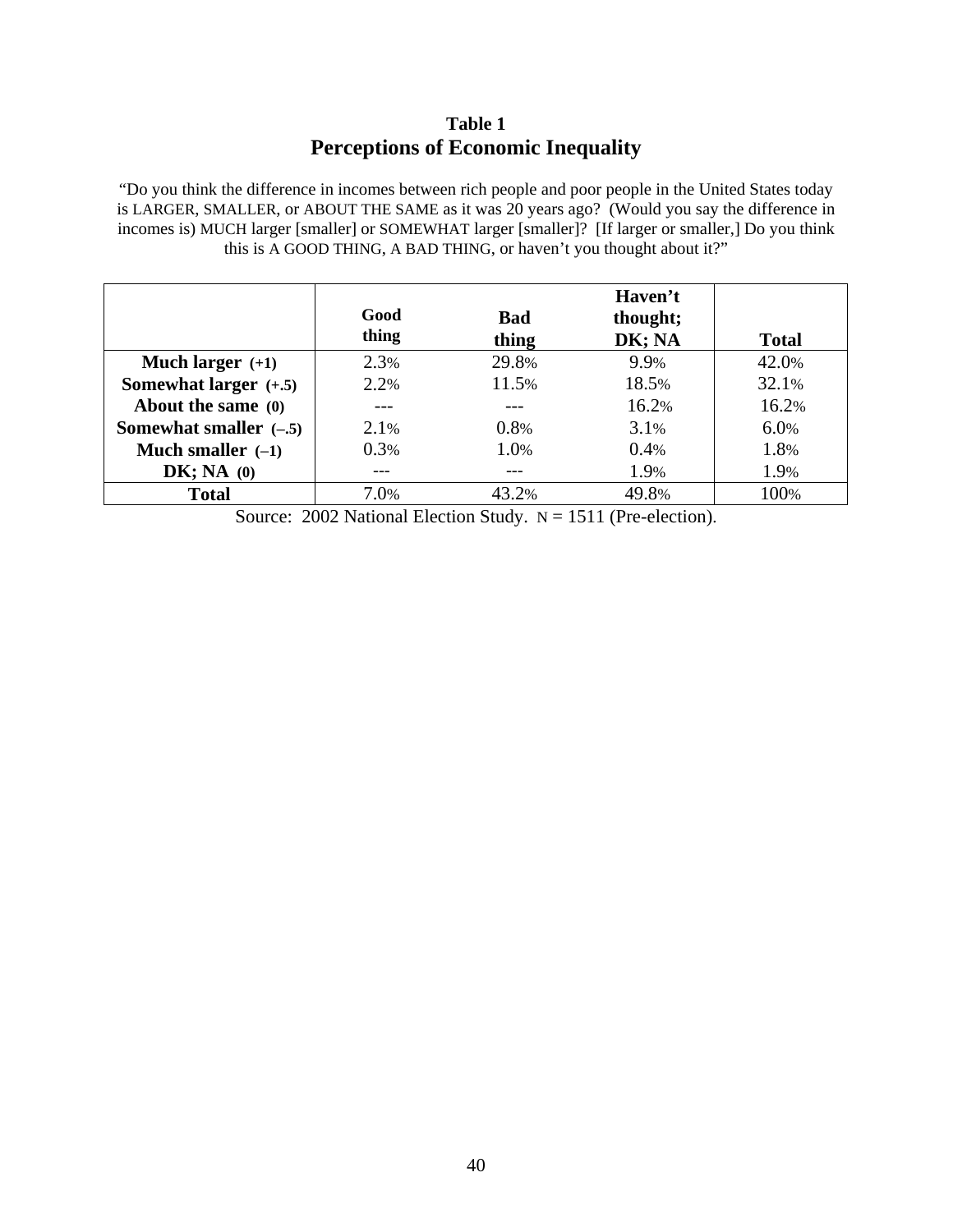# **Table 2 Explanations for Economic Inequality**

"Next, we'd like to know WHY you think it is, that in America today, some people have BETTER [WORSE] JOBS and HIGHER [LOWER] INCOMES than others do. I'm going to read you some possible explanations, and I want you to tell me how IMPORTANT you think each is – VERY important, SOMEWHAT important, or NOT IMPORTANT AT ALL."

|                                 | <b>Very</b> | Somewhat  | <b>Not</b>            |             |
|---------------------------------|-------------|-----------|-----------------------|-------------|
|                                 | important   | important | important             | <b>Mean</b> |
|                                 | $(+1)$      | $(+.5)$   | $\boldsymbol{\theta}$ | {Std Dev}   |
| Some people don't get a chance  | 54.6%       | 34.9%     | 9.3%                  | .724        |
| to get a good education         |             |           |                       | [.332]      |
| Some people just                | 44.6%       | 41.8%     | 12.7%                 | .658        |
| don't work as hard              |             |           |                       | ${345}$     |
| Some people have more           | 33.0%       | 43.0%     | 23.4%                 | .546        |
| in-born ability to learn        |             |           |                       | ${373}$     |
| <b>Discrimination holds</b>     | 25.7%       | 50.3%     | 23.0%                 | .511        |
| some people back                |             |           |                       | [.349]      |
| Government policies have helped | 24.8%       | 38.6%     | 34.5%                 | .446        |
| high-income workers more        |             |           |                       | [.382]      |
| Some people just choose         | 18.9%       | 38.4%     | 40.6%                 | .386        |
| low-paying jobs                 |             |           |                       | $\{.370\}$  |
| God made people different       | 22.2%       | 26.1%     | 49.1%                 | .359        |
| from one another                |             |           |                       | (.400)      |

Source: 2002 National Election Study. N = 1427 (Pre/Post-election).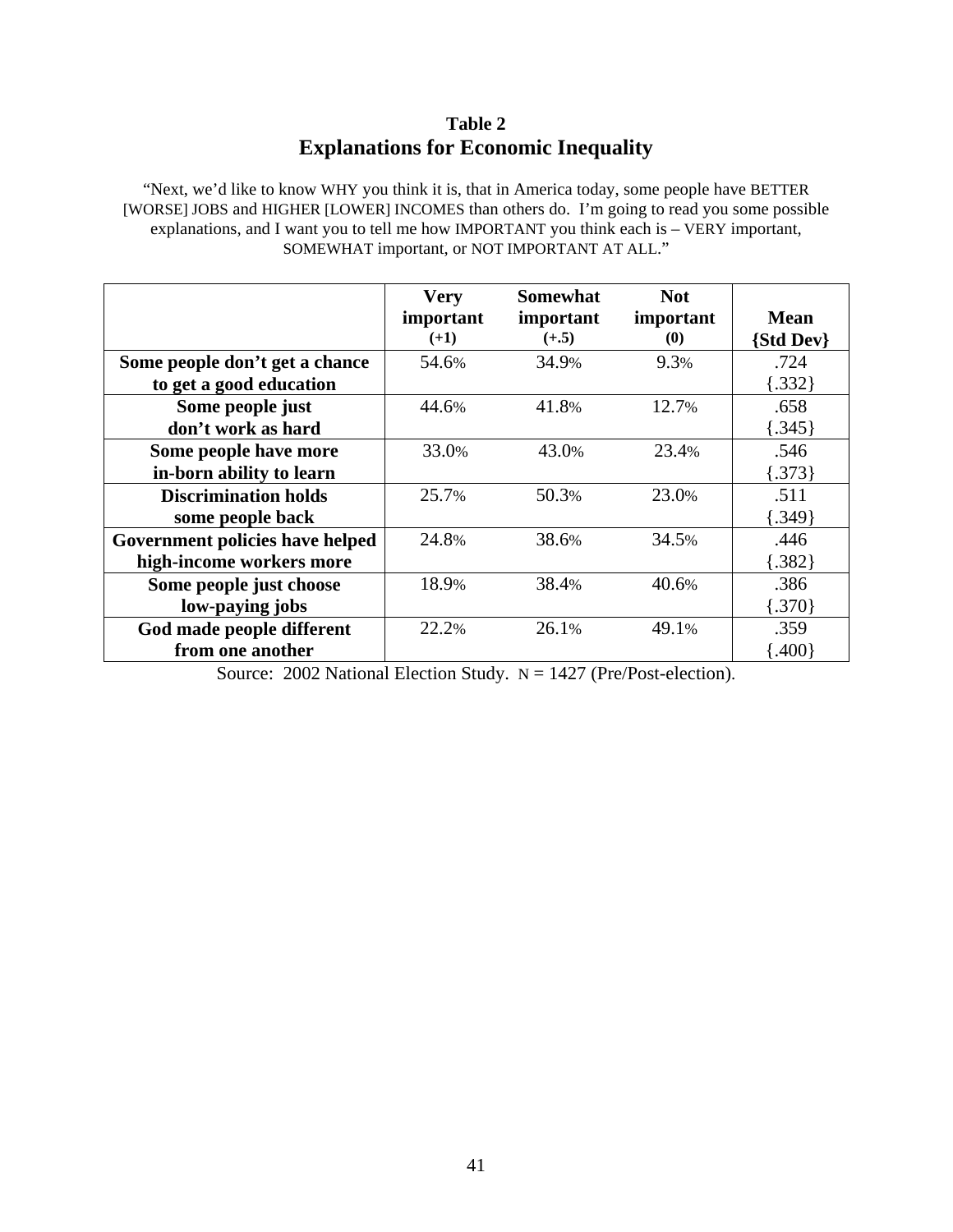# **Table 3 Perceived Tax Burdens**

"Do you feel you are asked to pay MORE THAN YOU SHOULD in federal income taxes, about the RIGHT AMOUNT, or LESS THAN YOU SHOULD? What about rich people? What about poor people?"

|                      | More than<br>should $(+1)$ | About the right<br>amount(0) | <b>Less than</b><br>should $(-1)$ | <b>Mean</b><br><b>{Std Dev}</b> |
|----------------------|----------------------------|------------------------------|-----------------------------------|---------------------------------|
| <b>Pre-election</b>  |                            |                              |                                   |                                 |
| <b>Self</b>          | 48.0%                      | 45.8%                        | 3.8%                              | .442                            |
|                      |                            |                              |                                   | 568                             |
| <b>Rich people</b>   | 15.2%                      | 29.9%                        | 53.1%                             | $-.379$                         |
|                      |                            |                              |                                   | [.735]                          |
| Poor people          | 45.4%                      | 43.4%                        | 8.6%                              | .368                            |
|                      |                            |                              |                                   | ${637}$                         |
| <b>Post-election</b> |                            |                              |                                   |                                 |
| <b>Self</b>          | 44.8%                      | 50.9%                        | 3.1%                              | .417                            |
|                      |                            |                              |                                   | 552                             |
| <b>Rich people</b>   | 12.4%                      | 35.6%                        | 50.1%                             | $-.377$                         |
|                      |                            |                              |                                   | $\{.695\}$                      |
| Poor people          | 43.5%                      | 45.7%                        | 8.0%                              | .355                            |
|                      |                            |                              |                                   | .624                            |

Source: 2002 National Election Study. N = 1511 (Pre-election), 1346 (Post-election).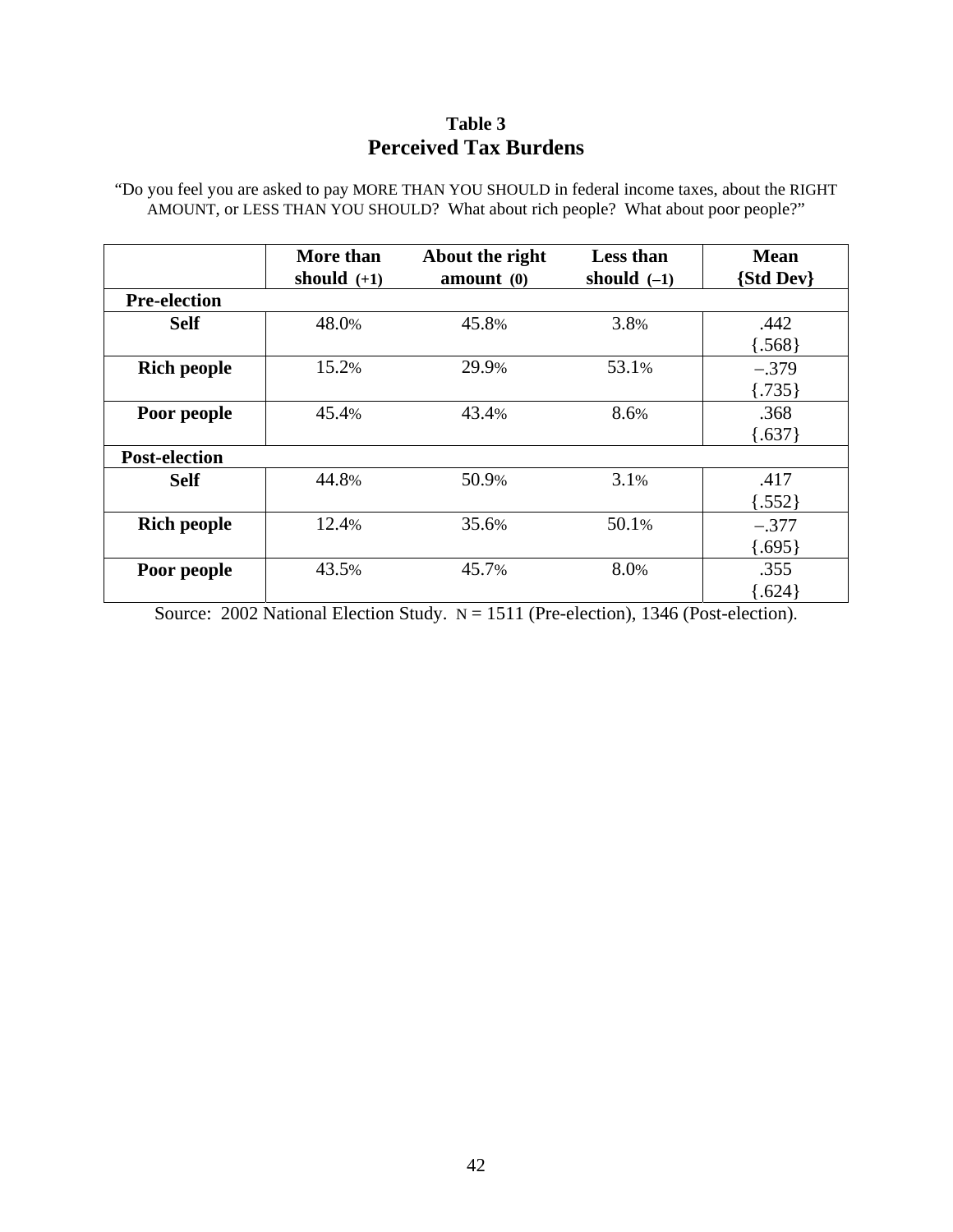# **Table 4 Public Support for Repealing the Estate Tax**

"There has been a lot of talk recently about doing away with the tax on large inheritances, the so-called "estate tax" ["death tax"]. Do you FAVOR or OPPOSE doing away with the estate tax [death tax]? Do you favor [oppose] doing away with the estate tax [death tax] STRONGLY or NOT STRONGLY?"

|                              | "Estate tax"<br>wording | "Death tax"<br>wording | <b>Total</b> |
|------------------------------|-------------------------|------------------------|--------------|
| <b>Favor strongly</b> $(+1)$ | 49.4%                   | 51.9%                  | 50.8%        |
| Favor not strongly $(+.5)$   | 18.4%                   | 19.1%                  | 18.7%        |
| Other; depends; DK; NA (0)   | 5.2%                    | 5.5%                   | 5.4%         |
| Oppose not strongly $(-.5)$  | 13.8%                   | 12.6%                  | 13.2%        |
| Oppose strongly $(-1)$       | 13.2%                   | 10.9%                  | 12.0%        |
| <b>Mean</b>                  | .386                    | .443                   | .415         |
| <b>Std Dev</b>               | .748                    | .716                   | [.731]       |

Source: 2002 National Election Study.  $N = 1346$  (Post-election).

| Table 5                                            |  |
|----------------------------------------------------|--|
| <b>Obtuse Support for Repealing the Estate Tax</b> |  |

|                                                                      | Favor<br><b>Repeal</b>        | <b>Oppose</b><br><b>Repeal</b> | N          |
|----------------------------------------------------------------------|-------------------------------|--------------------------------|------------|
| <b>Total</b> sample                                                  | 69.5%                         | 25.2%                          | 1346       |
| Among those $who \dots$                                              |                               |                                |            |
| have family incomes<br>$<$ \$50,000                                  | 66.2%                         | 26.4%                          | 650 (48%)  |
| want more spending<br>on government programs                         | 68.1%                         | 26.3%                          | 1232 (92%) |
| say income gap is larger and<br>that is a bad thing                  | 66.1%                         | 30.3%                          | 594 (44%)  |
| say government policy contributes<br>to differences in income        | 67.0%                         | 27.5%                          | 844 (63%)  |
| say rich people pay less than<br>they should in federal income taxes | 68.2%                         | 27.4%                          | 722 (54%)  |
| All<br>of the above                                                  | 65.8%                         | 29.2%                          | 146 (11%)  |
| 0.00011<br>1.771                                                     | $\alpha$ , $\alpha$ , $\beta$ | $1012 \times 22 \times 11$     |            |

Source: 2002 National Election Study.  $N = 1346$  (Post-election).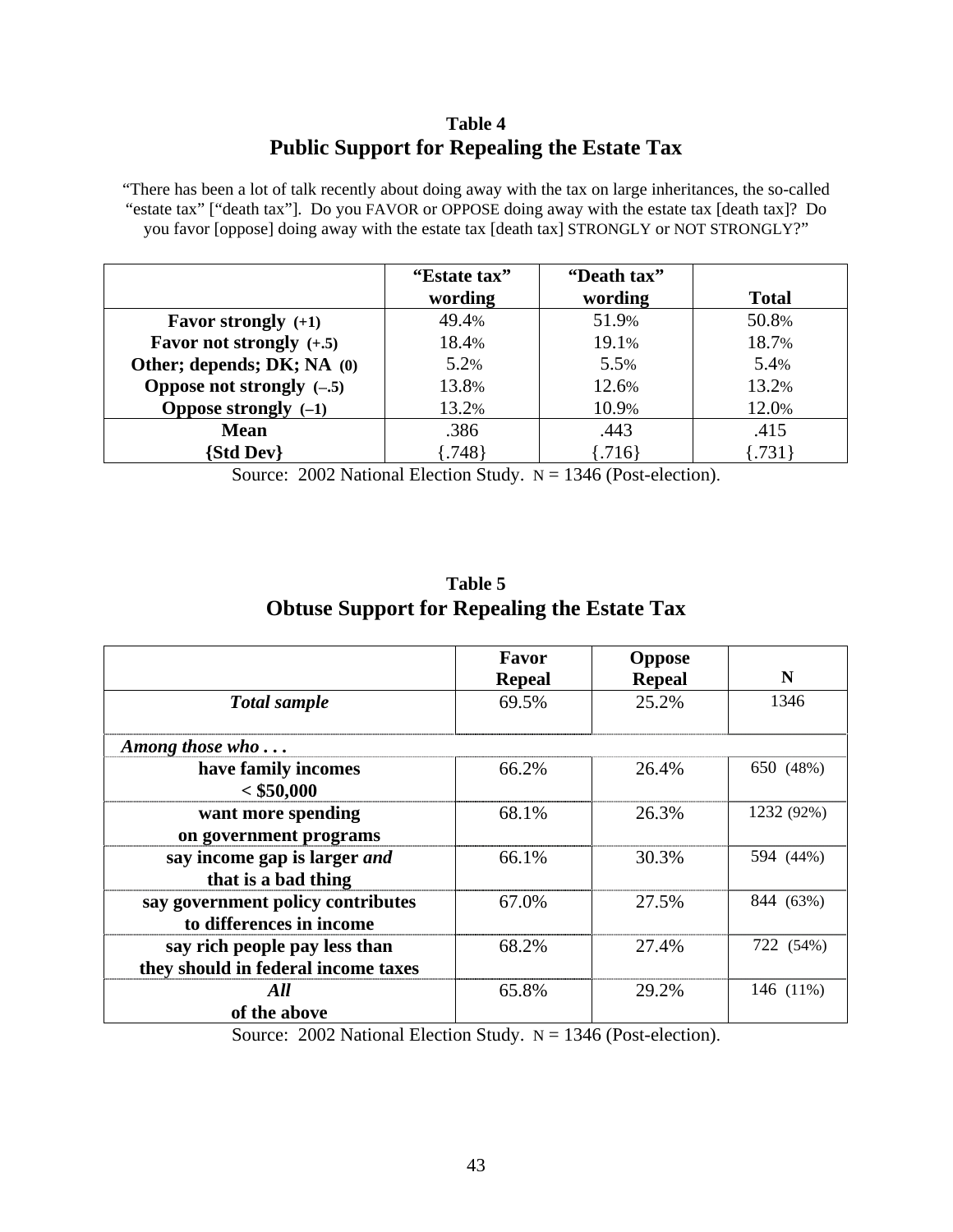# **Table 6 Public Support for a Big Tax Cut**

"As you may recall, Congress passed [President Bush signed] a big tax cut last year. Did you FAVOR or OPPOSE the tax cut, or is this something you haven't thought about? Did you favor [oppose] the tax cut STRONGLY or NOT STRONGLY?"

|                                   | "Congress"<br>passed" | "President Bush<br>signed" | <b>Total</b> |
|-----------------------------------|-----------------------|----------------------------|--------------|
| <b>Favor strongly</b> $(+1)$      | 24.7%                 | 31.8%                      | 28.3%        |
| <b>Favor not strongly</b> $(+.5)$ | 13.1%                 | 14.5%                      | 13.8%        |
| Haven't thought; DK; NA (0)       | 46.0%                 | 35.5%                      | 40.8%        |
| Oppose not strongly $(-.5)$       | 5.4%                  | 6.4%                       | 5.9%         |
| Oppose strongly $(-1)$            | 10.8%                 | 11.8%                      | 11.3%        |
| <b>Mean</b>                       | .178                  | .241                       | .209         |
| <b>Std Dev</b>                    | .608                  | $.656\}$                   | $\{.633\}$   |

Source:  $2002$  National Election Study.  $N = 1511$  (Pre-election).

### **Table 7 Self-Interested Support for Repealing the Estate Tax**

Parameter estimates from instrumental variables regressions (with standard errors in parentheses).

|                                     | "Estate tax" | "Death tax" |               |
|-------------------------------------|--------------|-------------|---------------|
|                                     | wording      | wording     | <b>Pooled</b> |
| Own Tax Burden                      | .336         | .459        | .413          |
| $(-1 to +1)$                        | (.132)       | (.127)      | (.091)        |
| <b>Rich Tax Burden</b>              | .168         | .177        | .159          |
| $(-1 \text{ to } +1)$               | (.093)       | (.109)      | (.070)        |
| <b>Poor Tax Burden</b>              | .004         | .111        | .046          |
| $(-1 to +1)$                        | (.153)       | (.163)      | (.110)        |
| "Death tax" wording                 |              |             | .076          |
|                                     |              |             | (.040)        |
| <b>Intercept</b>                    | .298         | .289        | .247          |
|                                     | (.062)       | (.056)      | (.046)        |
| <b>Standard Error of Regression</b> | .751         | .724        | .737          |
| <b>R-squared</b>                    | .02          | .03         | .03           |
|                                     | 670          | 676         | 1346          |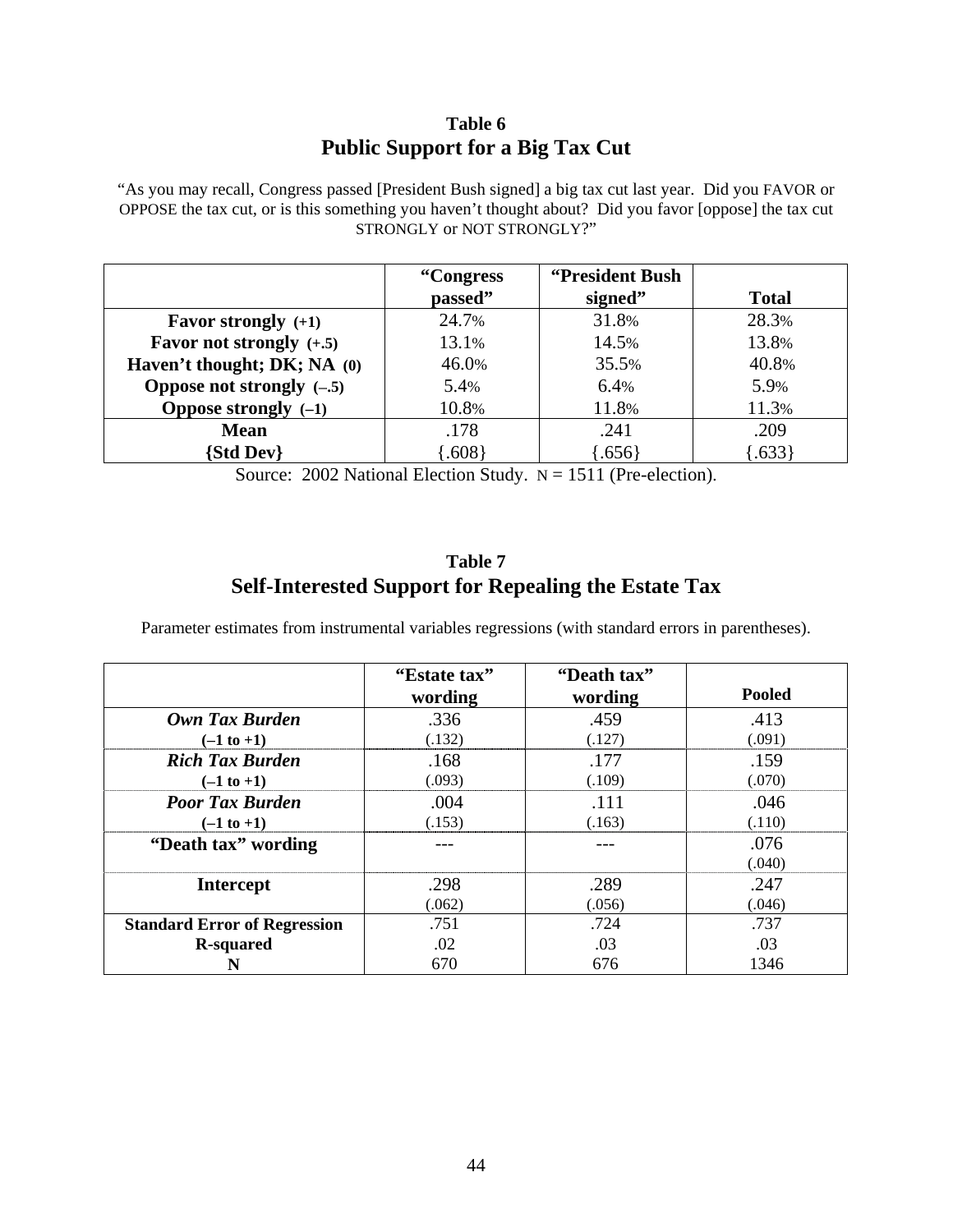# **Table 8 Self-Interest, Political Values, and Support for Repealing the Estate Tax**

|                                             | "Estate tax" | "Death tax" |               |
|---------------------------------------------|--------------|-------------|---------------|
|                                             | wording      | wording     | <b>Pooled</b> |
| Own Tax Burden                              | .278         | .307        | .324          |
| $(-1 \text{ to } +1)$                       | (.151)       | (.149)      | (.104)        |
| <b>Rich Tax Burden</b>                      | .038         | .029        | .033          |
| $(-1 to +1)$                                | (.105)       | (.113)      | (.076)        |
| <b>Poor Tax Burden</b>                      | $-.104$      | .091        | $-.022$       |
| $(-1 \text{ to } +1)$                       | (.181)       | (.183)      | (.129)        |
| <b>Government Spending</b>                  | .467         | .157        | .348          |
| Preferences $(-1 \text{ to } +1)$           | (.231)       | (.302)      | (.183)        |
| Conservative                                | .174         | .402        | .292          |
| <i>Ideology</i> $(-1 \text{ to } +1)$       | (.189)       | (.223)      | (.144)        |
| <b>Republican Party</b>                     | .296         | .229        | .267          |
| <i>Identification</i> $(-1 \text{ to } +1)$ | (.137)       | (.149)      | (.101)        |
| <b>Family Income</b>                        | .00072       | $-.00030$   | .00025        |
| (in \$1000s)                                | (.00120)     | (.00106)    | (.00079)      |
| "Death tax" wording                         |              |             | .031          |
|                                             |              |             | (.042)        |
| <b>Intercept</b>                            | .125         | .210        | .125          |
|                                             | (.106)       | (.133)      | (.080)        |
| <b>Standard Error of Regression</b>         | .754         | .706        | .731          |
| <b>R-squared</b>                            | .04          | .09         | .06           |
| N                                           | 670          | 676         | 1346          |

Parameter estimates from instrumental variables regressions (with standard errors in parentheses).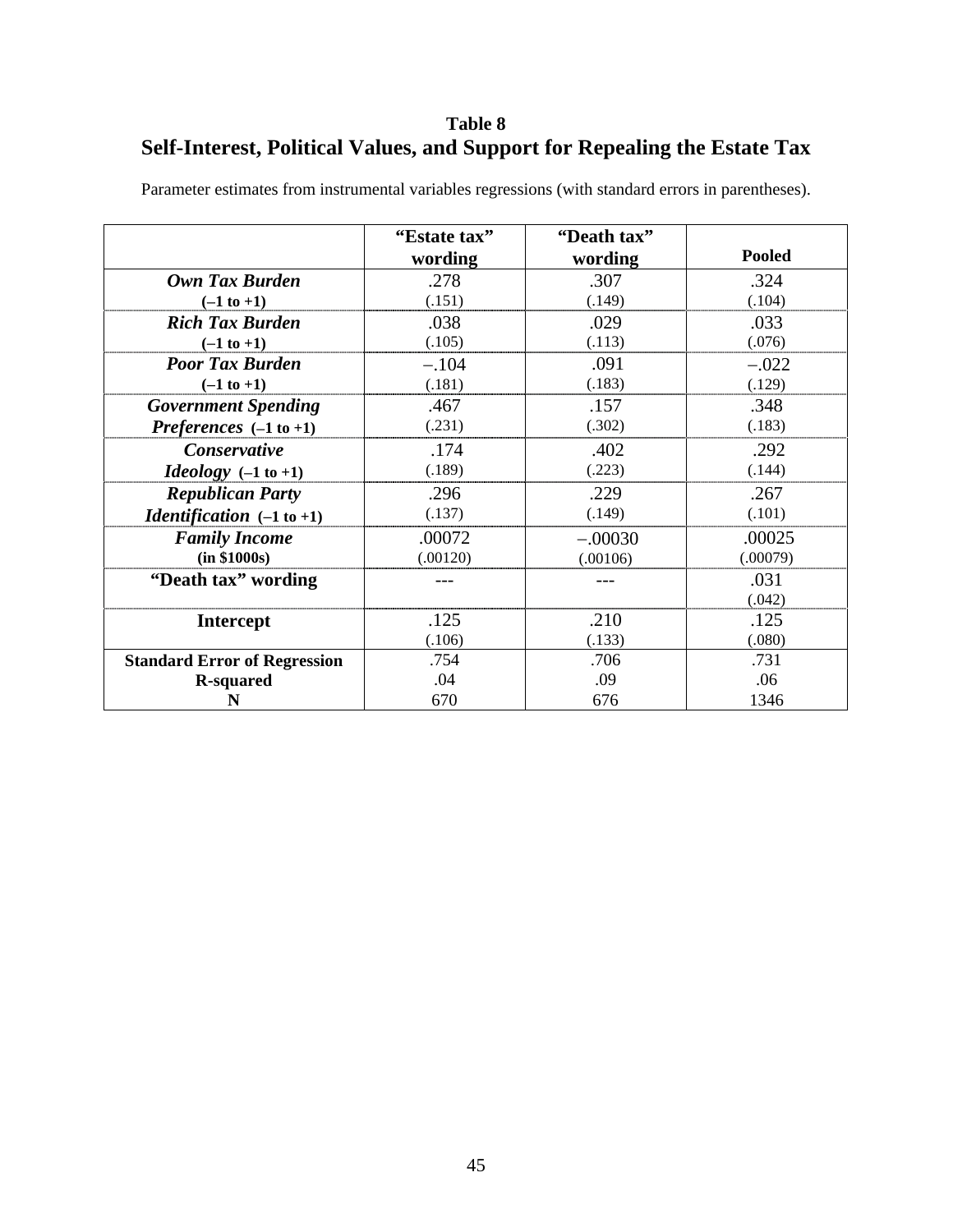# **Table 9 Self-Interested Support for a Big Tax Cut**

Parameter estimates from instrumental variables regressions (with standard errors in parentheses). Excludes respondents who "haven't thought about" whether they favored or opposed the tax cut.

|                                     | "Congress"<br>passed" | "President Bush"<br>signed" | <b>Pooled</b>  |
|-------------------------------------|-----------------------|-----------------------------|----------------|
| Own Tax Burden                      | .777                  | .210                        | .445           |
| $(-1 \text{ to } +1)$               | (.135)                | (.138)                      | (.094)         |
| <b>Rich Tax Burden</b>              | .277                  | .388                        | .350           |
| $(-1 \text{ to } +1)$               | (.101)                | (.098)                      | (.069)         |
| <b>Poor Tax Burden</b>              | $-.026$               | .153                        | .060           |
| $(-1 to +1)$                        | (.148)                | (.184)                      | (.115)         |
| "President Bush" wording            |                       |                             | .008<br>(.050) |
| <b>Intercept</b>                    | .077                  | .338                        | .237           |
|                                     | (.079)                | (.066)                      | (.058)         |
| <b>Standard Error of Regression</b> | .741                  | .752                        | .734           |
| <b>R-squared</b>                    | .17                   | .10                         | .14            |
|                                     | 425                   | 471                         | 896            |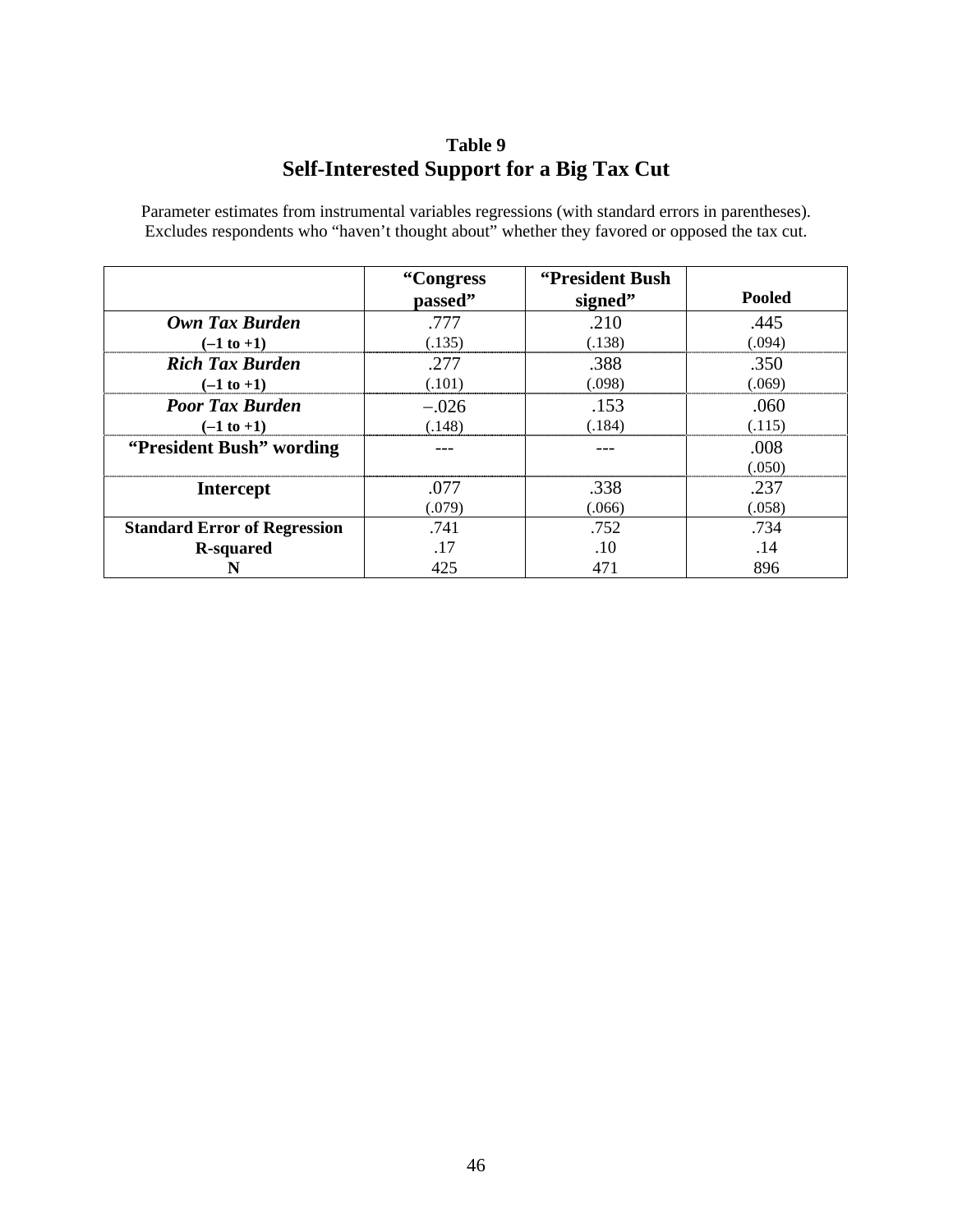# **Table 10 Self-Interest, Political Values, and Support for a Big Tax Cut**

|                                             | "Congress" | "President Bush |               |
|---------------------------------------------|------------|-----------------|---------------|
|                                             | passed"    | signed"         | <b>Pooled</b> |
| Own Tax Burden                              | .739       | .281            | .426          |
| $(-1 \text{ to } +1)$                       | (.145)     | (.157)          | (.095)        |
| <b>Rich Tax Burden</b>                      | .041       | $-.105$         | $-.017$       |
| $(-1 to +1)$                                | (.110)     | (.108)          | (.075)        |
| <b>Poor Tax Burden</b>                      | .003       | $-.002$         | .037          |
| $(-1 to +1)$                                | (.163)     | (.199)          | (.120)        |
| <b>Government Spending</b>                  | .598       | .154            | .298          |
| Preferences $(-1 \text{ to } +1)$           | (.285)     | (.249)          | (.177)        |
| Conservative                                | .154       | .355            | .264          |
| <i>Ideology</i> $(-1 \text{ to } +1)$       | (.247)     | (.364)          | (.200)        |
| <b>Republican Party</b>                     | .616       | .573            | .586          |
| <i>Identification</i> $(-1 \text{ to } +1)$ | (.186)     | (.232)          | (.135)        |
| <b>Family Income</b>                        | $-.00378$  | $-.00069$       | $-.00180$     |
| (in \$1000s)                                | (.00133)   | (.00142)        | (.00090)      |
| "President Bush" wording                    |            |                 | $-.075$       |
|                                             |            |                 | (.046)        |
| <b>Intercept</b>                            | .004       | .059            | .101          |
|                                             | (.138)     | (.187)          | (.108)        |
| <b>Standard Error of Regression</b>         | .704       | .677            | .674          |
| <b>R-squared</b>                            | .30        | .29             | .30           |
| N                                           | 425        | 471             | 896           |

Parameter estimates from instrumental variables regressions (with standard errors in parentheses). Excludes respondents who "haven't thought about" whether they favored or opposed the tax cut.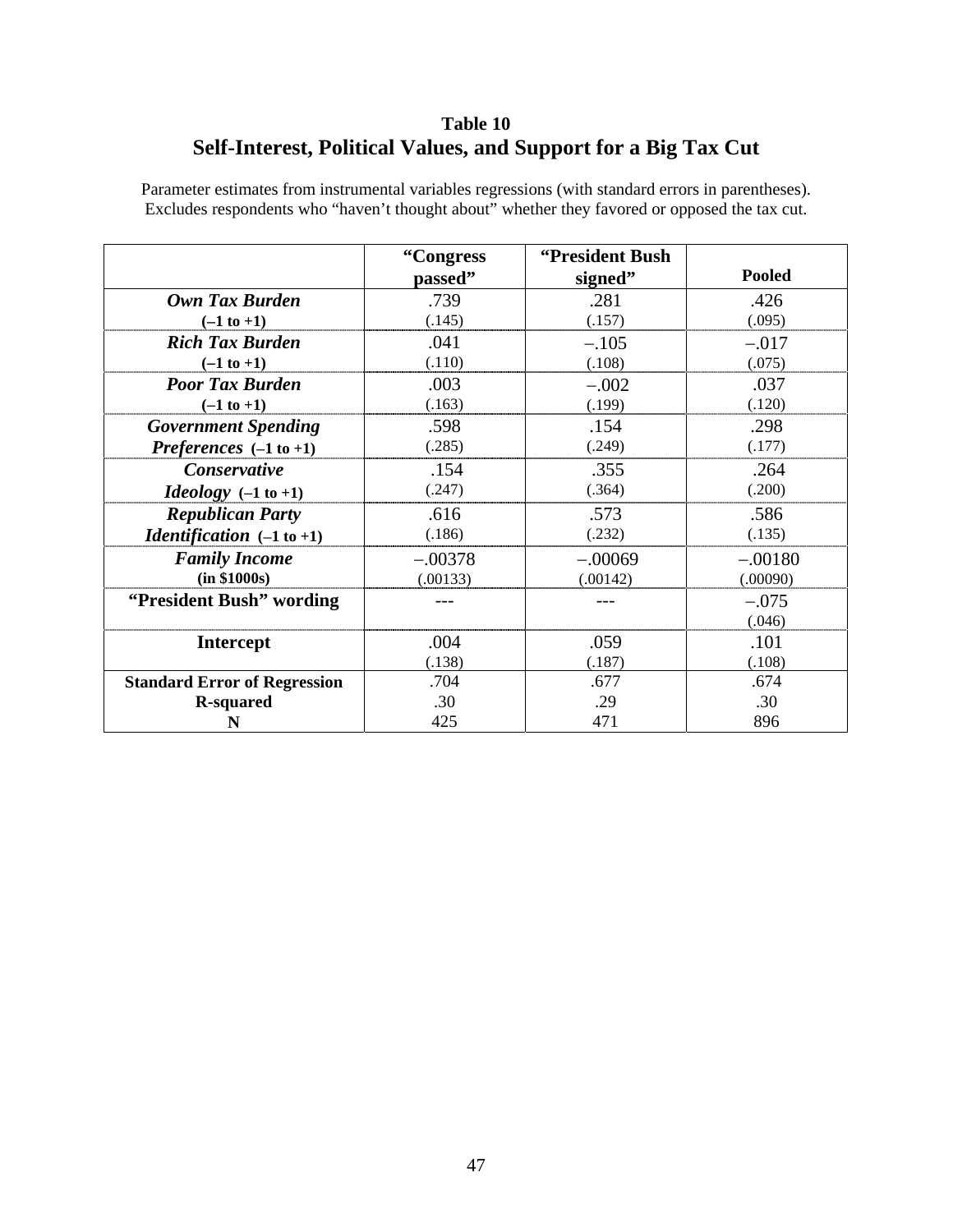# **Table 11 Political Information and Perceptions of Economic Inequality**

|                                             | Income gap is | Larger gap is a | Poor don't get |
|---------------------------------------------|---------------|-----------------|----------------|
|                                             | larger        | bad thing       | a fair trial   |
|                                             | $(-1 to +1)$  | $(-1 to +1)$    | $(-1 to +1)$   |
| <b>Political Information</b>                | .468          | .937            | .542           |
| (0 to 1)                                    | (.170)        | (.240)          | (.237)         |
| <b>Republican Party</b>                     | $-.105$       | $-.187$         | $-.194$        |
| <i>Identification</i> $(-1 \text{ to } +1)$ | (.035)        | (.050)          | (.048)         |
| <b>Family Income</b>                        | .00005        | .00088          | .00022         |
| (in \$1000s)                                | (.00063)      | (.00087)        | (.00088)       |
| <b>Intercept</b>                            | .281          | $-.059$         | .331           |
|                                             | (.074)        | (.105)          | (.103)         |
| <b>Standard Error of Regression</b>         | .512          | .609            | .713           |
| <b>R-squared</b>                            | .01           | .05             | .03            |
|                                             | 1346          | 1006            | 1346           |

Parameter estimates from instrumental variables regressions (with standard errors in parentheses).

"Do you think the difference in incomes between rich people and poor people in the United States today is LARGER, SMALLER, or ABOUT THE SAME as it was 20 years ago?" (Would you say the difference in incomes is) MUCH larger [smaller] or SOMEWHAT larger [smaller]?"

[If larger], "Do you think this is A GOOD THING, A BAD THING, or haven't you thought about it?"

"'In the U.S. today, a poor person has the same chance of getting a fair trial as a wealthy person does.' Do you AGREE, NEITHER AGREE NOR DISAGREE, or DISAGREE?"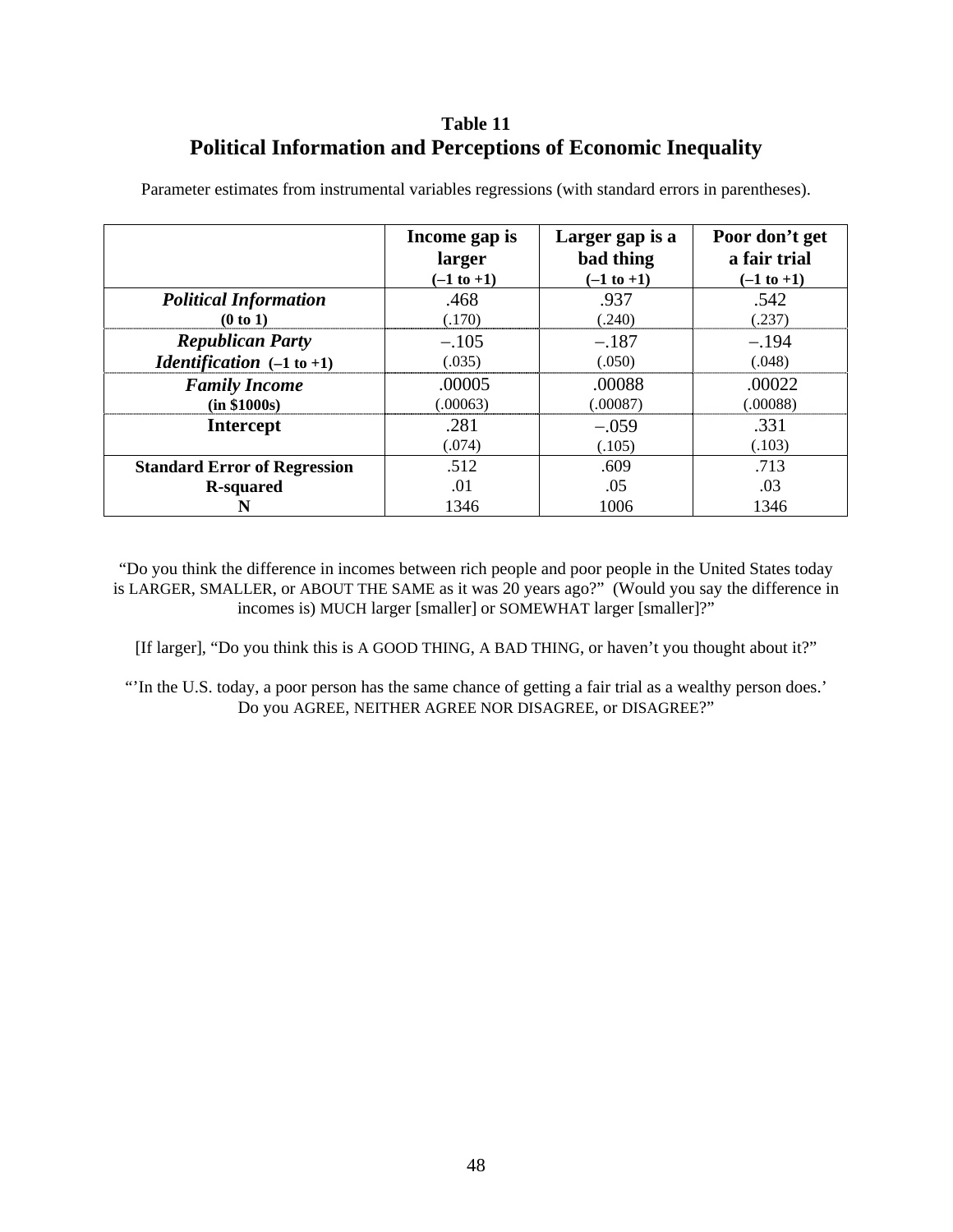# **Table 12 Political Information and Opinions About a Big Tax Cut**

|                                             | Have "thought" | <b>Perceived</b> | Favor        |
|---------------------------------------------|----------------|------------------|--------------|
|                                             | about" tax cut | importance       | big tax cut  |
|                                             | (0 to 1)       | (0 to 1)         | $(-1 to +1)$ |
| <b>Political Information</b>                | 1.142          | .292             | $-.907$      |
| (0 to 1)                                    | (.168)         | (.106)           | (.314)       |
| <b>Republican Party</b>                     | $-.030$        | $-.003$          | .760         |
| <i>Identification</i> $(-1 \text{ to } +1)$ | (.035)         | (.022)           | (.055)       |
| <b>Family Income</b>                        | .00061         | $-.00037$        | .00023       |
| (in \$1000s)                                | (.00062)       | (.00039)         | (.00111)     |
| "President Bush" wording                    | .129           | .029             | $-.080$      |
|                                             | (.028)         | (.018)           | (.049)       |
| <b>Intercept</b>                            | $-.083$        | .426             | .873         |
|                                             | (.074)         | (.047)           | (.153)       |
| <b>Standard Error of Regression</b>         | .508           | .319             | .722         |
| <b>R-squared</b>                            | .08            | .01              | .23          |
| N                                           | 1346           | 1346             | 896          |

Parameter estimates from instrumental variables regressions (with standard errors in parentheses).

"As you may recall, Congress passed [President Bush signed] a big tax cut last year. Did you FAVOR or OPPOSE the tax cut, or is this something you haven't thought about? Did you favor [oppose] the tax cut STRONGLY or NOT STRONGLY?"

"How important is this issue to you personally—VERY important, SOMEWHAT important, or NOT IMPORTANT AT ALL?"